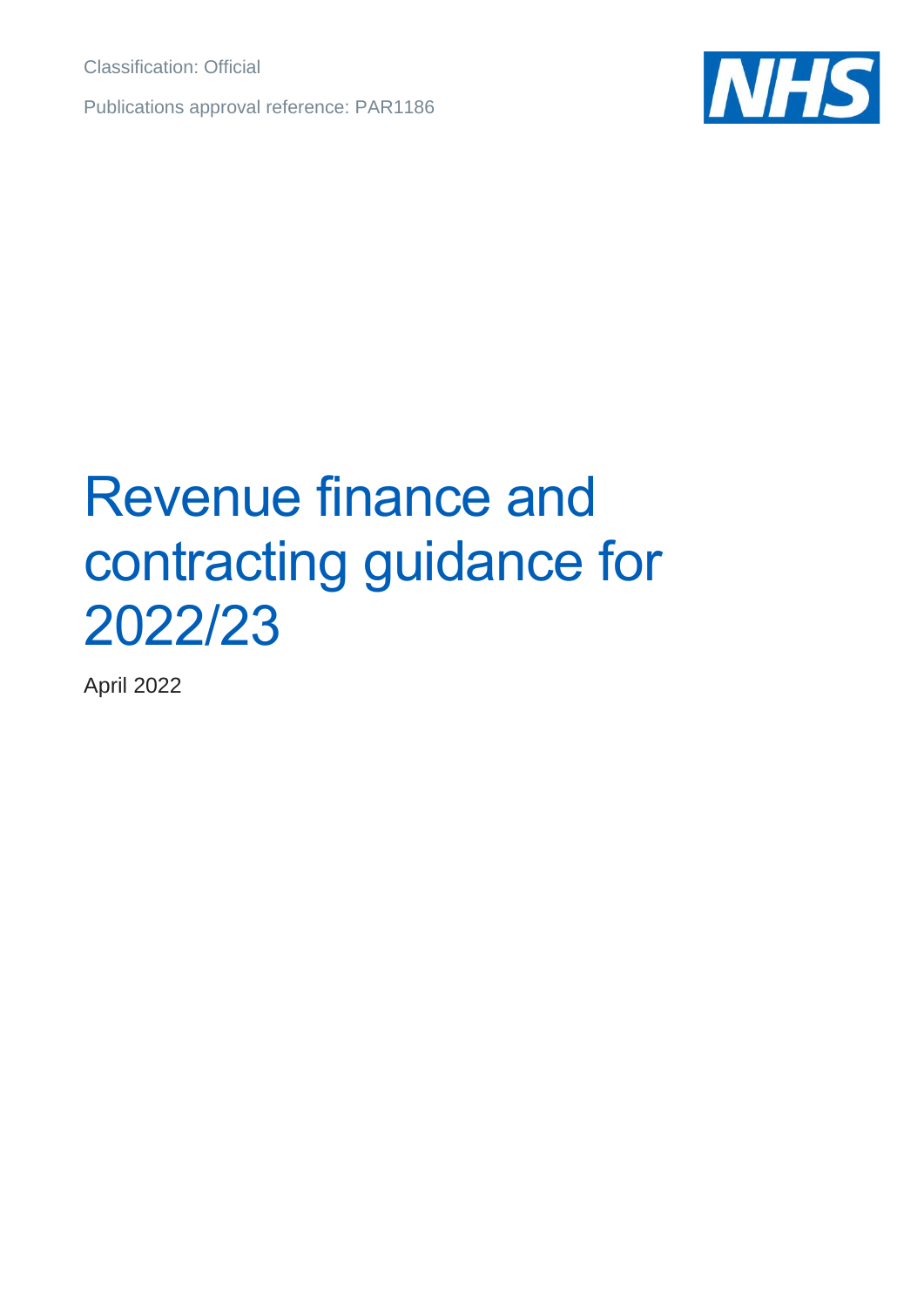## **Contents**

| Treatment of historical cumulative CCG underspend and overspend  19 |  |
|---------------------------------------------------------------------|--|
|                                                                     |  |
|                                                                     |  |
|                                                                     |  |
|                                                                     |  |
|                                                                     |  |
|                                                                     |  |
|                                                                     |  |
|                                                                     |  |
|                                                                     |  |
|                                                                     |  |
|                                                                     |  |
|                                                                     |  |
|                                                                     |  |
|                                                                     |  |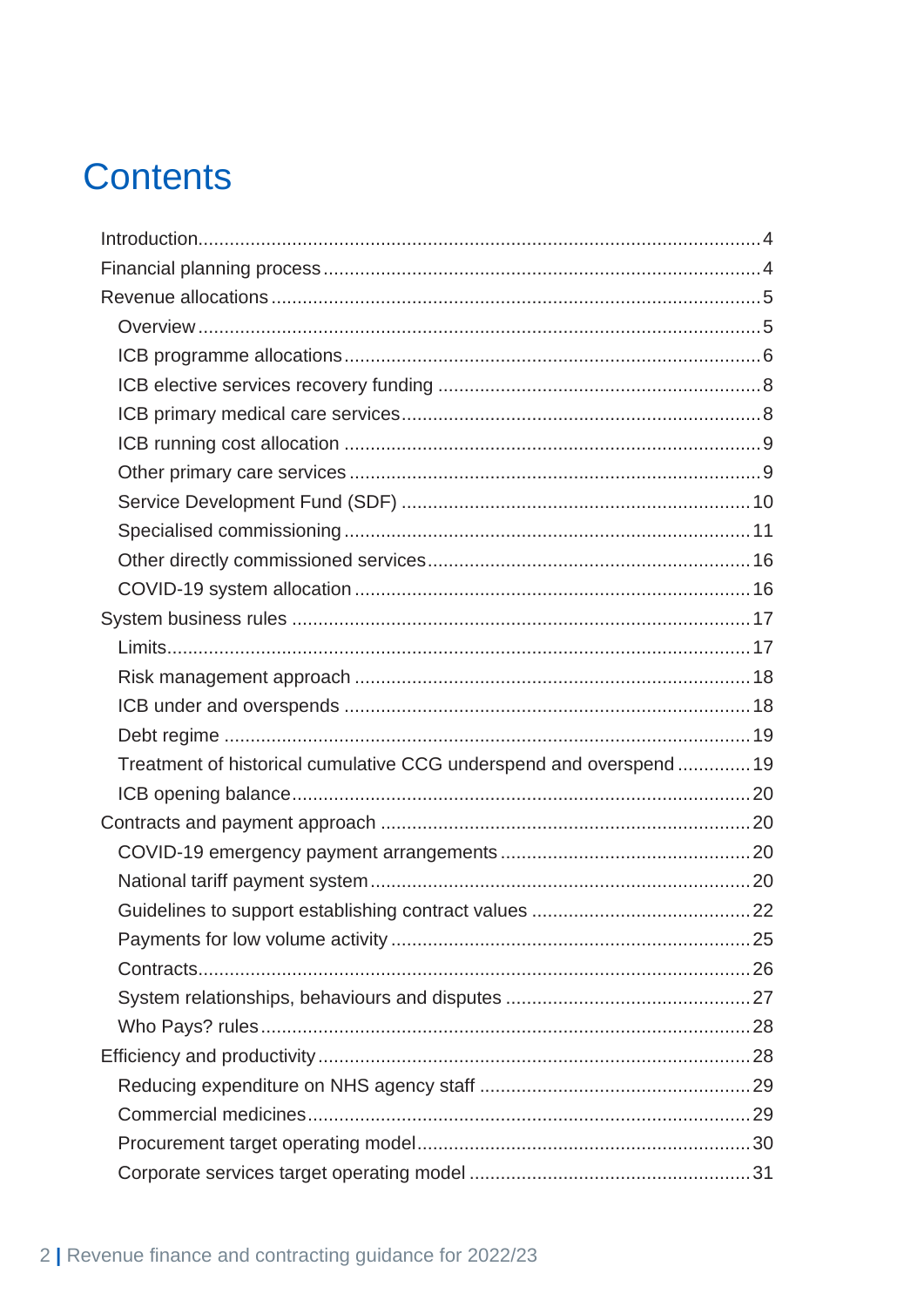| ICB Clinical Negligence Scheme for Trusts (CNST) contributions 38           |  |
|-----------------------------------------------------------------------------|--|
|                                                                             |  |
|                                                                             |  |
|                                                                             |  |
|                                                                             |  |
|                                                                             |  |
|                                                                             |  |
|                                                                             |  |
| Appendix A: Financial arrangements for the new target date for establishing |  |
|                                                                             |  |
|                                                                             |  |
|                                                                             |  |
|                                                                             |  |
|                                                                             |  |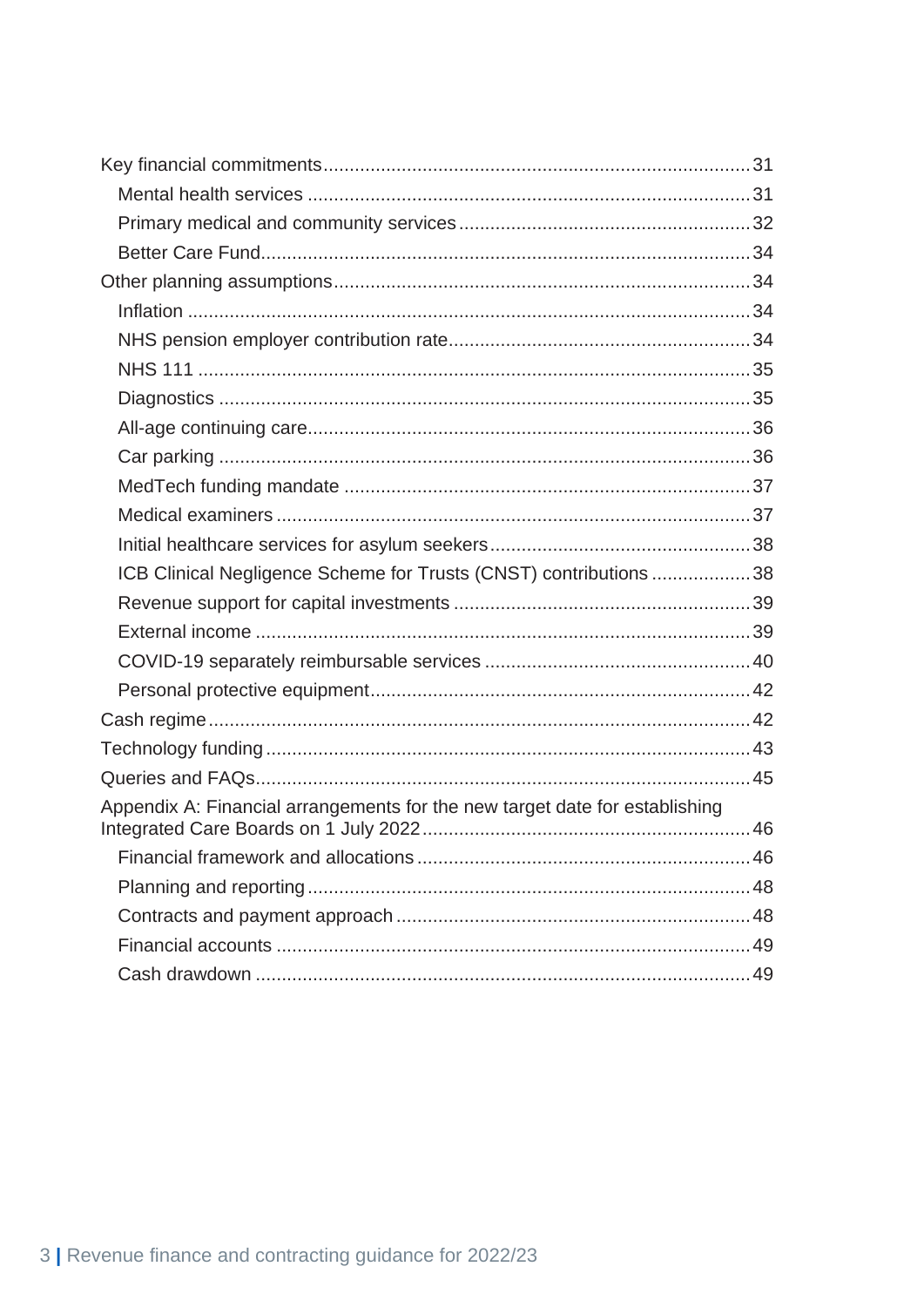## <span id="page-3-0"></span>**Introduction**

- 1. This document sets out further guidance in relation to the revenue and contracting frameworks for the 2022/23 financial year (1 April 2022 to 31 March 2023). In addition, there is further guidance in respect to [technology funding,](#page-42-0) covering both revenue and capital. This document should be read in conjunction with the [2022/23 priorities and operational planning guidance](https://www.england.nhs.uk/publication/2022-23-priorities-and-operational-planning-guidance/) and the [Capital](https://www.england.nhs.uk/publication/planning-guidance-capital-guidance-for-2022-25/)  [guidance for 2022 to 2025.](https://www.england.nhs.uk/publication/planning-guidance-capital-guidance-for-2022-25/)
- 2. The planning assumptions set out in this document are based on the current drafting of the Health and Care Bill, and so remain subject to the passage of the proposed legislation. As such, this document includes the following references which should be interpreted as:
	- **Integrated care boards (ICBs)** where this document refers to actions for ICBs (planning, contracting or other activity) that are required to be completed before the passage of the Bill, these actions should be completed by clinical commissioning groups (CCGs) working with designate ICB leaders.
	- **Systems** for the purposes of this guidance, 'systems' are defined to be the ICB and partner NHS foundation trust and NHS trust organisations.
- 3. The [2022/23 priorities and operational planning guidance](https://www.england.nhs.uk/publication/2022-23-priorities-and-operational-planning-guidance/) confirms a target date of 1 July 2022 for statutory arrangements to take effect and for ICBs to be legally and operationally established. This raises several questions on how proposed financial arrangements for 2022/23 will be applied and how NHS England and NHS Improvement intend to approach key financial impacts from the delay. [Appendix A](#page-45-0) gives initial information on some key finance issues.

## <span id="page-3-1"></span>Financial planning process

#### **Planning**

4. As established in previous planning processes, systems will continue to be the key unit for financial planning purposes. The resource use of NHS trusts and foundation trusts (referred to collectively in this guidance as trusts) are individually fully mapped to a single system and their planned financial positions should be only included within that single system's plan, with trust positions reflecting the contract arrangements agreed with commissioners outside the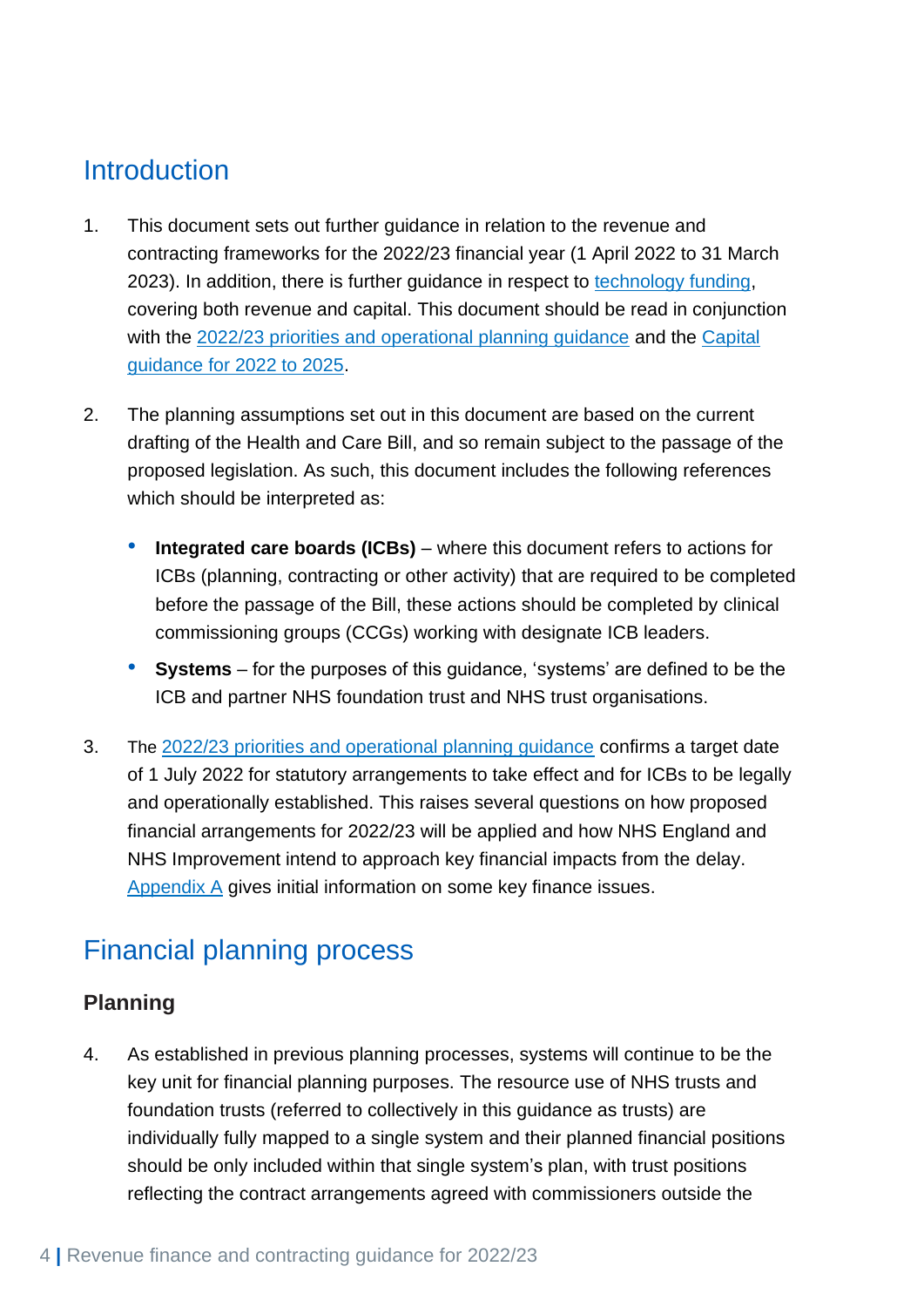system their resource use has been mapped to. All systems have a breakeven requirement.

- 5. The system plan template has been updated to reflect the changes to commissioning structures proposed in the Health and Care Bill. A summary of the key changes to plan templates and links to key technical planning guidance, including submission guidance, are included on the cover of each plan template.
- 6. The system plan submission will be the source of information for ICB budget uploads and for trust income and expenditure, bottom line performance and capital.
- 7. Trusts will continue to be required to submit organisational plans and these plans must be in line with their system plan submission including the key categories listed above. Where trust plans are not consistent with their system position, the trust and system returns will both be rejected and their alignment and immediate resubmission requested. The trust financial plan collection has been simplified to include summarised accounting statements, capital and efficiency plans only.

#### **Reporting**

8. Final plan submissions will form the basis of in-year financial monitoring. Plan templates will collect a monthly profile of key data to facilitate in-year monitoring. Reporting collections are continuing to be developed and further guidance will be issued outlining the in-year reporting requirements.

### <span id="page-4-0"></span>Revenue allocations

#### <span id="page-4-1"></span>**Overview**

- 9. During 2020/21 and 2021/22, systems were also established as the key unit for financial allocations. In 2022/23, this approach will continue to support greater collaboration and collective responsibility for financial performance.
- 10. This section sets out further detail on the following funding components:
	- ICB programme allocation
	- ICB elective services recovery funding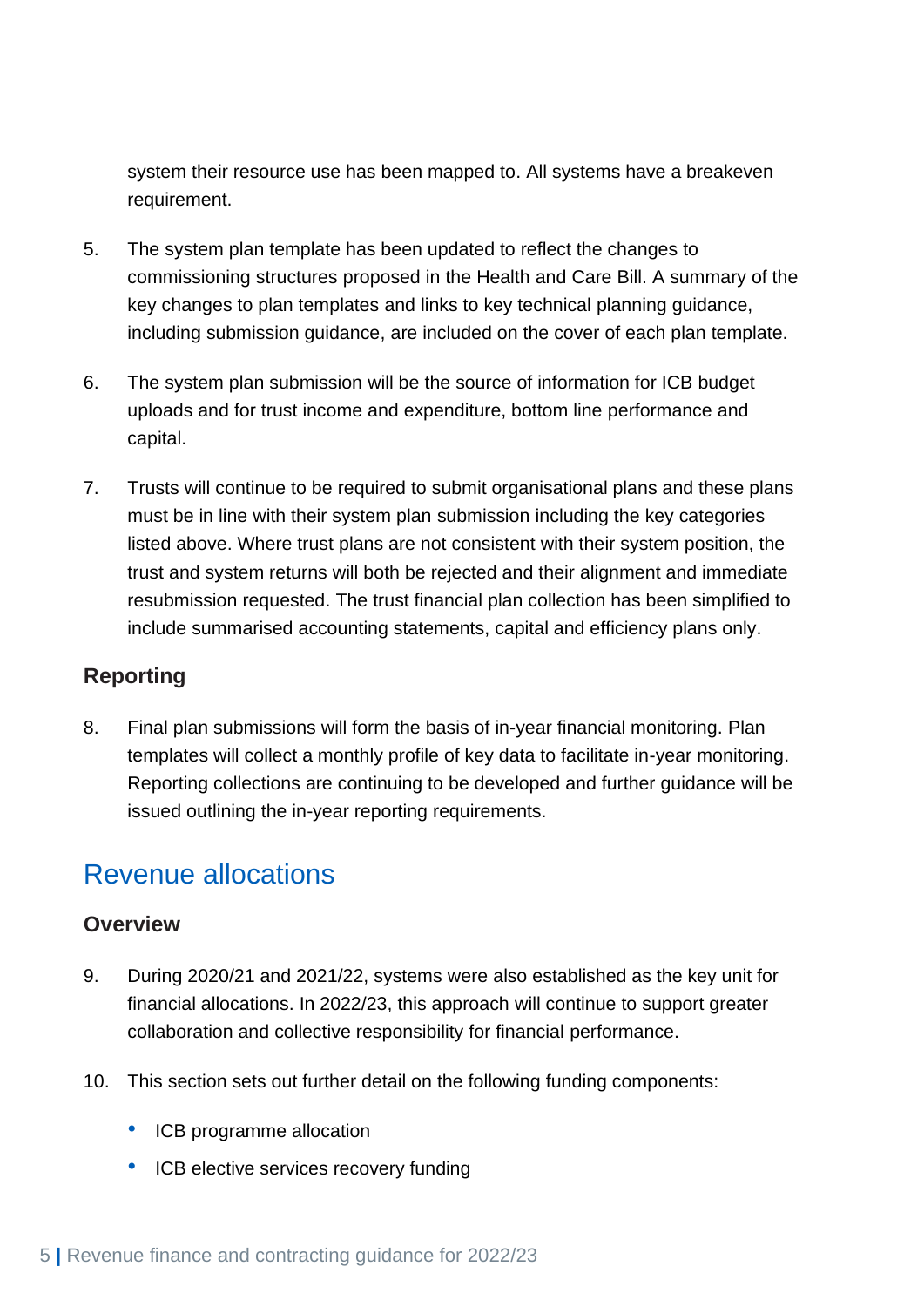- ICB primary medical care allocation
- ICB running cost allocation
- other primary care services allocation (ICB or regional depending on agreed voluntary delegations)
- ICB COVID allocation
- NHS England specialised services
- NHS England other directly commissioned services
- service development funding (ICB and NHS England).
- 11. ICBs would be able to make use of new flexibilities to manage NHS resources and guidance has already been published on [FutureNHS](https://future.nhs.uk/) to support place-based partnerships and provider collaboratives. An allocation tool will be published to support systems to understand relative need in different places. This tool could help ICBs looking to allocate budgets at place or service level, and to target NHS resources towards reducing inequalities.
- 12. ICB [allocations and supporting technical guidance](http://www.england.nhs.uk/allocations) will be published alongside this guidance. The allocations technical guidance will include fuller detail on the construction of allocations. The sections below include key messages and should be read alongside the allocations technical guidance.

#### <span id="page-5-0"></span>**ICB programme allocations**

- 13. The COVID-19 pandemic necessitated the introduction of an interim allocations approach to ensure that systems had sufficient resource to respond to the pandemic. From 2022/23, the allocations methodology will be reset to move systems back towards a fair share distribution of resource at the levels affordable within the SR21 settlement.
- 14. ICB programme allocations are based on annualised system funding envelopes (comprising CCG allocation and system top-up components) for the second half ('H2') of 2021/22 (ie H2 x 2), with the following adjustments:
	- **Baseline normalising adjustments** to adjust H2 to be the right recurrent future baseline, eg removing H1 back-pay funding and reflecting recurrent transfers of funding from the Service Development Fund (SDF) into allocations.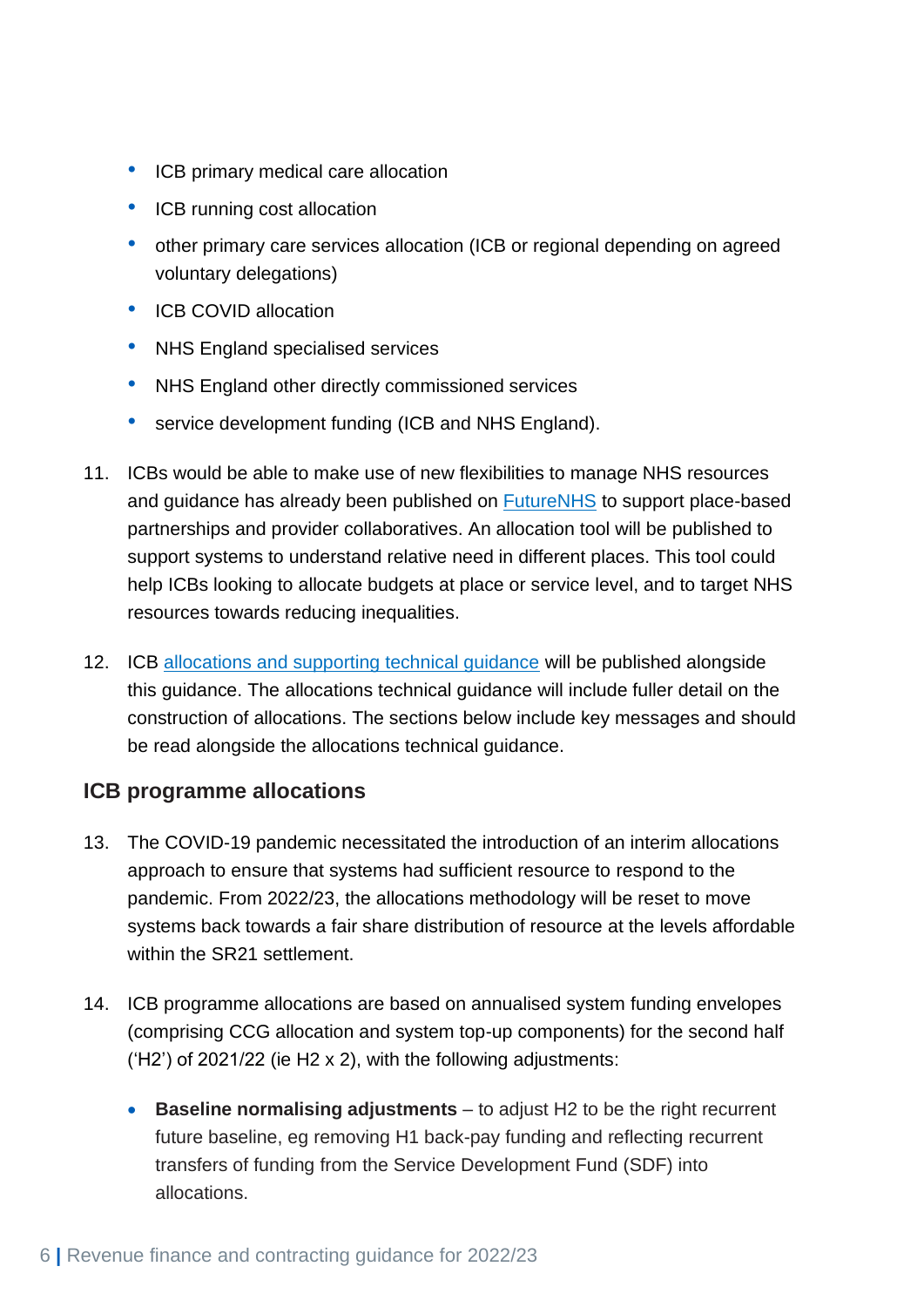- **Net growth for 2022/23** uplift to reflect an assessment of demographic and non-demographic activity requirements, inflationary pressures and a general efficiency requirement of 1.1%.
- **Convergence adjustment towards fair share allocations** in addition to the general efficiency requirement, a differential convergence adjustment is applied to both reduce overall resource consumption to SR21-funded levels and move ICBs towards a fair share funding distribution. The convergence adjustment differs by ICB and depends on their distance from target allocation. Systems consuming more than their fair share will have a greater convergence ask.
- 15. The convergence adjustment replaces the previous CCG pace of change (PoC) and trust Financial Improvement Trajectories (FIT) methodologies. From 2022/23, distance from target allocation will become the single measure of underor over-consumption of resource relative to fair share distribution. In 2022/23, the convergence adjustment will include consideration of the full trust cost base to better reflect the opportunity for efficiency delivery.
- 16. Prior to the pandemic, NHS England and NHS Improvement allocated significant sustainability funding to trusts directly, to support the finances of essential NHS services. The NHS Long Term Plan made a commitment to reduce the size of this funding over time and during the pandemic this funding has been issued through the top-up funding element. ICB allocations will continue to include the total value of sustainability funding to further support the move towards reflecting a fair share of NHS resources (based on ICB target allocations). This allows us to take overall system resource consumption into account when setting future years' budgets.

#### *Fair share ('target') allocations*

17. The formula that determines fair share ('target') allocations will be updated in line with the recommendations of the independent Advisory Committee for Resource Allocation (ACRA) and policy updates. The ACRA recommendations include refreshing the model for general and acute hospital services, updating the existing adjustment for health inequalities and unmet need, and estimating baseline populations using GP registrations for a single month to manage the impact of COVID-19 on annual data.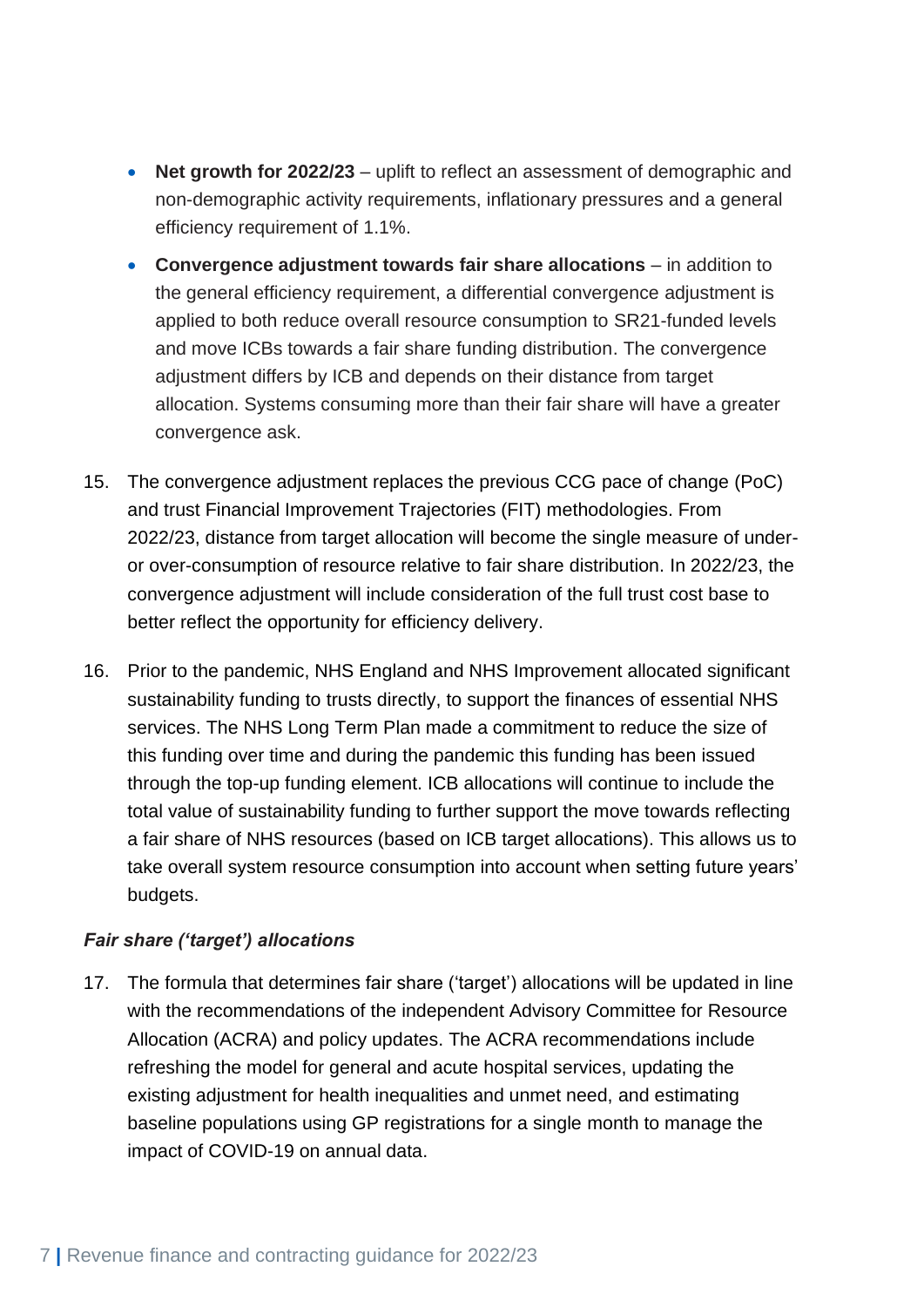18. In addition to this, fair share ('target') allocations include an updated approach, using a nationally consistent methodology, to reflect the excess financing costs of historical private finance initiative (PFI) contracts on trusts. As part of the temporary financial framework, any historical PFI support payments have already been moved into the system funding envelopes and, as set out above, these costs remain in the starting point for 2022/23 ICB allocations.

#### <span id="page-7-0"></span>**ICB elective services recovery funding**

- 19. Funding for elective recovery will operate on a different basis to that in 2021/22. As we have moved out of the emergency COVID block payment arrangements and back to local contracting and commissioning, the initial flow of funds for elective recovery will revert to a commissioner basis, not a provider basis.
- 20. In total, additional elective funding has been allocated to commissioners to deliver 104% of 2019/20 levels of value-based activity across elective ordinary, day case, outpatient procedures with a published tariff price and first and followup outpatient attendance activity for acute specific TFCs. The additional elective funding allocation will be adjusted up or down if actual activity delivered is above or below the 104% baseline value (adjusted by 75% of the tariff value both ways).
- 21. Systems, working with their providers, are asked to agree activity plans based on the total allocated funding for both ICB and specialised activity. Payments from commissioners to providers should follow the rules set out in the [National Tariff](https://www.england.nhs.uk/pay-syst/national-tariff/national-tariff-payment-system/)  [Payment System.](https://www.england.nhs.uk/pay-syst/national-tariff/national-tariff-payment-system/) This involves the agreement of a fixed payment to fund the level of elective activity providers have agreed with their commissioners. For elective activity that differs from plan, ±75% of the difference is earned/deducted. Note that this is a change from the tariff consultation of a variable rate of +75%/- 50%.
- 22. Further details, including the treatment of independent sector and outpatient follow-up activity are set out in separate [elective technical guidance.](https://www.england.nhs.uk/publication/planning-guidance-additional-elective-technical-guidance-2022-23)

#### <span id="page-7-1"></span>**ICB primary medical care services**

23. ICB allocations for delegated primary medical care services will be [published](https://www.england.nhs.uk/allocations/) alongside this guidance. The allocations have been updated to take account of changes above the previously assumed levels. There have been no changes in policy to the calculation of the target formula for delegated primary medical care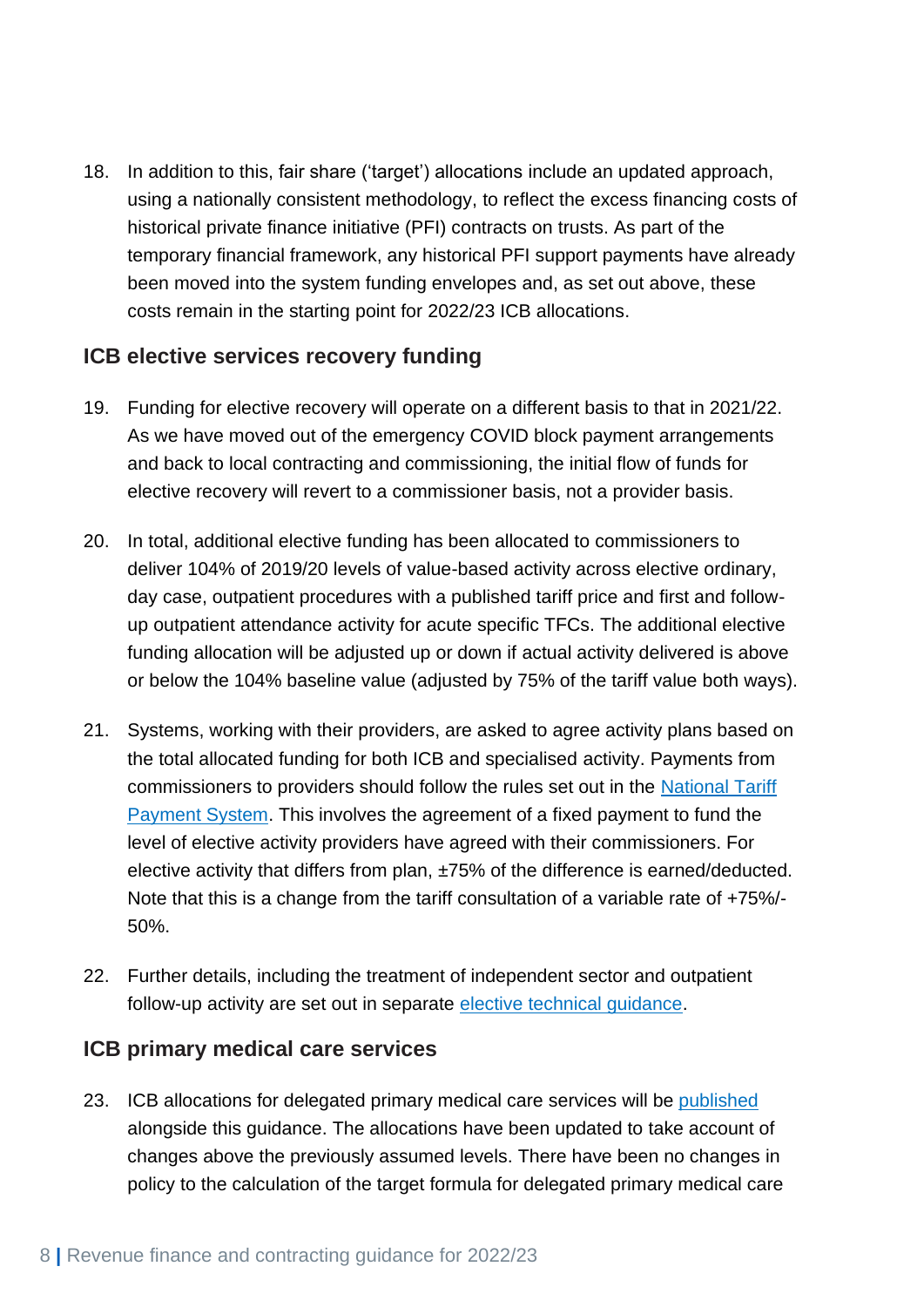allocations. Instead, updates to the target formula relate to refreshing inputs for the latest data, such as population and registration rates.

#### <span id="page-8-0"></span>**ICB running cost allocation**

- 24. ICB running cost allocations will be [published](https://www.england.nhs.uk/allocations/) alongside this guidance. We will require that ICBs do not exceed a running cost allocation, which will be published as part of the ICB allocations. ICBs are asked to maintain spending on a broadly flat cash basis against the 2021/22 running cost allocation of their former CCGs, which means that running costs will fall in real terms. This is before an adjustment is made for the impact of the Health and Social Care levy on employer national insurance contributions by ICBs.
- 25. ICBs must ensure they are planning for and taking actions to manage management costs during 2022/23, as they implement their establishment and new legal framework. CCGs should have been operating on an integrated care system (ICS) basis by the end of 2021/22, and most will be transferring from one CCG to one ICB.

#### <span id="page-8-1"></span>**Other primary care services**

- 26. The Health and Care Bill allows for the delegation of NHS England commissioning functions for pharmacy, dental and general ophthalmic services to ICBs, by agreement. Allocations for these services will be set at regional and ICB level. Where, subject to legislation, ICBs are taking on delegations in 2022/23, they will receive the allocation to commission the delegated services. Where ICBs are not taking on delegations, NHS England regional commissioners will continue to receive the allocation, including funding for regional staffing budgets.
- 27. Where services are to be delegated, ICBs should assume that the responsibility for paying for primary care services will be determined in the same way as it is currently, but based on the ICB geographical footprint rather than the regional geographical footprint. Work is ongoing with regional teams and those ICBs taking on delegated primary care functions, to ensure there is a good understanding of the delegated responsibilities for commissioning and paying for pharmacy, dental and general ophthalmic services.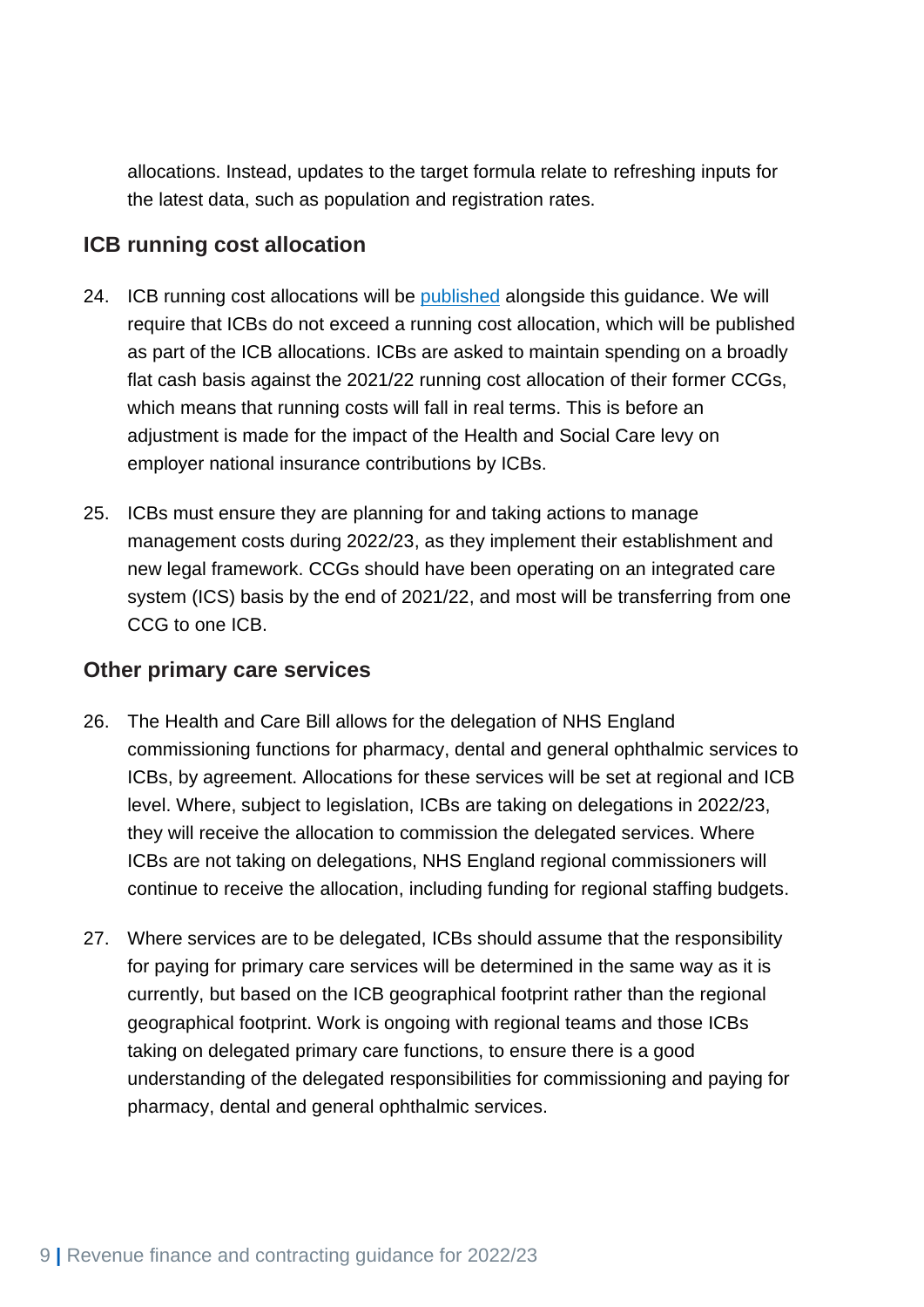#### <span id="page-9-0"></span>**Service Development Fund (SDF)**

- 28. Systems will continue to receive SDF allocations to support the delivery of the NHS Long Term Plan commitments. Operational requirements are set out in the relevant sections of the [2022/23 priorities and operational planning guidance.](https://www.england.nhs.uk/publication/2022-23-priorities-and-operational-planning-guidance/)
- 29. SDF allocation schedules and technical guidance will be separately issued alongside planning templates to regional teams and ICBs. The schedules will set out the total available SDF allocation for each system by programme and scheme. The associated technical guidance will outline any access conditions to the funding, including the detail of delivery criteria. Systems should develop plans based on the total SDF allocations and delivery expectations, assuming full delivery of access criteria.
- 30. The technical guidance will identify where allocations for programme/schemes have not yet been confirmed. Systems should not assume funding or expenditure in their planning submissions for unconfirmed areas. Funding confirmations and delivery expectations for these areas will be issued as soon as possible in the financial year.
- 31. For information purposes only, the issued schedules will include details of SDF allocations that have been transferred recurrently into or out of ICB allocations. The programmes to which this applies are primary care, mental health and maternity services (funding to support implementation of the Ockenden recommendations).
- 32. Where allocations have been confirmed and are annual allocations, these will be issued at the start of the financial year, for the full year. Allocations with access criteria will be issued on a periodic basis during 2022/23, linked to the reporting timeline of the relevant access criteria.
- 33. NHS England and NHS Improvement will seek to confirm SDF funding for 2023/24 and 2024/25 as soon as possible. To provide clarity, the SDF schedules will identify the recurrent and non-recurrent nature of funding. For schemes that are identified as recurrent, systems should plan on the basis of indicative funding for future years continuing at the level of 2022/23, pending confirmation of 2023/24 and 2024/25 allocations.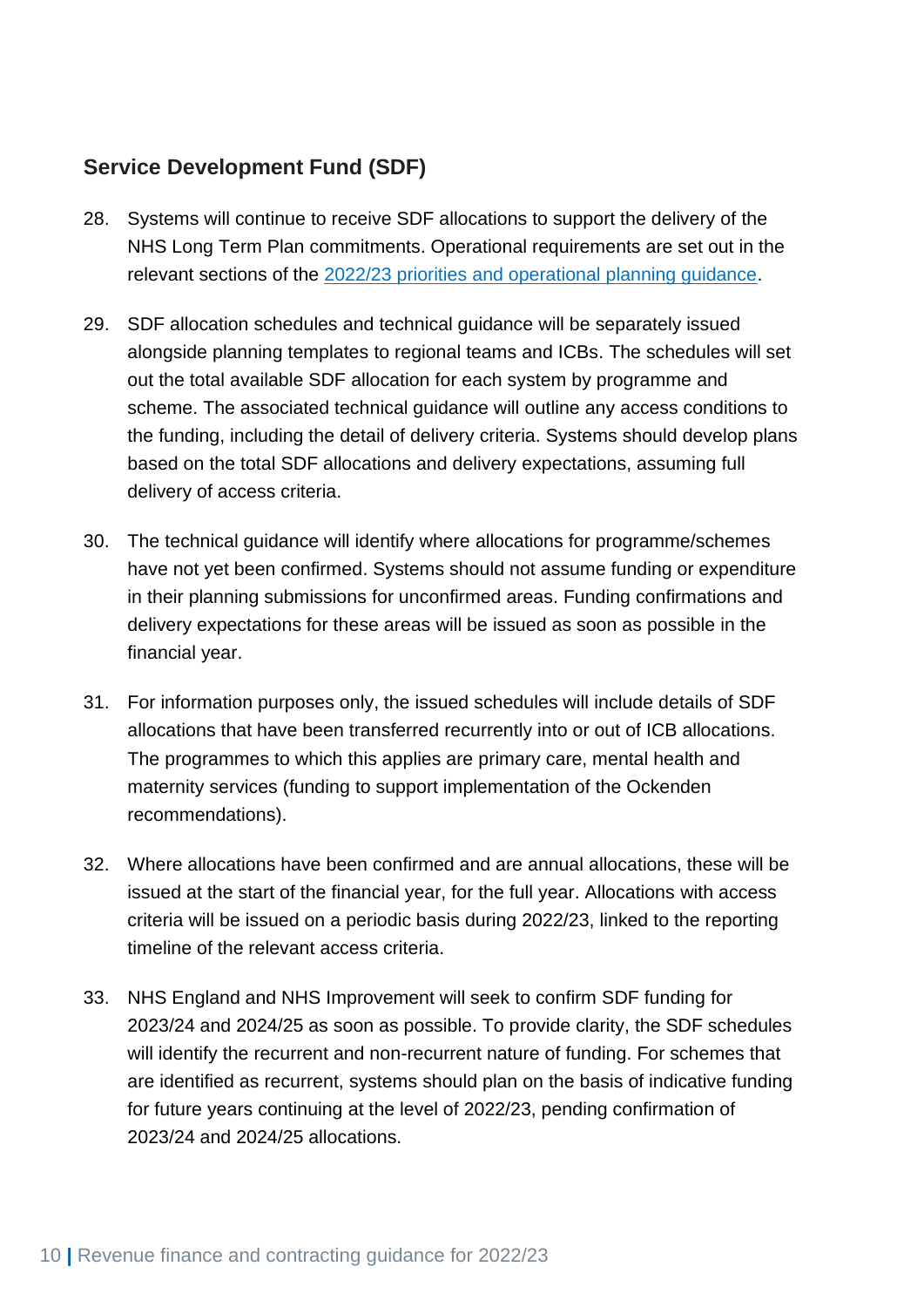- 34. The full detail of SDF allocations is set out in the separately notified schedules and technical guidance. However, systems should particularly take note of the following updates:
	- **Ockenden maternity recommendations** funding to support the implementation of the recommendations of the Ockenden review will be issued recurrently through ICB programme allocations in 2022/23.
	- Long COVID funding of up to £90million will be distributed to maintain support for Long COVID assessment services and paediatric hubs through the SDF.
	- **Personalised care**  from 2022/23, allocations will be issued on a fair share basis.
	- **Workforce** funding will continue for [staff mental health and wellbeing](https://www.england.nhs.uk/supporting-our-nhs-people/support-now/staff-mental-health-and-wellbeing-hubs/) [hubs.](https://www.england.nhs.uk/supporting-our-nhs-people/support-now/staff-mental-health-and-wellbeing-hubs/)

#### <span id="page-10-0"></span>**Specialised commissioning**

#### *Allocations and integration*

- 35. In 2022/23, NHS England regional commissioners will maintain ownership of the commissioner allocation and commissioning for specialised services. Contracting with providers will continue on a host regional basis as per historical arrangements.
- 36. To support readiness for potential future delegations to ICBs, NHS England and NHS Improvement will seek to strengthen joint working through:
	- Issuing **shadow ICB population-based allocations** these allocations are built from the same baseline as the 2022/23 regional commissioner allocation but the funding will be mapped to the ICB where the patient is registered rather than provider footprint (per regional allocations), to provide clarity on future delegation funding.
	- Developing **joint collaboration arrangements** between regions and systems – these arrangements will enable integrated planning and reporting so that regions and systems start to gain the benefits of population-based management approaches and develop governance and processes to pave the way for future delegation of specialised services. We expect to publish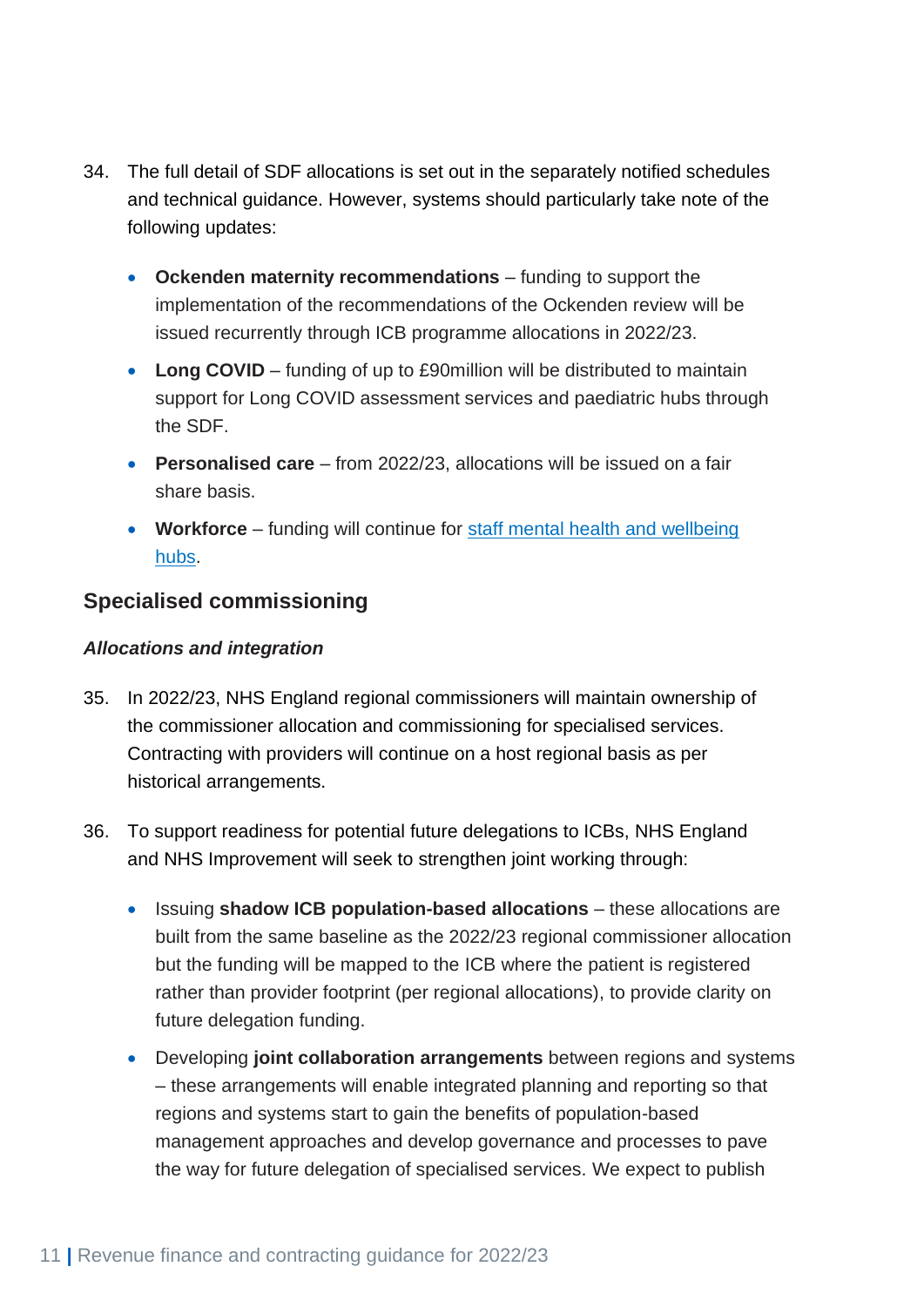further detail on these arrangements and the financial aspects that support them early in the 2022/23 financial year.

- Developing **system-level reporting** in-year financial performance reporting for specialised services on a population basis to track this against the population-based allocation.
- 37. A needs-based allocations formula for specialised services is being developed for implementation in future financial years. The formula is being developed along the same principles as the ICB target formula and will be implemented using an aligned convergence ('pace of change') approach.

#### *Payment arrangements*

- 38. Specialised service funding to trusts is currently on block inflows calculated based on M9 2019/20 agreement of balances, with the balance of funding to support system breakeven within the system top-up.
- 39. As part of the 2022/23 financial arrangements, commissioners and trusts will reestablish local responsibility for payment arrangements for all commissioning areas. This is important for specialised services in the context of integration of services with ICBs and establishing the right baselines for future delegations. The contracts and payments terms will be consistent with the guidance outlined in the [Contracts and payment](#page-19-1) approach section of this guidance.
- 40. NHS England and NHS Improvement will maintain centrally held budgets for investment in service and clinical priorities. These budgets will be allocated to regions in-year, as decisions are made on investment. As a result of nationally driven procurement exercises, there may be a requirement in-year to make agreed adjustments to the fixed element of a trust's contract to reflect material service changes or transfers.

#### *Specialised high cost drugs*

41. Expenditure on drugs relating to the Cancer Drugs Fund (CDF) and Hep C will continue to be funded on a 100% cost and volume basis from a national allocation. Reimbursement will be based on provider reported data and will depend on the submission of accurate data, to ensure only the cost of the drug is being reimbursed.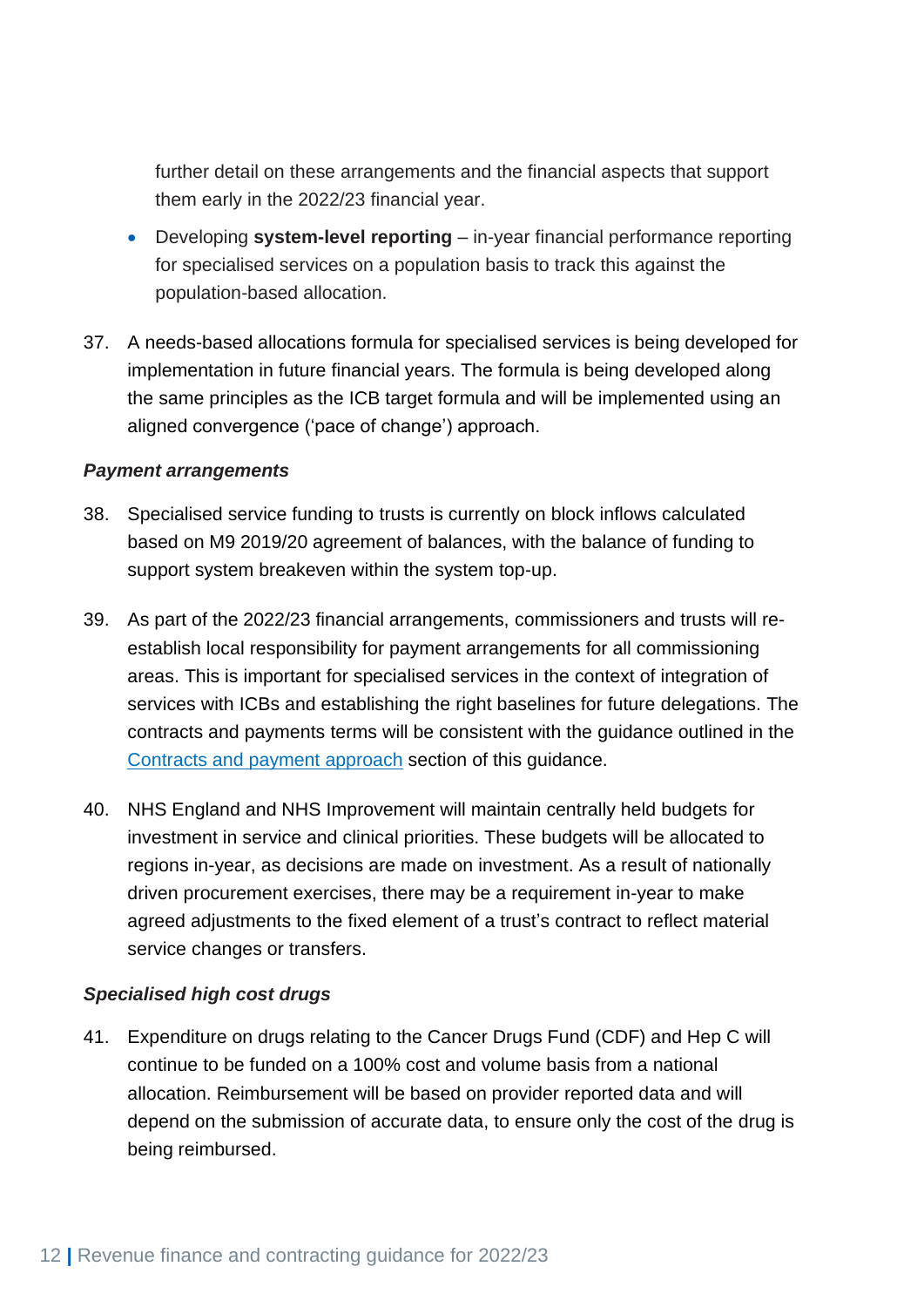- 42. Trusts will continue to receive payment directly through the national payment process, with the provider data supporting this payment verified by regional teams (led by regional CDF teams in the case of CDF).
- 43. For the remaining tariff-excluded high cost drugs, regions will contract with providers on the following basis:
	- drugs categorised as 'block' (that is, not volatile in terms of uptake) will be added to the fixed element of the contract
	- drugs categorised as 'cost and volume' will be given a notional baseline (based on M6 2021/22) in the fixed element of the contract with under or overperformance subject to variable payment.
- 44. New National Institute for Health and Care Excellence (NICE)-approved drugs will continue to be reimbursed on a 100% cost and volume basis based on actual reported data. Where deemed appropriate, treatment costs relating to new NICE approvals (such as CAR-T therapy) will also be funded on a cost and volume basis from a national allocation.
- 45. The strong emphasis on reported data will be continued, as this will be linked to financial reimbursement, and further strengthened for other missing data fields to support data improvement, including capturing drug information using SNOMED (dm+d).
- 46. Regional commissioners will be required to plan for local re-investment of a portion of any planned drug savings in a managed way.

#### *Specialised high cost devices*

- 47. Phase II of the devices programme will continue to focus on delivering price savings from national commitments and value-based procurement. There are further opportunities to deliver wider system savings from improving the uptake of certain products, eg remote monitoring of implantable cardioverter defibrillators (ICDs) and pacemakers.
- 48. From 2022/23, all national tariff excluded high cost devices funding for trusts in England and formally managed service arrangements with non-NHS providers will be managed on a national basis, outside contract baselines. The national finance team will manage the monthly transactional process and reimburse trusts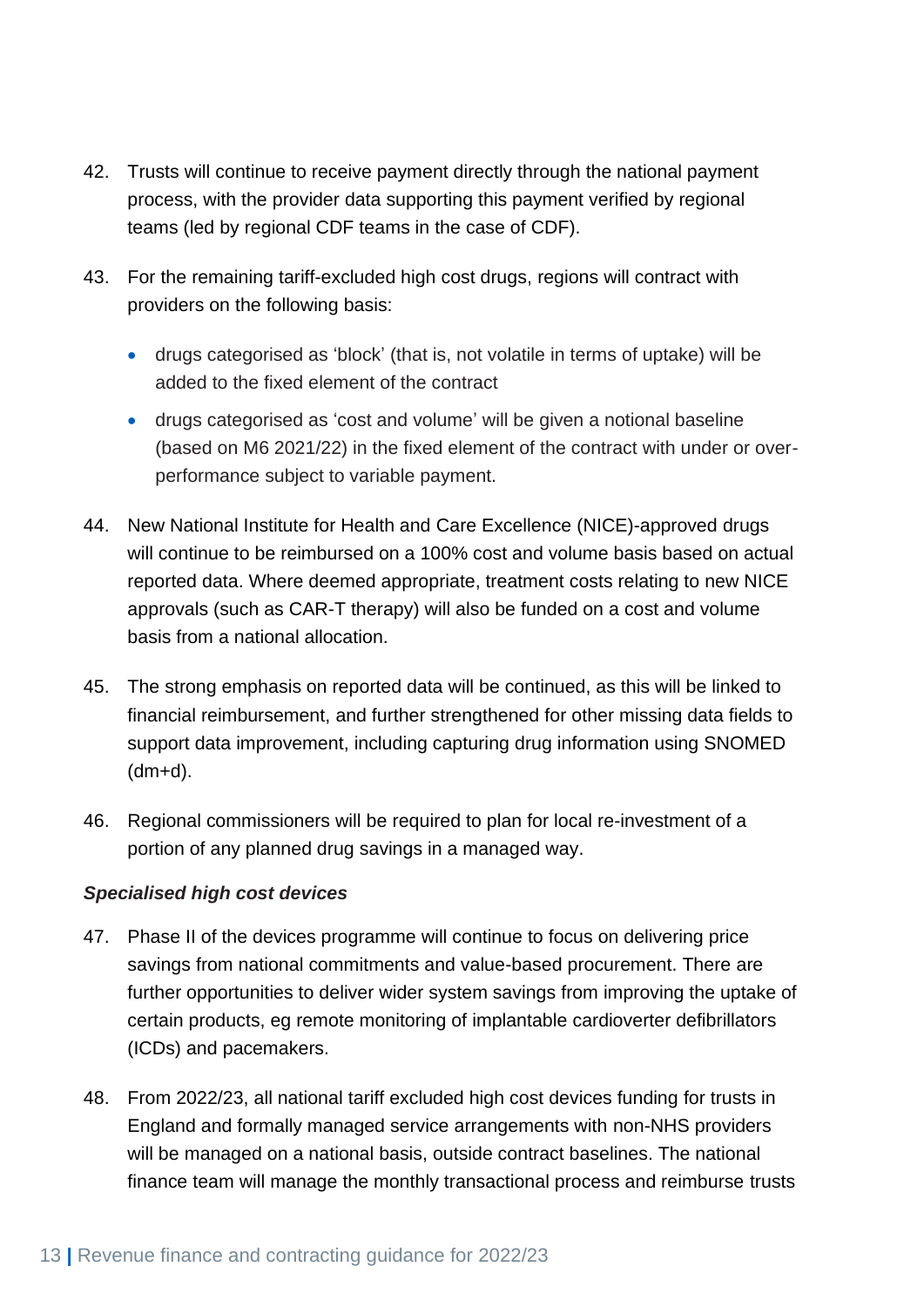directly. Information will continue to be shared with regional teams, building on the current processes in place. Under this model, savings from national commitment pricing will be paid back to systems via gain share agreements with the relevant ICB and invested in centrally procured value-based devices to enable local system efficiencies to support additional capacity. The direct reimbursement for devices to non-NHS providers or the devolved nations will continue to be managed locally by regional teams.

#### *Specialised mental health, learning disability and autism provider collaboratives*

- 49. There are currently 47 live NHS-led provider collaboratives for specialised mental health, learning disability and autism services (MHPCs). Two more are due to go live in April 2022.
- 50. MHPC funding is constructed on a population basis. Regional commissioner allocations will be adjusted to reflect the funding due to MHPCs within their geographies.
- 51. The funding will be distributed from the regional commissioner to the MHPC's lead provider (LP) to deliver services within the commissioned scope of the MHPC. LPs subcontract services from other providers – both NHS and non-NHS – as appropriate to their service model. For those MHPCs that went live during 2021/22, a full year effect adjustment will be actioned to reflect the annualised budget.
- 52. During 2020/21 and 2021/22, LPs were asked to subcontract with trusts at the same value as their historical contract to support financial stability. In 2022/23, MHPCs can choose to change commissioning arrangements and are encouraged to establish service models that treat patients closer to home. Where such service changes result in material changes to funding flows between the LP and a subcontracted provider, the LP and impacted provider(s) should work together to agree the appropriate phasing of service and funding changes.
- 53. There is potential for the scope of services covered by MHPCs to be extended during 2022/23 to cover other specialised mental health services. These changes are not planned to be made until part way through the financial year and should not be included in 2022/23 plans, unless specifically notified otherwise.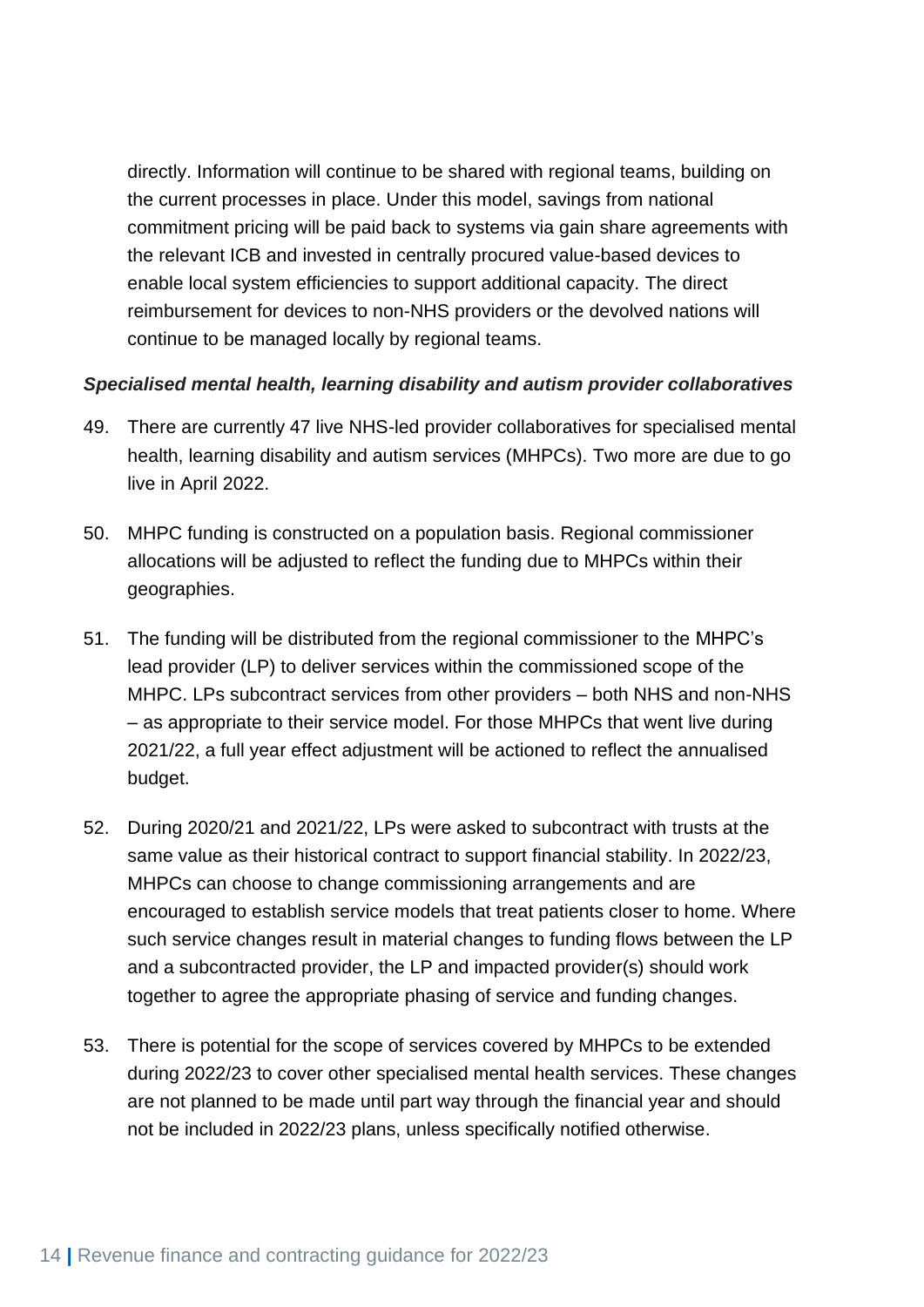#### *Clinical networks*

- 54. Specialised commissioners invest significant funding in trust-hosted specialised services clinical networks. This was previously linked to CQUIN achievement but from 2022/23 it will be funded from baseline allocation funding. The value of funding for networks will be required to be separately identifiable within trust contracts.
- 55. Funding for specialised services clinical networks will in future be reconfirmed annually based on the network ensuring that:
	- Robust governance systems are in place.
	- An annual workplan is agreed within the network and with commissioners. This will normally include both nationally and locally agreed objectives and deliverables.
	- Data to track progress is routinely collected.
	- Progress reports (against the annual workplan) are provided to the network board and the relevant commissioning lead at regular agreed intervals. Where necessary these reports will also include agreed remedial actions to ensure continuing progress towards delivery of the annual plan.
	- Publication of an annual report demonstrating delivery of the annual workplan and the impact and value of the network's work.

#### *Specialised excess treatment costs (ETCs)*

- 56. During 2021/22 an established financial assurance process for specialised commissioning clinical trials was developed. The assurance process confirms the cost of each specialised clinical trial, breaking down the costs into: routine charges (eg chemotherapy delivery); pass-through costs (eg relevant high cost drugs) and excess payable costs (eg additional pathology tests). Trials are continually starting and ending, so routine costs should be embedded in 'business as usual' processes. Pass-through costs for excluded high cost drugs and devices that are not being provided free of charge will be reimbursed in line with existing processes. This leaves the excess payable costs subject to a separate process.
- 57. For 2022/23, a national specialised commissioning budget is being established to fund these excess payable costs via a top slice from regional allocations, with the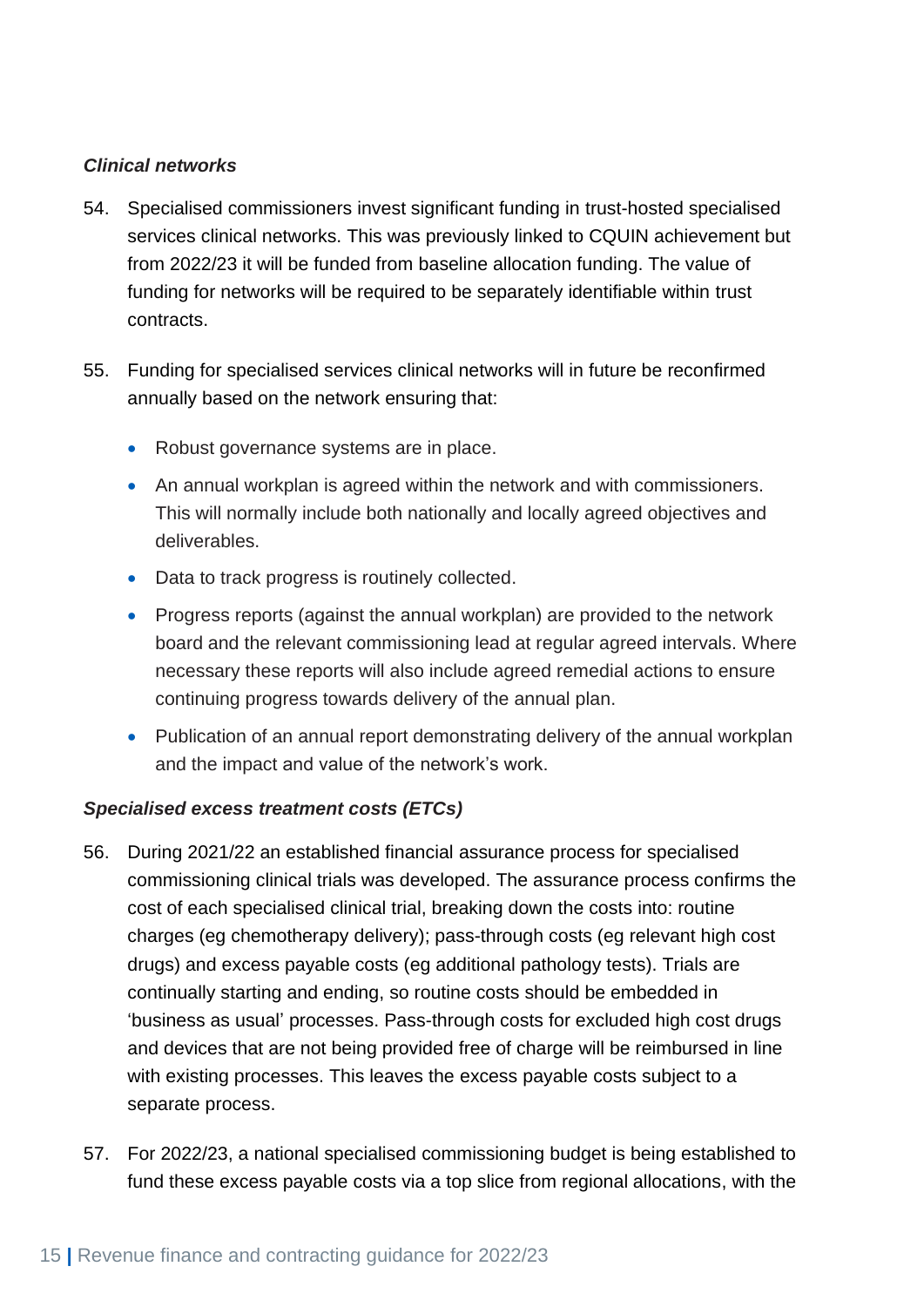reimbursement to trusts managed nationally. The national team will provide regional teams with a schedule of assured trials and payments made on a quarterly basis. The top slice will be set each year but is expected to be relatively stable year-on-year.

58. The top-slice will also include funding for the net increase in any exceptional high cost routine charges (eg peripheral blood stem cell transplants) where a provider/system would be disproportionally impacted by participating in a clinical trial. Payment will be subject to a reconciliation of total activity for the specific procedure against the 2019/20 baseline.

#### <span id="page-15-0"></span>**Other directly commissioned services**

- 59. As set out in *July 2021*, NHS England will continue to commission healthcare in relation to Section 7A Public Health and Health and Justice services in 2022/23, and regional commissioners will be issued with allocations to commission these services. The intention is to establish mechanisms through 2022/23 that strengthen joint working and support the transition to future delegations.
- 60. NHS England will continue to commission healthcare for serving members of the Armed Forces and their families registered with defence medical services, veterans' mental health and prosthetic services.
- 61. More detail on the policy and operational requirements of the 2022/23 flu campaign will be communicated in the annual flu letter following agreement with government.

#### <span id="page-15-1"></span>**COVID-19 system allocation**

62. Systems will continue to receive a fixed system allocation for COVID-19 services based on their provider and commissioner footprints. The COVID-19 allocation will reduce from H2 2021/22 (annualised) levels. This reduction is in line with the SR21 settlement, and includes a transfer of resource from the COVID-19 allocation to elective recovery funding to reflect that a proportion of the 2021/22 allocation was being utilised to support delivery of elective recovery. Elective recovery is funded separately through the elective services recovery allocation (refer to the [ICB elective services recovery funding](#page-7-0) section above).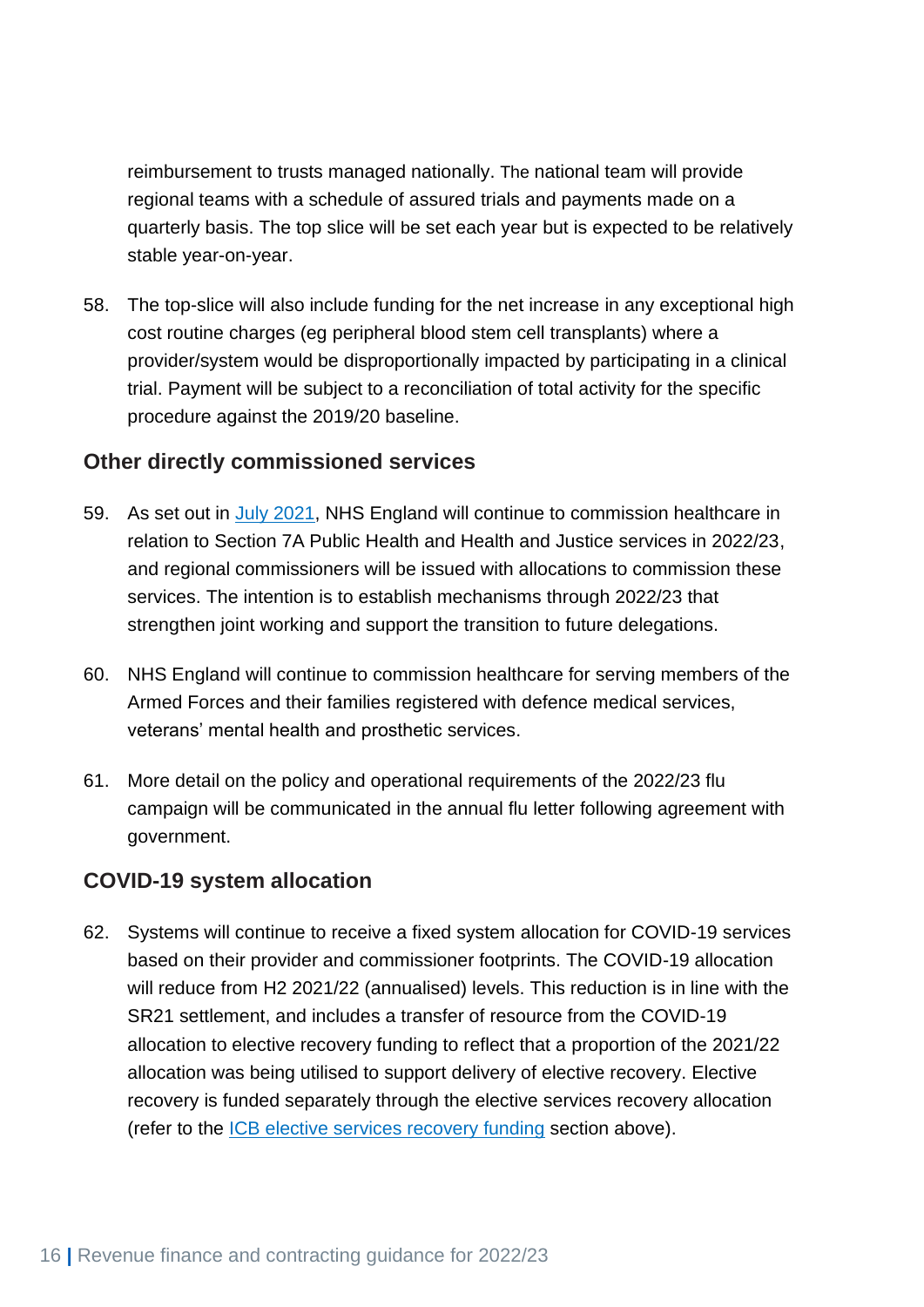- 63. During 2021/22, systems received additional funding to compensate for the impact of the COVID-19 pandemic on services funded by non-NHS sources. No further income support is available in 2022/23 and systems will need to take action to recover their positions, through recovering non-NHS income sources, utilising clinical capacity to support NHS service recovery funded through the elective recovery fund and taking action to reduce costs.
- 64. Further detail on COVID-19 items eligible for funding outside allocations are outlined in the [Other planning assumptions](#page-33-1) section below. Commissioners and trusts should continue to monitor monthly guidance to ensure they follow the most up-to-date information.

## <span id="page-16-0"></span>System business rules

#### <span id="page-16-1"></span>**Limits**

- 65. Under the proposed legislation, each ICB and its partner trusts must exercise their functions with a view to ensuring that, in respect of each financial year:
	- **local capital resource** use does not exceed a limit set by NHS England and NHS Improvement
	- **local revenue resource** use does not exceed a limit set by NHS England and NHS Improvement.
- 66. Furthermore, NHS England and NHS Improvement intend to use additional powers in the legislation to set a financial objective for each ICB and its partner trusts to deliver a financially balanced system, namely a duty on break even.
- 67. ICBs will also have a duty to deliver financial balance individually. This is to promote careful financial management and to reflect legislation that requires NHS England and NHS Improvement and ICBs to manage within a fixed budget. Where an ICB considers it necessary to deliver overall system financial balance but with a deficit in the ICB itself, NHS England and NHS Improvement should be notified at the earliest opportunity.
- 68. Where a trust is a formal partner of more than one ICB, and for at least 2022/23, its revenue resources will be fully apportioned to a principal system. Trusts that are formal partners of more than one ICB are required to confirm that their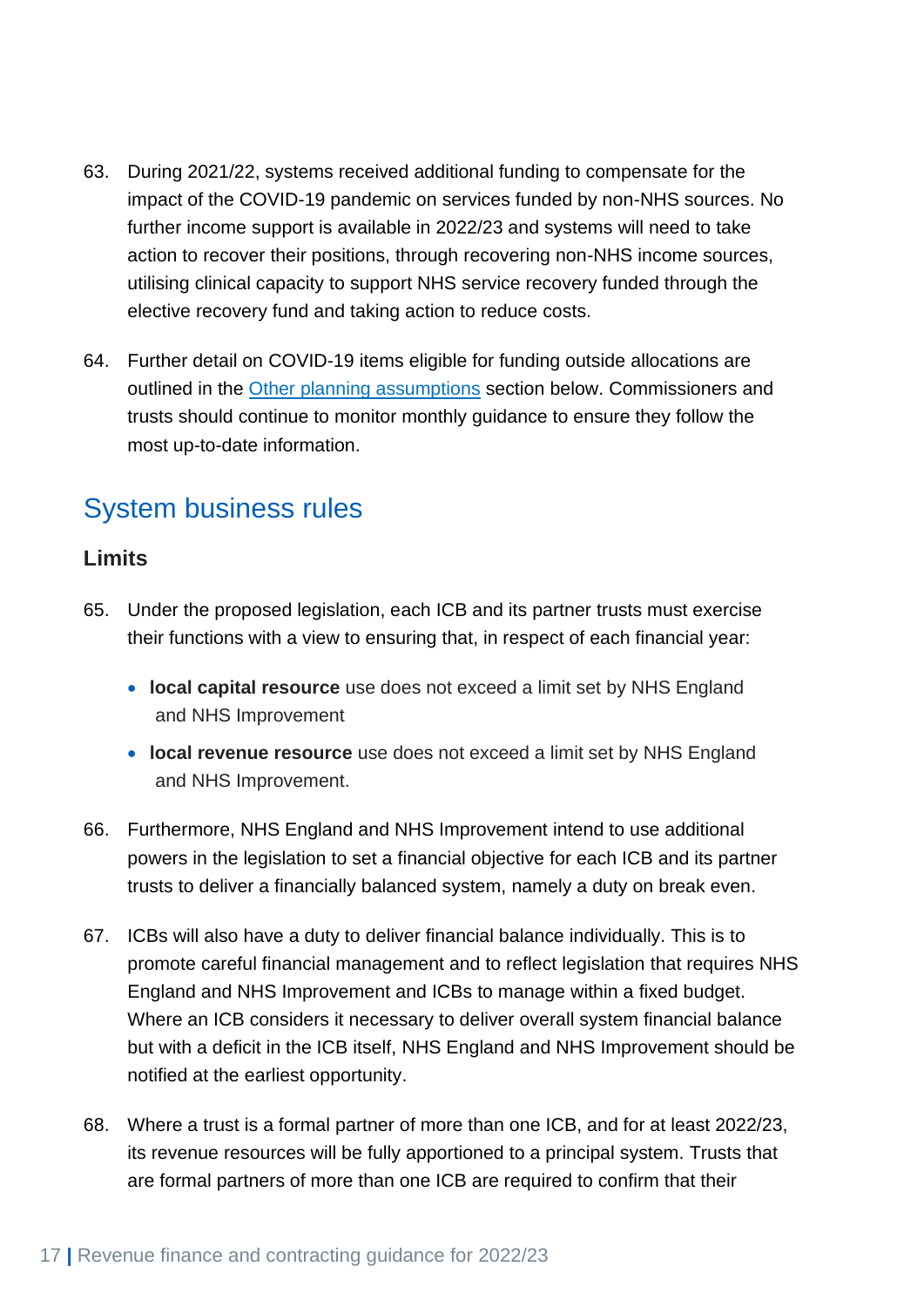operational and financial plans are compatible with and aligned to all relevant system plans. The relevant ICBs are expected to work together and with those trusts to ensure full alignment, including by making use of flexibilities to agree local arrangements. Systems can still agree local risk sharing arrangements and consideration will be given where local partners have agreed to do this, while recognising the statutory duties required.

#### <span id="page-17-0"></span>**Risk management approach**

69. Risk management remains a vital part of system planning. System plans, which must be agreed by ICBs and trusts, should show how financial risks will be managed. Where systems consider it appropriate to support risks to expenditure that may not otherwise be mitigated, the ICB should set aside an appropriate local contingency. While there will be no nationally mandated contingency requirement, regional teams will play an important role in supporting systems to assess the appropriateness of the risk management approach.

#### <span id="page-17-1"></span>**ICB under and overspends**

- 70. Given the proposed requirement for ICBs to deliver a breakeven position each year, they should not plan for any in-year surplus or deficit. Any ICB that is overspending will be expected to take significant steps to correct its underlying rate of expenditure.
- 71. In the event ICBs deviate from plan and deliver an in-year under or overspend, this will be carried forward and maintained as a cumulative position, as is currently the case with CCGs. Cumulative overspends will be subject to repayment as set out below. Access to any surplus for non-recurrent expenditure will be aligned with performance through the System Oversight Framework, and subject to national affordability.
- 72. CCGs are currently required to hold a cumulative underspend of the higher of 1% of allocation (excluding delegated co-commissioning) and the amount carried over from the previous financial year. As part of the establishment of ICBs, this rule will be replaced with a requirement to maintain the higher of a cumulative breakeven position and the amount caried over from the previous financial year.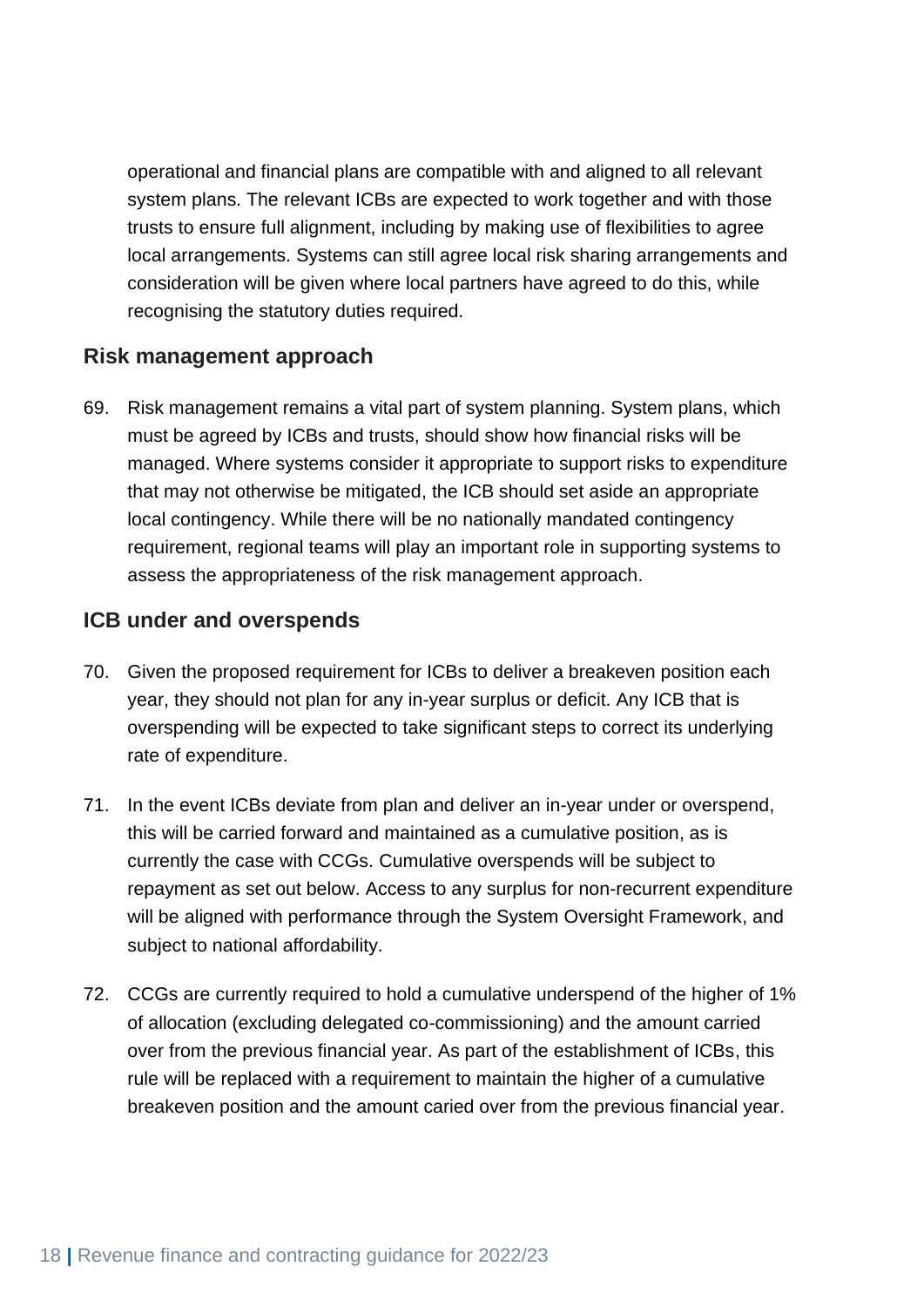#### <span id="page-18-0"></span>**Debt regime**

- 73. To create a more balanced debt approach, if ICBs overspend in a given year, and in consideration of the wider system position, an additional interim efficiency (equal to the prevailing Public Dividend Capital (PDC) rate for trusts) will be required for a minimum of one year, or until the ICB has reduced spend to within its allocation limit.
- 74. As set out in the Reforms to the [NHS Cash Regime effective](https://www.england.nhs.uk/wp-content/uploads/2020/04/C0096-Cash-regime-guidance-1-April-2020.pdf) from 1 April 2020, trusts revenue support will be available for exceptional short-term cash flow requirements and longer-term revenue support for providers in financial distress. This support will be provided as PDC, which does not require principal repayment but carries a dividend payable at the current PDC rate. This reflects the opportunity cost to the taxpayer of diverting finance to unplanned cash requirements.

#### <span id="page-18-1"></span>**Treatment of historical cumulative CCG underspend and overspend**

- 75. The establishment of ICBs requires consideration of the approach to historical CCG surplus and deficit positions. NHS England and NHS Improvement will aggregate the net position of each constituent CCG, and then adjust for the 1% cumulative historical surplus requirement to provide the opening cumulative position for each ICB. Where the resulting brought forward balance for the ICB is a:
	- **Net historical overspend** the balance will be frozen and, as long as the system and ICB achieves break even for each of the following two years, will then be written off. ICBs would therefore be established with no outstanding obligation. ICBs failing to deliver this requirement will have this obligation reinstated at the end of the two-year period.
	- **Net historical underspend** the balance will be retained as a system surplus, held by the newly established ICBs, for future non-recurrent investment, subject to affordability and national approval.
- 76. Separately to this, any historical agreements guaranteeing CCG drawdown will be honoured through transfer of the original agreement to the relevant ICB.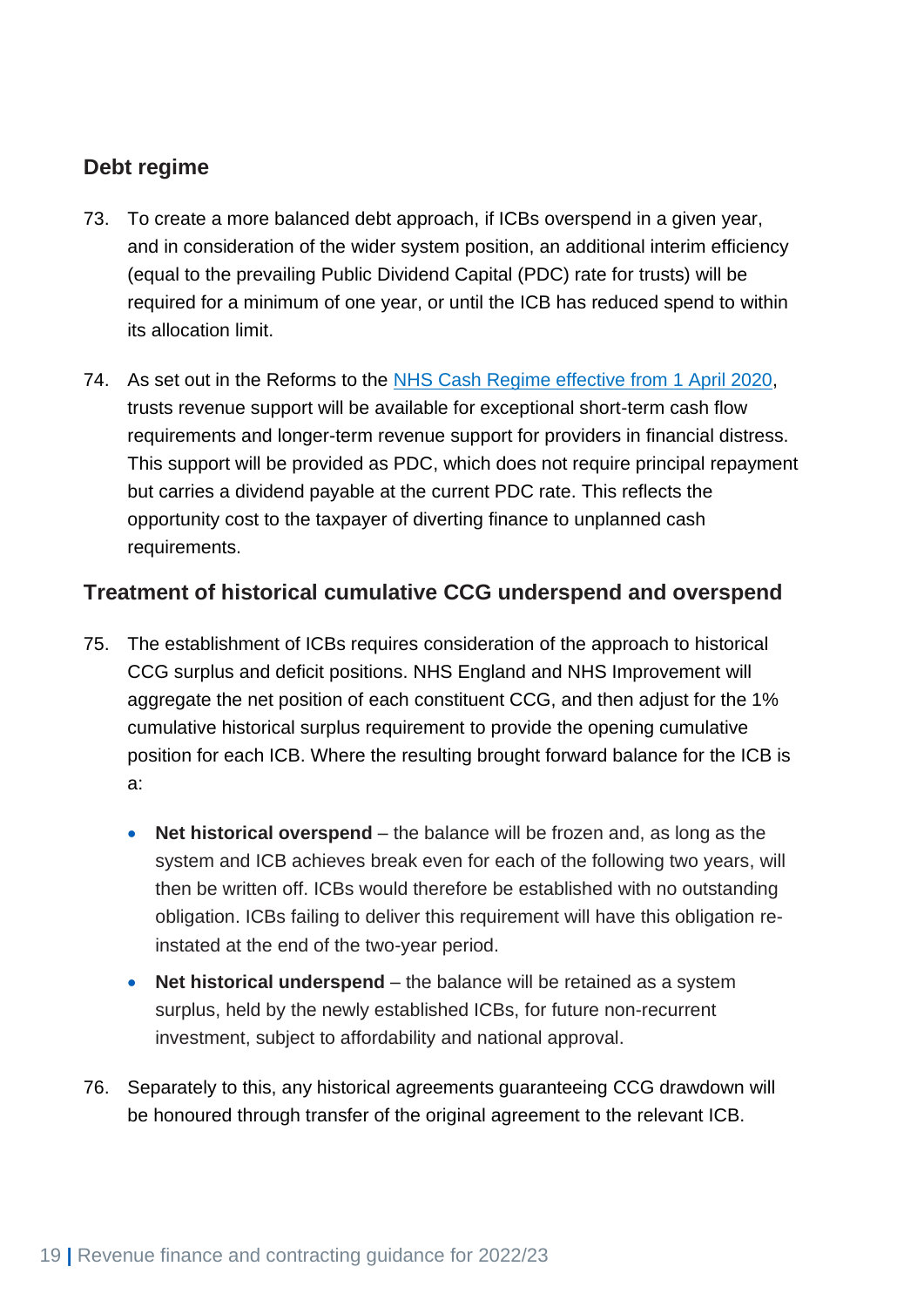#### <span id="page-19-0"></span>**ICB opening balance**

77. ICBs will have a single brought-forward balance, which will be derived from any net historical CCG underspend plus, as set out in the [Guidance on finance and](https://www.england.nhs.uk/wp-content/uploads/2021/09/C1406-guidance-on-finance-and-contracting-arrangements-h2-21-22.pdf)  [contracting arrangements for H2 2021/22,](https://www.england.nhs.uk/wp-content/uploads/2021/09/C1406-guidance-on-finance-and-contracting-arrangements-h2-21-22.pdf) any CCG under or overspend in 2021/22.

## <span id="page-19-1"></span>Contracts and payment approach

#### <span id="page-19-2"></span>**COVID-19 emergency payment arrangements**

- 78. In response to the COVID-19 pandemic, the NHS adopted emergency payment arrangements from the start of 2020/21. Under these arrangements, trusts moved to block contract payments; in the first instance these were nationally calculated, but local variations have been subsequently permitted within controlled parameters.
- 79. As the NHS moves beyond the initial emergency response period, changes will be made to the emergency payment arrangements to support the transition back towards local agreement of contracts under the National Tariff Payment System (NTPS). For 2022/23, a simplified payments system will remain in place for NHS commissioner and trust payment arrangements to support the process of agreeing contract values and ensure that resource can be optimally focused on operational priorities. This section sets out a summary of the NTPS payment arrangements and supporting guidance for commissioners and trusts to adopt these arrangements under simplified terms.

#### <span id="page-19-3"></span>**National tariff payment system**

- 80. The [2022/23 National Tariff Payment System \(NTPS\)](https://www.england.nhs.uk/pay-syst/national-tariff/national-tariff-payment-system/) came into effect on 1 April 2022.
- 81. The 2022/23 NTPS continues to use the aligned payment and incentive (API) approach for almost all activity in scope of the tariff. This is largely the same as the approach introduced in the 2021/22 NTPS. API arrangements apply to almost all secondary healthcare services commissioned between organisations that are members of the same system, provider–commissioner relationships with an annual value of over £30m and all NHS England and NHS Improvement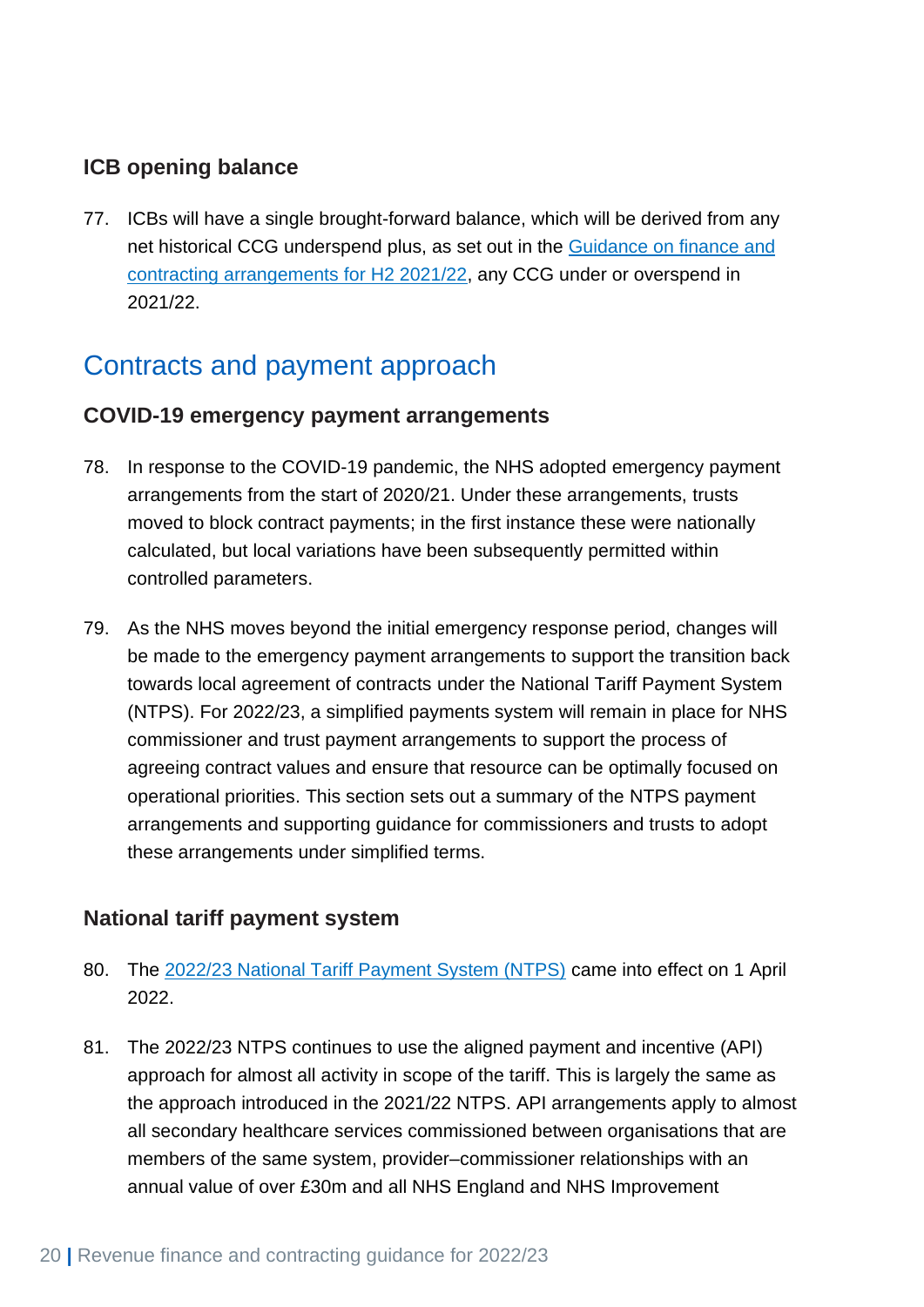specialised commissioning contracts. This includes acute, community, mental health and ambulance services.

- 82. Providers and commissioners will be asked to agree a fixed element, based on funding an agreed level of activity. **Further guidance** is set out in the following section to support commissioners and trusts to transition from the current emergency payment arrangements towards the API contract terms. We are not expecting or encouraging providers and commissioners to re-price activity using the new tariff prices for the purposes of agreeing fixed payments.
- 83. Alongside the fixed element, a variable element will further support the recovery of elective services by operating a volume-related payment for actual activity delivered. The funding for the agreed level of elective activity should be included in the fixed element and where actual elective activity delivered differs from this agreed level, the variable element either pays the provider more, or deducts funds from the provider, at a rate of 75% of the tariff price. The actual achievement of best practice tariff (BPT) and CQUIN criteria, as well as the advice and guidance services delivered will also be reflected in the variable element. As set out in the [ICB elective services recovery funding](#page-7-0) section, commissioners can access additional funding for elective activity above the agreed plan.
- 84. CQUIN will begin to operate again from 1 April 2022 for API contracts. For 2022/23, CQUIN remains part of the NTPS. To reflect this, providers and commissioners on API terms need to ensure that their fixed element includes CQUIN funding of 1.25% of the contract value. Where the starting point for setting the fixed element is the emergency payment values for 2021/22, CQUIN funding will already be included. However, if another approach is used, providers and commissioners will need to consider if the 1.25% is included. Either way, the fixed element should be set on the assumption that providers will fully attain CQUIN metrics. An assessment of actual performance should take place at the end of the financial year. If, following the end-of-year assessment, actual CQUIN indicator attainment is below the maximum threshold, payments should be deducted from the provider as part of the variations to the fixed payment. [Combined CCG/ICB and PSS CQUIN guidance](https://www.england.nhs.uk/nhs-standard-contract/cquin/2022-23-cquin/) has been published.
- 85. For other provider–commissioner relationships, those between organisations in different systems and with an annual value of less than £30m, payment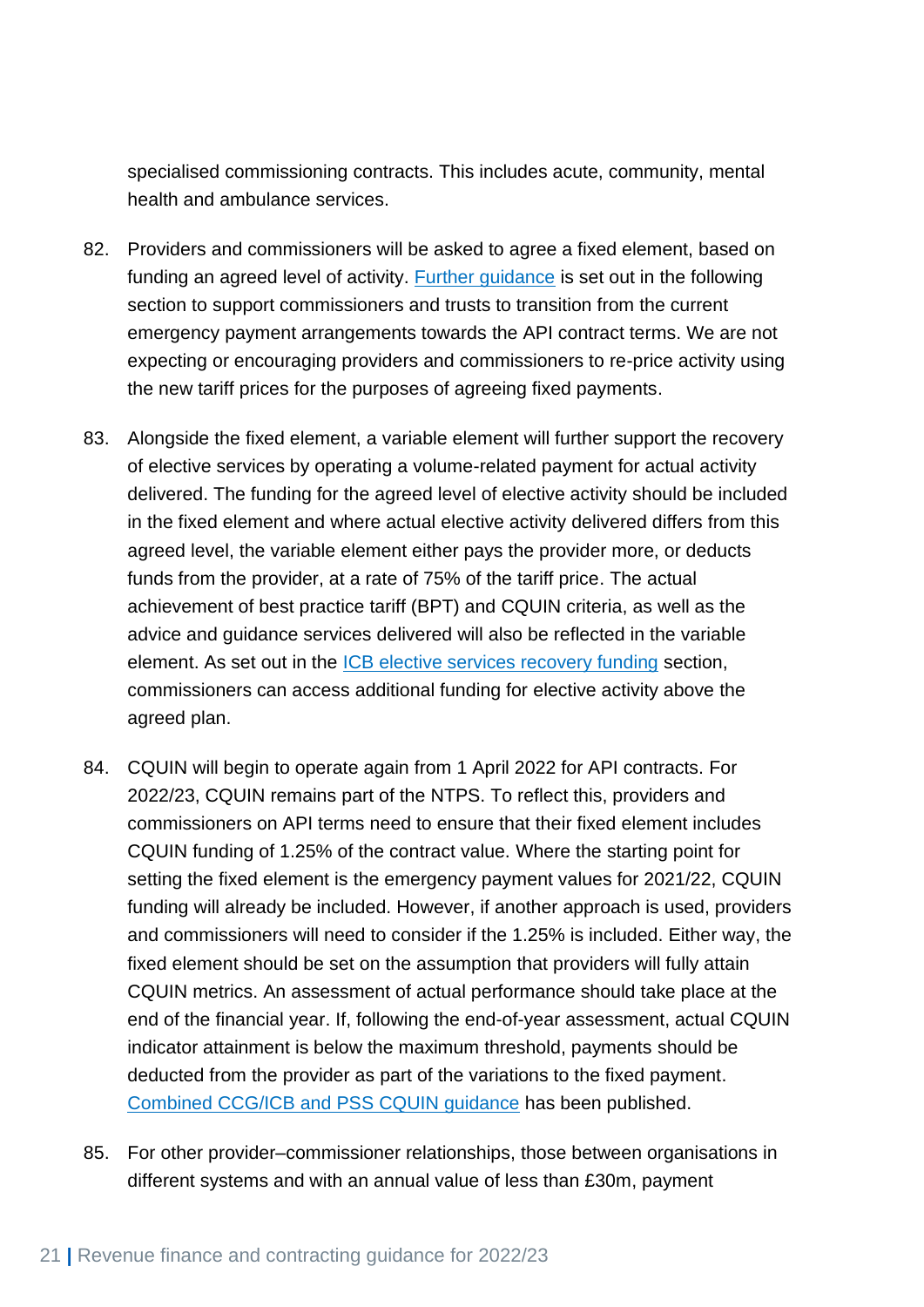arrangements will be via local agreements. However, trusts and commissioners are encouraged to adopt a fixed payment (plus a variable elective component) where doing so would not add excess burden and to follow the NHS England and NHS Improvement guidelines to calculating fixed payments.

- 86. Activity contracted for under the NHS Increasing Capacity Framework will continue to be subject to the tariff's unit prices rather than the API approach. Activity subcontracted by trusts to other providers is also excluded from API and subject to tariff prices.
- 87. Tariff prices have been recalculated for 2022/23 and are based on the 2018/19 PLICS data. There has also been a further move towards the market forces factor (MFF) target values. Full details are shown in [Annex A of the 2022/23](https://www.england.nhs.uk/pay-syst/national-tariff/national-tariff-payment-system/)  [NTPS.](https://www.england.nhs.uk/pay-syst/national-tariff/national-tariff-payment-system/)

#### <span id="page-21-0"></span>**Guidelines to support establishing contract values**

- 88. Commissioners and trusts are advised to adopt the following guidelines in establishing their 2022/23 contract values for all NHS England arrangements and all ICB relationships above the low value activity (LVA) threshold of £500,000:
	- **Contract value baseline** the contract value baseline should be the annualised H2 2021/22 contract value, with the exception of NHS England specialised services contracts which have been adjusted on a net neutral basis to transfer specialised services growth included in system funding envelopes to specialised services contracts (further detail of the adjustments are available through regional teams). The 'Contracts' tab of the financial planning templates will be pre-populated with the baseline contract values for inter-system and NHS England contracts. Intra-system contract baselines should be agreed locally based on the agreed payment arrangements for core services in H2 2021/22.
	- **Application of 2022/23 funding and efficiencies against the contract value baseline** – commissioners and trusts should agree adjustments to the baseline contract value for 2022/23 items based on the guidelines set out in the table below. These items mirror the inputs of the 'Contracts' tab of the financial planning template.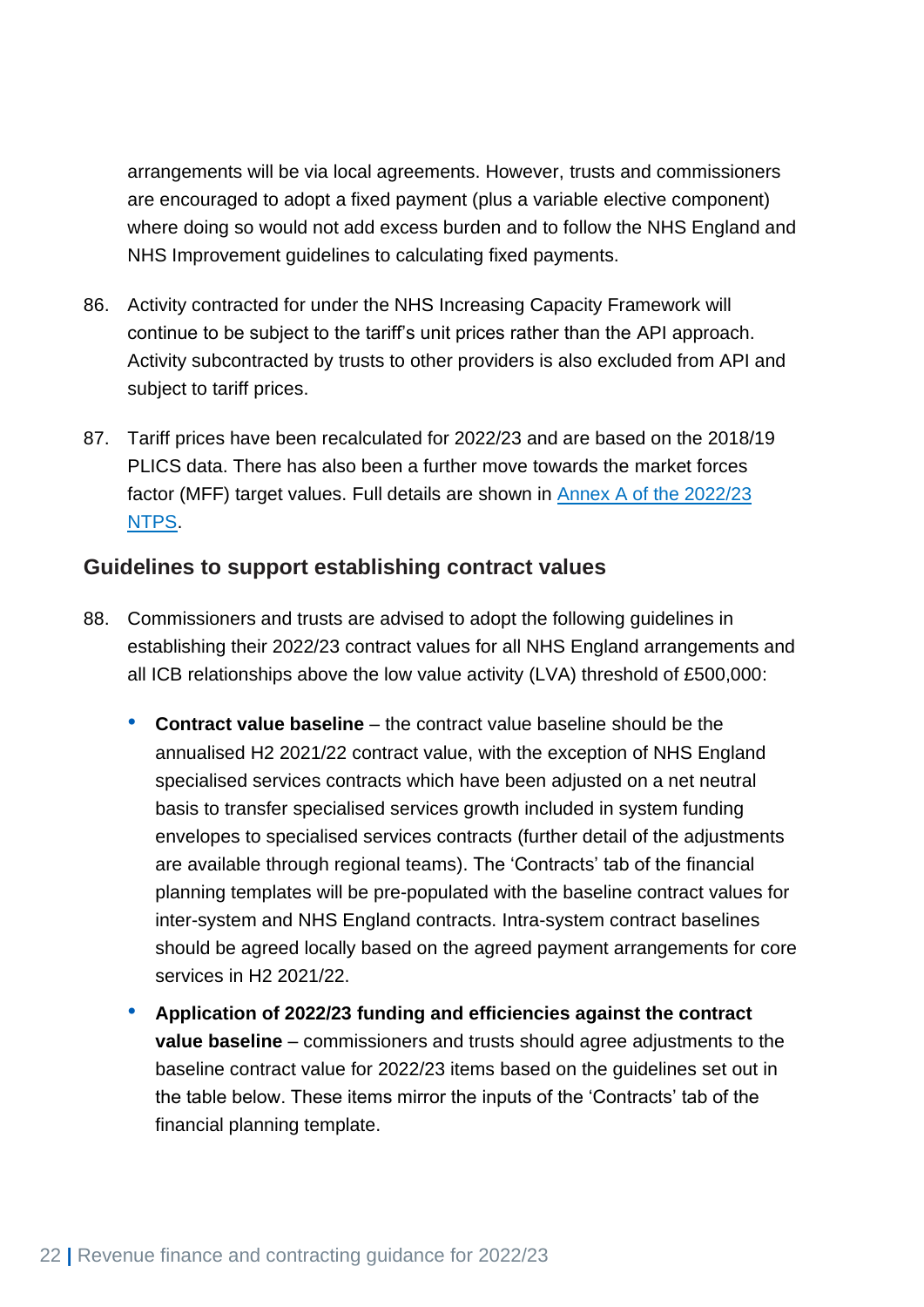| <b>Item</b>                                                                                                       | <b>Guidance</b>                                                                                                                                                                                                                                                                                                                                                                                                                                                                                                                                                                                                            |  |
|-------------------------------------------------------------------------------------------------------------------|----------------------------------------------------------------------------------------------------------------------------------------------------------------------------------------------------------------------------------------------------------------------------------------------------------------------------------------------------------------------------------------------------------------------------------------------------------------------------------------------------------------------------------------------------------------------------------------------------------------------------|--|
| <b>Service changes</b><br>from 1 Apr 2022                                                                         | The cost of service changes from 1 April 2022 should be<br>reflected in amendments to the contract value, for example,<br>cessation of non-recurrent funding where the associated<br>service/requirement is no longer commissioned and changes to<br>the scope of screening services. The value of such changes<br>should be locally agreed based on a reasonable phasing of<br>expenditure changes.<br>This input should also be used to reflect Specialised Mental<br>Health Provider Collaborative 'go-lives' from October 2021<br>where these are not already recognised in the contract baseline<br>values.           |  |
| Growth:<br>capacity funding                                                                                       | Commissioner allocations include growth funding for 2022/23.<br>This funding has been issued on a population basis to<br>commissioners and therefore should be applied against relevant<br>intra-system, inter-system and NHS England contract<br>arrangements.                                                                                                                                                                                                                                                                                                                                                            |  |
| <b>Growth: Inflation</b><br>net of general<br>efficiency                                                          | By default, commissioners and trusts should uplift contracts by<br>the 'Cost uplift factor' and 'Efficiency factor' set out in the<br>national tariff guidance, unless a locally agreed view of<br>inflationary pressures and efficiency requirements has been<br>established. Since the starting point for setting the fixed element<br>is the emergency payment values, CQUIN funding will already<br>be included and therefore the payment value does not need to<br>be further uplifted by the 1.25% set out in the NTPS.                                                                                              |  |
| <b>Additional</b><br>efficiency<br>(convergence<br>adjustment)<br>(applies to intra-<br>system<br>contracts only) | In 2022/23, an additional efficiency ('convergence adjustment')<br>has been applied to allocations to reduce resource towards<br>affordable, fair share levels. This efficiency is calculated against<br>the full cost base of the system. Due to the calculation and<br>distribution method of the convergence adjustment, additional<br>efficiency requirements (ie efficiency greater than national tariff<br>levels) should only apply to intra-system contracts. Inter-system<br>and NHS England contract values should not include an<br>efficiency requirement greater than that set out in the national<br>tariff. |  |
| <b>Elective</b><br>recovery fund<br>(full value)                                                                  | The baseline contract value should not include the value of<br>2021/22 elective recovery funding (ERF), the total value of<br>2022/23 ERF should be applied on top of the baseline contract<br>value in line with the agreed activity plan.                                                                                                                                                                                                                                                                                                                                                                                |  |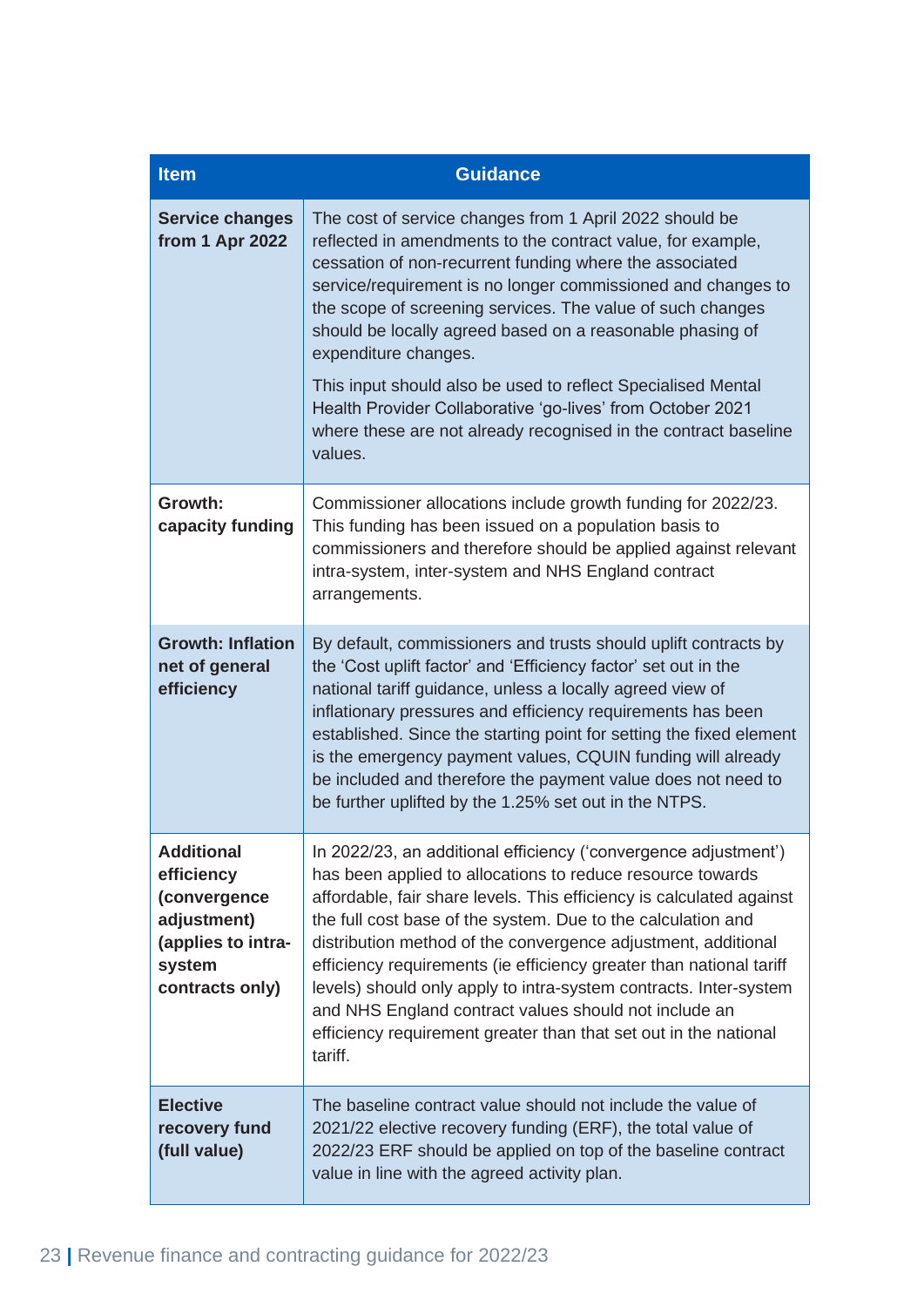| <b>Item</b><br><b>Guidance</b>                                                                   |                                                                                                                                                                                                                                                                                                                                                                                                                                                               |
|--------------------------------------------------------------------------------------------------|---------------------------------------------------------------------------------------------------------------------------------------------------------------------------------------------------------------------------------------------------------------------------------------------------------------------------------------------------------------------------------------------------------------------------------------------------------------|
|                                                                                                  | In 2022/23, ERF is distributed to (a) systems on a population<br>basis for ICB services and (b) to specialised commissioners on a<br>hosted provider basis for specialised services. ERF funding<br>should flow into the relevant contract value, in line with the<br>agreed activity plan, with subsequent adjustments processed in-<br>year in line with the variable element of API terms.                                                                 |
| <b>Service</b><br>development<br>funding (full<br>value)                                         | The baseline contract value should not include SDF funding;<br>therefore, the total value of 2022/23 SDF should be applied on<br>top of the baseline contract value.                                                                                                                                                                                                                                                                                          |
| <b>Specialised</b><br>excluded drugs<br>and devices<br>funding (full<br>value)                   | The baseline contract value should not include pass-through<br>funding for specialised excluded drugs and devices. Funding for<br>2022/23 expenditure will be issued in line with specialised<br>services payments guidance.                                                                                                                                                                                                                                  |
| COVID-19<br>funding (full<br>value) (generally<br>applies to intra-<br>system<br>contracts only) | The baseline contract value should not include distribution of<br>COVID-19 funding; therefore, the total value of non-recurrent<br>COVID-19 funding should be applied on top of the baseline<br>contract value. The COVID-19 allocation is distributed to<br>systems on a host commissioner and provider basis; therefore,<br>systems are advised to apply the funding against intra-system<br>arrangements but alternative local arrangements can be agreed. |

- 89. In advance of issuing allocations for 2023/24 and 2024/25, NHS England and NHS Improvement will undertake an exercise with commissioners and trusts to understand contract baselines. For 2022/23, we have sought to simplify the contracting process by retaining the 2021/22 block payment values as the baseline for 2022/23 contract values. No changes to contract values should be actioned in 2022/23 as a consequence of this exercise.
- 90. By default, 2022/23 contract values should be assumed to fund 2019/20 activity levels plus relevant activity growth funded through core commissioner allocations for the intervening years, with adjustments for agreed recurrent service changes and non-recurrent suppression of activity due to the impact of COVID-19. Commissioners and trusts should work together to unwind the impact of COVID-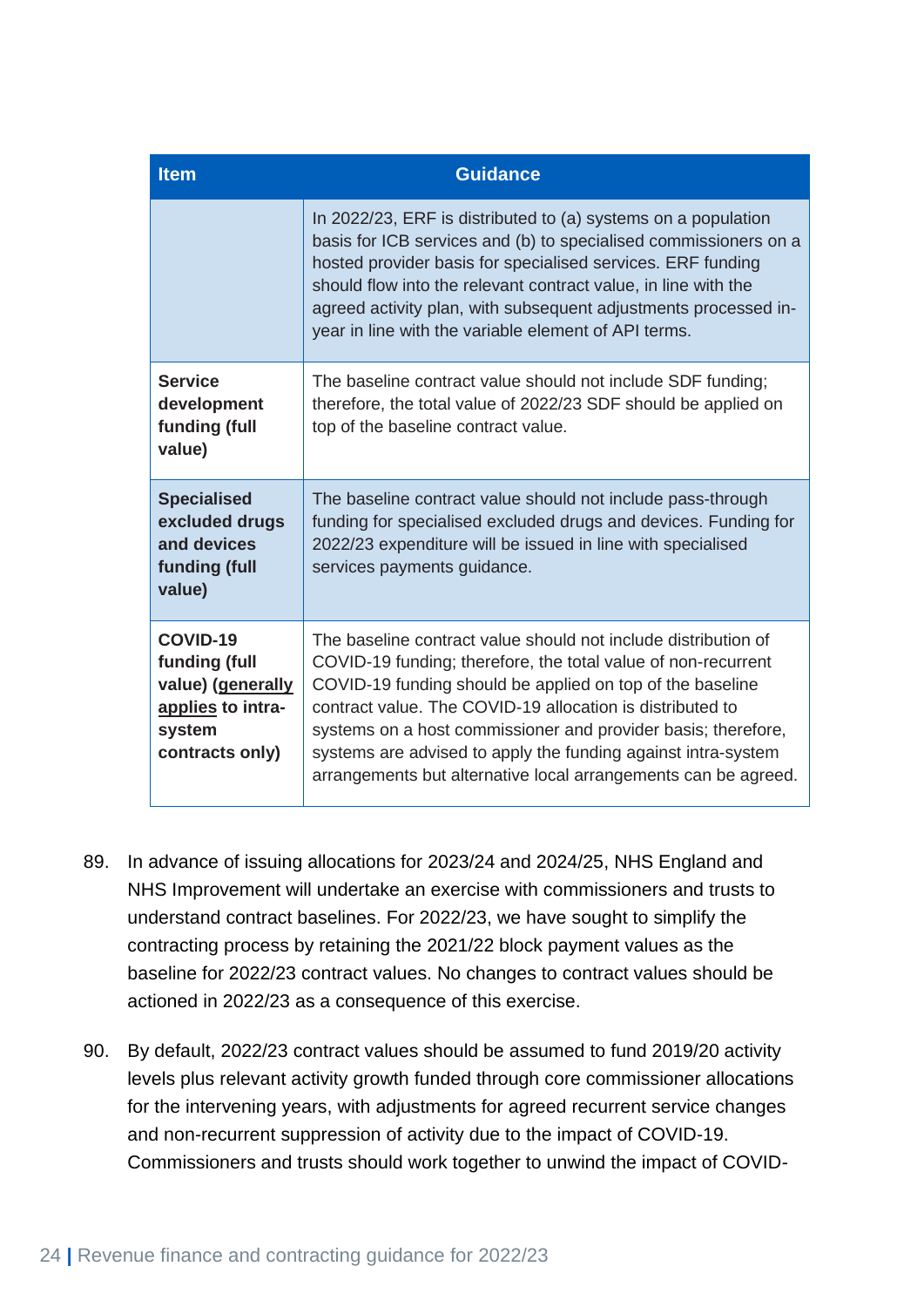19 on activity performance as the associated constraining factors change; for example, changes in infection prevention and control (IPC) measures.

#### <span id="page-24-0"></span>**Payments for low volume activity**

- 91. A revised process for ICBs and trusts will be implemented from 1 April 2022 to streamline the financial processes for managing low volume activity (LVA) flows from ICBs to trusts in other systems. This revised process has been developed following positive feedback from the Standard Contract Consultation and Pricing and Finance engagement, and the transactional benefits realised through the temporary COVID-19 financial arrangements.
- 92. Under the COVID-19 financial arrangements, LVA funding was transferred to the system top-up of the host system for the relevant trust. The lead CCG transferred funding to the relevant trust through block payment arrangements. From 2022/23, LVA funding will be transferred back to the relevant ICB to maintain the integrity of population-based allocations and ease the attribution of LVA expenditure against business rules (eg MHIS). However, payments will continue to be made in line with a national payments schedule ('LVA payments schedule') and no invoicing should take place outside this payment.
- 93. The new arrangement being introduced for LVA relates to trusts only and takes effect from 1 April 2022. Non-NHS providers will continue to operate under the existing non-contracted activity arrangements, as set out in the [Contract technical](https://www.england.nhs.uk/nhs-standard-contract/)  [guidance.](https://www.england.nhs.uk/nhs-standard-contract/) For those trust–commissioner relationships not covered by the LVA payments schedule, commissioners and trusts must agree and sign a written contract.
- 94. The revised process covers all clinical services (acute, mental health and community) provided by trusts with the exception of inpatient out-of-area placements for mental health services where these are directly arranged by commissioners. Where the LVA arrangements apply, ICBs must therefore pay each trust identified on the LVA payments schedule the amount identified on the schedule. Trusts should, in addition, invoice the responsible ICB for any mental health inpatient placement that the ICB (or its predecessor CCG) has directly arranged and the ICB must pay such an invoice. This is important to ensure that financial flows continue to support the [NHS Long Term Plan](https://www.longtermplan.nhs.uk/online-version/chapter-3-further-progress-on-care-quality-and-outcomes/better-care-for-major-health-conditions/adult-mental-health-services/) commitment to eliminate out-of-area placements.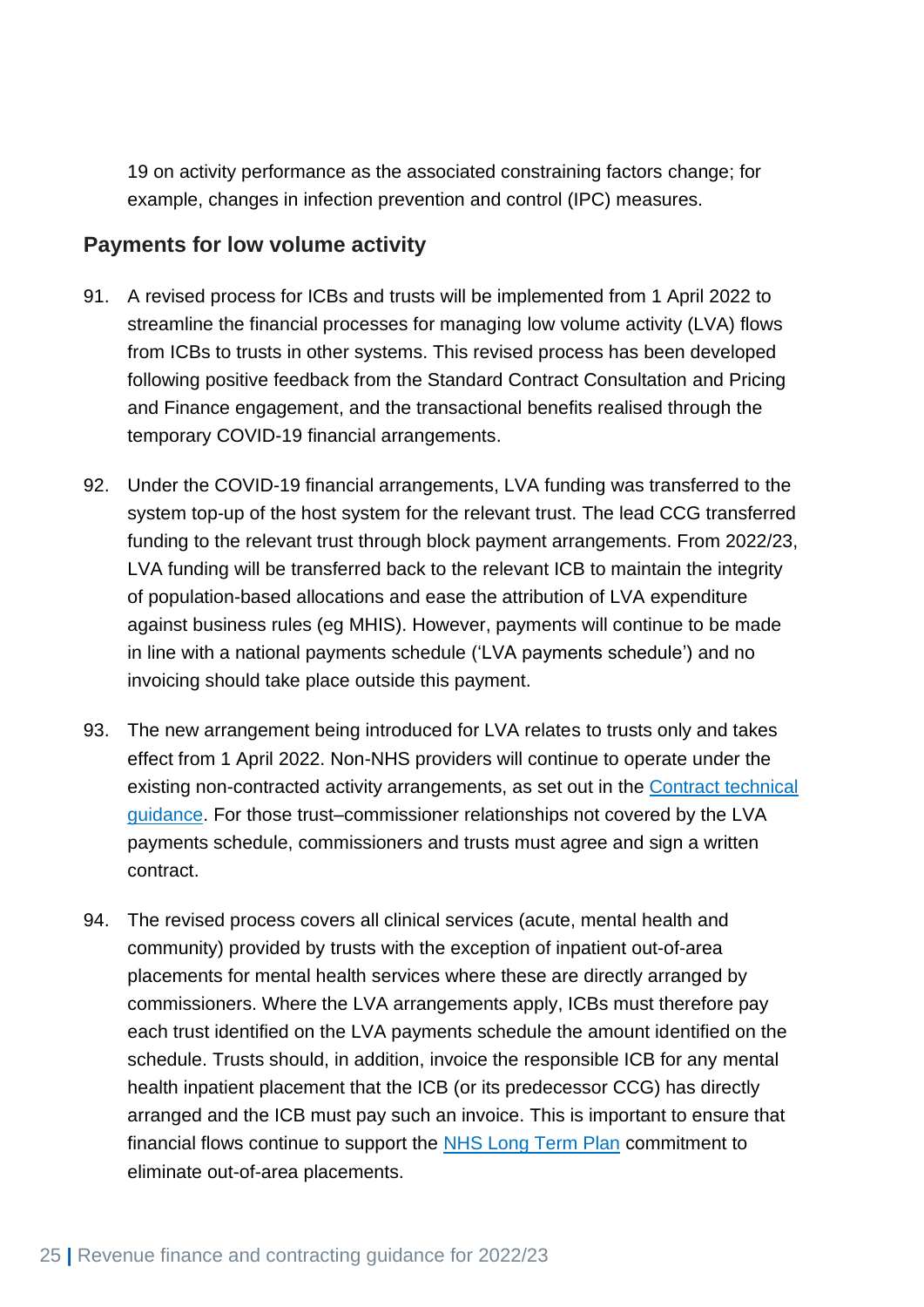- 95. The LVA payments schedule, available through the PFMS portal, identifies those relationships where, on the basis of historical activity, the annual value of activity between the ICB and the trust for 2022/23 is expected to be below £500,000. The values have been calculated as follows:
	- **Acute services** three-year average based on SUS activity from 2017/18, 2018/19 and 2019/20 priced at 2022/23 tariff prices. Some ICBs have agreed in principle (on establishment) to take on delegated responsibility for commissioning secondary care dental services. The impact of this has not yet been built into the LVA payments schedule. NHS England and NHS Improvement are reviewing this with the aim of incorporating secondary care dental services as soon as possible and will, at that point, publish an updated version of the schedule.
	- **Mental health and community services** as these services are not included fully within SUS, three-year average finance payment data has been used and increased in line with allocation growth.
- 96. ICBs should pay the amount included on the LVA payments schedule to the trust in quarter 2 2022/23. No further payments or amounts should be transacted during 2022/23 with the exception of inpatient out-of-area placements for mental health services (as set out above). The values will be refreshed in advance of the start of each financial year and issued as part of the annual planning process.

#### <span id="page-25-0"></span>**Contracts**

- 97. In 2020/21 and 2021/22 the mandated requirement for signed contracts with trusts was relaxed. As the NHS moves away from the temporary COVID-19 financial framework it is important, from a governance perspective, that properly documented contracts are put in place in all cases. It is the expectation therefore that signed contracts must be in place, covering the full financial year, between commissioners and all providers (that is, with both trusts and non-NHS providers).
- 98. Contracts for all commissioned healthcare services, other than core primary care services, must be in the form of the NHS Standard Contract. NHS England and NHS Improvement have published the [NHS Standard Contract for 2022/23.](https://www.england.nhs.uk/nhs-standard-contract/) The NHS Standard Contract, which is applicable to contracts between 1 April 2022 and 31 March 2023, is available on the [NHS Standard Contract webpage,](https://www.england.nhs.uk/nhs-standard-contract/) and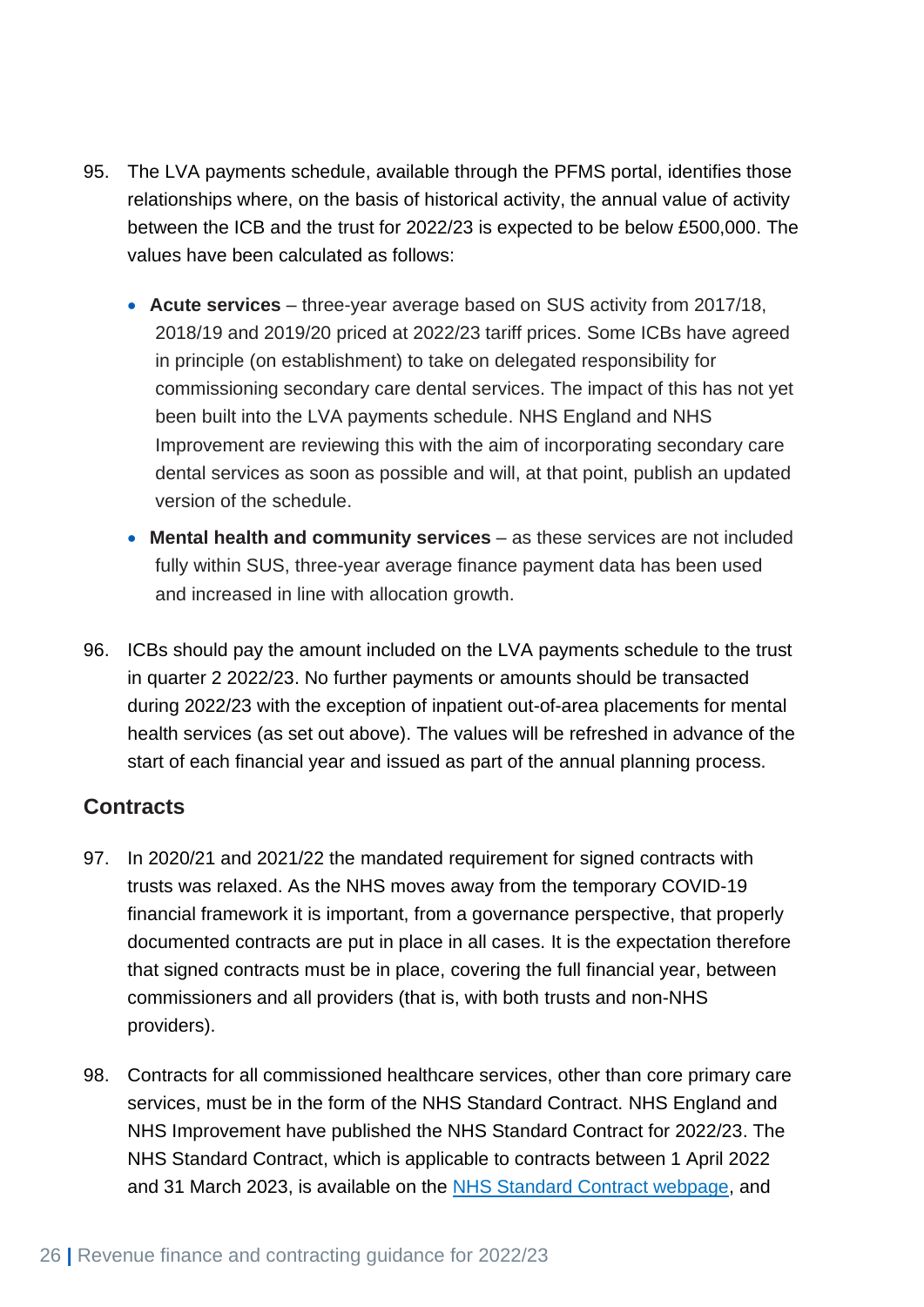further detail about NHS contracting more generally is set out in the [contract](https://www.england.nhs.uk/nhs-standard-contract/)  [technical guidance.](https://www.england.nhs.uk/nhs-standard-contract/)

- 99. Contracts should therefore be negotiated and signed by CCGs. On ICB establishment, signed contracts will then transfer from CCGs to ICBs under the nationally arranged transfer schemes provided for in the Health and Care Bill; further guidance on these schemes is available on [FutureNHS.](https://future.nhs.uk/) There will be no need for CCGs and ICBs to arrange novation of contracts. It is important that commissioners continue to collaborate in their contractual arrangements with providers, with multiple commissioners often signing the same single contract with a large provider; a model Collaborative Commissioning Agreement is available on the [NHS Standard Contract webpage](https://www.england.nhs.uk/nhs-standard-contract/) to facilitate this.
- 100. The NHS Standard Contract has three sections the General Conditions and Service Conditions, which set out nationally-mandated terms that cannot be varied, and the Particulars, which include the schedules for local completion and agreement. It is important to agree which schedules are relevant to each contract and the key schedules to be prioritised; not all schedules will need to be populated in every case. Further details on this are set out in the [contract](https://www.england.nhs.uk/nhs-standard-contract/)  [technical guidance.](https://www.england.nhs.uk/nhs-standard-contract/)

#### <span id="page-26-0"></span>**System relationships, behaviours and disputes**

- 101. System working is now well established across the NHS, and commissioners and providers are urged to build on the collaborative behaviours that have developed during the pandemic and approach 2022/23 in the same spirit of partnership. NHS England and NHS Improvement have set out guidelines for agreeing the fixed value of API arrangements to support NHS organisations to confirm arrangements. In this context, NHS England and NHS Improvement are not proposing to put in place a formal process for arbitration between commissioners and trusts where they cannot agree a contract by 31 March 2022. Rather, there will be a reliance on local NHS leaders to work together to ensure issues relating to contract agreement are resolved locally and in a timely manner. Regional teams will track local progress and will mediate where necessary.
- 102. The model System Collaboration and Financial Management Agreement (SCFMA) will continue to be published alongside the NHS Standard Contract, but recognising that under the Health and Care Bill, ICBs and their local partner trusts will be under a new joint legal duty to seek to achieve system financial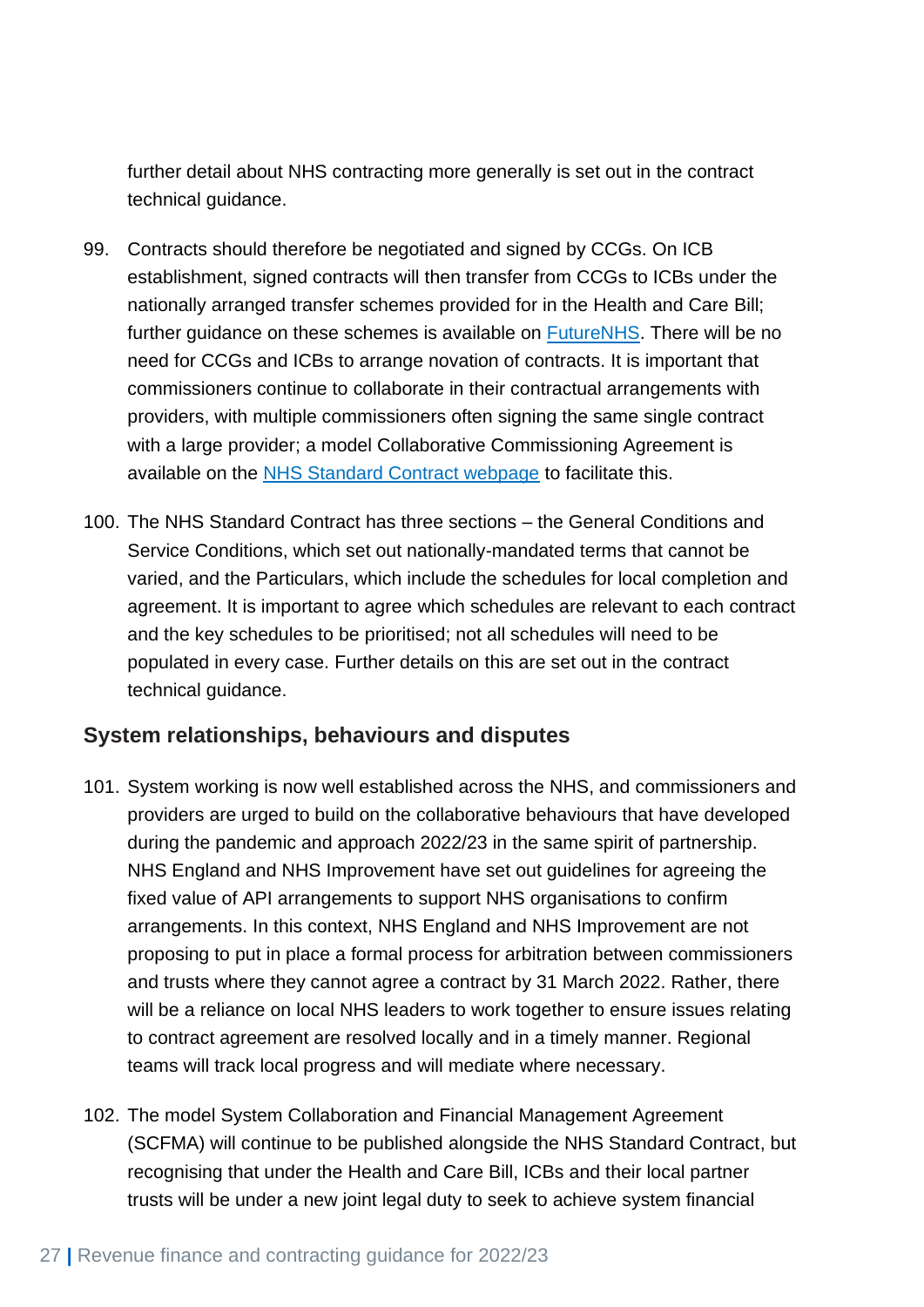balance – and local systems may well have developed or be developing ICB governance arrangements (in the form of subcommittees or joint committees) through which the aspirations set out in the model SCFMA can be delivered. The model SCFMA is therefore non-mandatory for 2022/23, for use at the discretion of local NHS bodies.

#### <span id="page-27-0"></span>**Who Pays? rules**

103. Passage of the Health and Care Bill would bring changes to the arrangements for establishing the responsible NHS commissioner. NHS England and NHS Improvement's expectation is that the new rules would, in practice, be closely aligned to the position in the current [August 2020 version of Who Pays?,](https://www.england.nhs.uk/publication/who-pays-determining-responsibility-for-nhs-payments-to-providers/) and this should help deliver a seamless transition. There would need to be one significant change. At present, the default rule in Who Pays? is that responsibility falls to the CCG of which the patient's current registered GP is a member. GPs will not be members of ICBs in the same way. Instead, NHS England and NHS Improvement will publish a comprehensive list of general practices associated with each ICB, and the default rule will be that responsibility will fall to the ICB with which the patient's registered GP is associated. The mapping of general practices to ICBs would be based on the historical CCG membership of each practice (subject to any boundary changes), so there will be continuity with current arrangements.

## <span id="page-27-1"></span>Efficiency and productivity

- 104. Clinical transformation will be crucial to the delivery of the efficiency and productivity challenge over the next three years; for example, continuous improvement in theatre productivity to address elective backlogs and maximisation of opportunities for outpatient transformation and optimisation through advice and guidance and patient initiated follow-up.
- 105. This section sets out further information on the programmes available to support systems working together to deliver cost improvement plans and reduce unwarranted variation. Further to this, with the support of the Finance Innovation Forum, NHS England and NHS Improvement will also share specific programmes and innovations implemented by systems or trusts that have delivered efficiency and productivity benefits locally and are of wider benefit. Systems should review these examples of innovation, determine the subset they intend to implement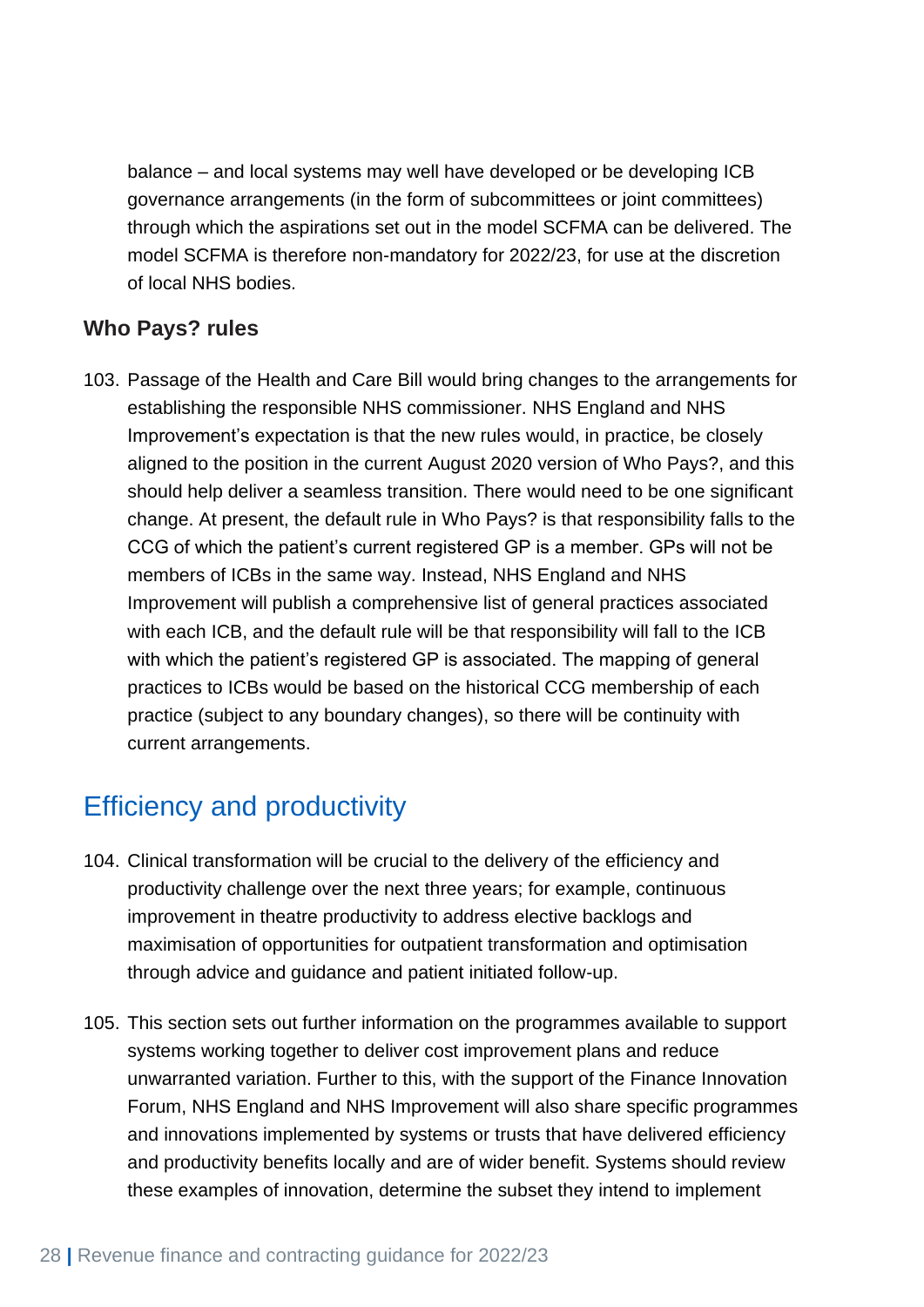locally and feedback on the impact so evidence continues to be collected around specific interventions.

#### <span id="page-28-0"></span>**Reducing expenditure on NHS agency staff**

106. The NHS Long Term Plan outlines the national strategy to continue improving on workforce productivity and reduce the reliance on agency workers. Trusts should take action to reduce their agency staff bills, encourage workers back into substantive and bank roles, and move back towards compliance with agency [controls.](https://www.england.nhs.uk/reducing-expenditure-on-nhs-agency-staff-rules-and-price-caps/) NHS England and NHS Improvement will monitor progress to re-instate controls, including price cap compliance.

#### <span id="page-28-1"></span>**Commercial medicines**

- 107. Medicines are a growing area of spend as new innovations are developed and approved for use. There continue to be significant opportunities to support patient access to the latest innovative and most clinically effective medicines and treatments, and at the same time, deliver maximum value for the NHS and taxpayers. Systems should ensure the necessary infrastructure is in place to optimise the use of medicines, to maximise the value they receive from their spend on medicines, and to support surety of medicines supply through:
	- leveraging the value of national procurements and population health agreements across primary and secondary care, and adhering to commercial medicines frameworks and contract management guidance
	- utilising benchmarking tools
	- tackling health inequalities by identifying and addressing unwarranted variation in the use of medicines
	- implementing recommendations from national guidance relating to medicines, including encouraging and supporting a shared decision-making approach to care
	- adopting digital information systems such as electronic prescribing and medicines administration systems to improve efficiency and patient safety
	- continuing to improve data relating to medicines (including full implementation of [dm+d](https://www.nhsbsa.nhs.uk/pharmacies-gp-practices-and-appliance-contractors/dictionary-medicines-and-devices-dmd) taxonomy for medicines) and improvements in outcomes data collection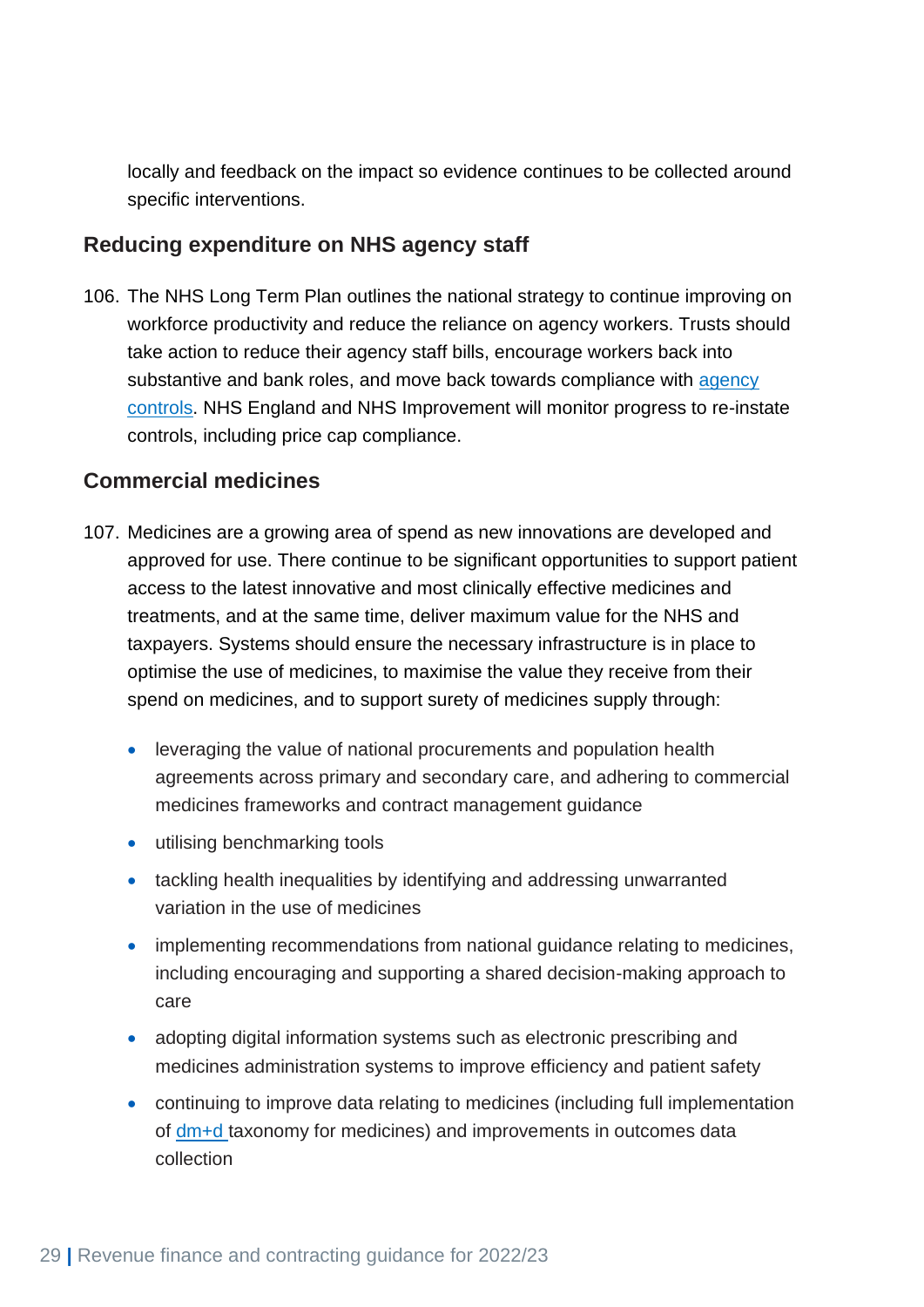- standardising the approach to aseptically produced medicines to support patient safety and ensure appropriate use of resources
- utilising pharmacy networks to share learning and support and to align mechanisms for achieving better value from medicines across systems
- promoting sustainable use of medicines by reducing waste and implementing initiatives to reduce the carbon footprint associated with medicines

#### <span id="page-29-0"></span>**Procurement target operating model**

- 108. Systems should carry out a diagnostic exercise to establish the scale of opportunity and an implementation plan that demonstrates how implementation will be done at pace. The diagnostic exercise should include the implementation of the procurement target operating model (PTOM; a methodology to support improving the procurement of products and services not covered by the NHS Supply Chain) and associated application of best practice in transactional procurement. Plans should in addition consider:
	- **Digital category transformation**  the digital and IT landscape across the NHS is characterised by a high level of fragmented buying. Systems should utilise the NHS England and NHS Improvement tools available to identify recommendations to rationalise routes to market, including frameworks to support vendors and buyers on their procurement journey.
	- **Data and technology** the NHS [Spend Comparison Service](https://digital.nhs.uk/data-and-information/data-collections-and-data-sets/data-collections/spend-comparison-service) provides price benchmarking and spend analytics on procurement data from all trusts in England, including acute, ambulance, mental health and community trusts. Trusts are required to submit their purchase order and accounts payable data to support this service. Trusts should utilise these tools to identify procurement opportunities and reduce unwarranted price variation.
	- **NHS Commercial Standards –** revised standards were issued in May 2021 and all trusts will be transitioned to their new level descriptors (Good, Better and Best). NHS England and NHS Improvement are working with a cohort of trusts to develop a set of system-wide commercial standards and further guidance will be made available to support adoption.
	- **Sustainable procurement –** the [net zero supplier roadmap](https://www.england.nhs.uk/wp-content/uploads/2021/09/item4-delivering-net-zero-nhs-updated.pdf) sets out the key requirements of NHS suppliers through to the end of the decade and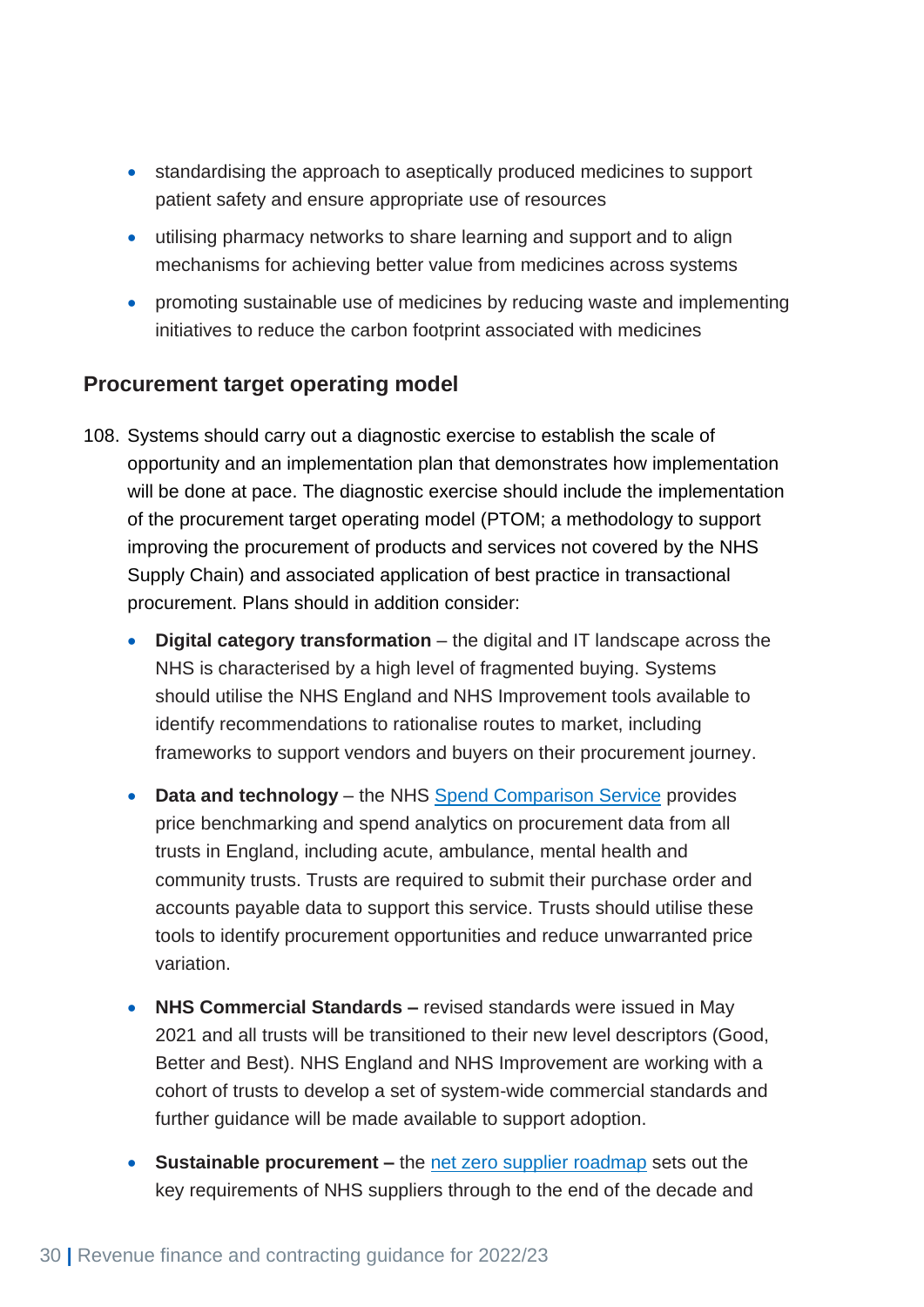establishes the adoption of Procurement Policy Note 06/20 and the Cabinet Office Social Value Model, which requires NHS organisations to include a minimum 10% weighting on net zero and social value in all NHS procurement decision-making.

#### <span id="page-30-0"></span>**Corporate services target operating model**

- 109. Corporate services transformation represents a significant opportunity for the NHS. Systems should develop a plan for corporate services transformation and, where appropriate, consolidation. These plans should seek to maximise collaborative opportunities to achieve benefits and economies of scale, and reflect the fact that systems will be asked to develop service support plans in 2022 indicating the commissioning support unit (CSU) services they will be buying in 2022/23 and 2023/24. Plans should include considerations of:
	- Legal NHS organisations should standardise and streamline their legal services processes and contracts. In particular, where organisations deliver an 'in-house' legal services model, systems should review how this expertise may be deployed for greater benefit to the wider system.
	- **Finance back office** contracts for functional software/IT systems and financial services should be reviewed to ensure interoperability, standardisation and optimisation of automation opportunities.
	- **Payroll** payroll contracts and arrangements should be reviewed to ensure service quality and value for money. Where payroll contracts expire within 12 months or are not in contract, plans should incorporate system collaboration at a minimum.
	- **Staff bank** systems should have collaborative staff bank arrangements in place to enable more flexible use of staff and to minimise agency costs.

## <span id="page-30-1"></span>Key financial commitments

#### <span id="page-30-2"></span>**Mental health services**

110. The Mental Health Investment Standard (MHIS) will apply to ICBs and continue to be subject to an independent review. For 2022/23, the MHIS requires ICBs to increase spend on mental health services by more than ICB programme allocation base growth (prior to the application of the convergence adjustment).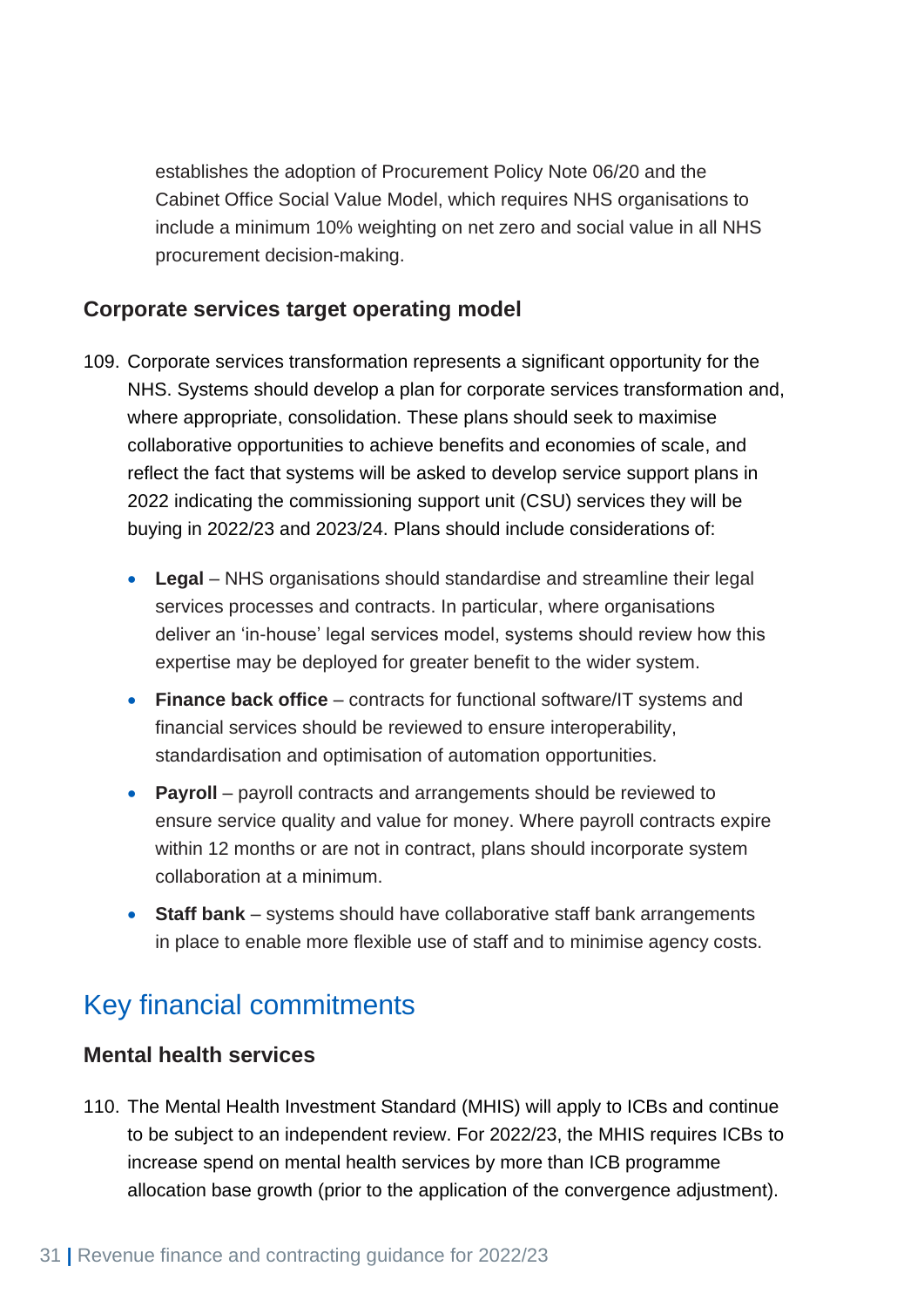MHIS requirements by ICB are set out in supporting MHIS schedules. The growth is a core part of funding the NHS Long Term Plan for mental health. Local system leaders, including the nominated lead mental health provider, should review each ICB's investment plan underpinning the MHIS to ensure it represents a credible plan to deliver the mental health activity commitments and the related workforce. Any concerns on the development of plans should first be discussed and agreed between system partners with any escalation to the regional teams only taking place after this. Where an ICB fails to deliver the mental health investment requirements, NHS England and NHS Improvement will consider appropriate action.

- 111. The NHS Long Term Plan makes recurrent commitments on mental health services. While currently issued as non-recurrent SDF allocations, they are recurrent within the NHS mandate and therefore systems will continue to be funded to deliver these beyond the current planning period, at Long Term Plan funding levels (subject to efficiency). Efficiencies applied to MHIS-related expenditure should be re-invested in mental health services such that systems continue to meet their MHIS requirements. Further guidance will be published in April 2022 to set out how and when SDF will move into ICB baselines.
- 112. The use of re-categorised data is provisional and where material reductions are being made, regional and national teams will confirm that they are supported by appropriate evidence.
- 113. Further information in respect to mental health capital is set out in the Capital [guidance for 2022 to 2025.](https://www.england.nhs.uk/publication/planning-guidance-capital-guidance-for-2022-25/)

#### <span id="page-31-0"></span>**Primary medical and community services**

- 114. The NHS Long Term Plan commits to increasing investment in primary medical and community services (PMCS) by £4.5billion real terms investment growth (£7.1billion investment growth in cash terms) by 2023/24.
- 115. For 2022/23, ICBs will continue to support progress towards meeting this commitment through their allocations for:
	- primary medical care both delegated and non-delegated expenditure. Nondelegated spend includes locally enhanced services, out-of-hours and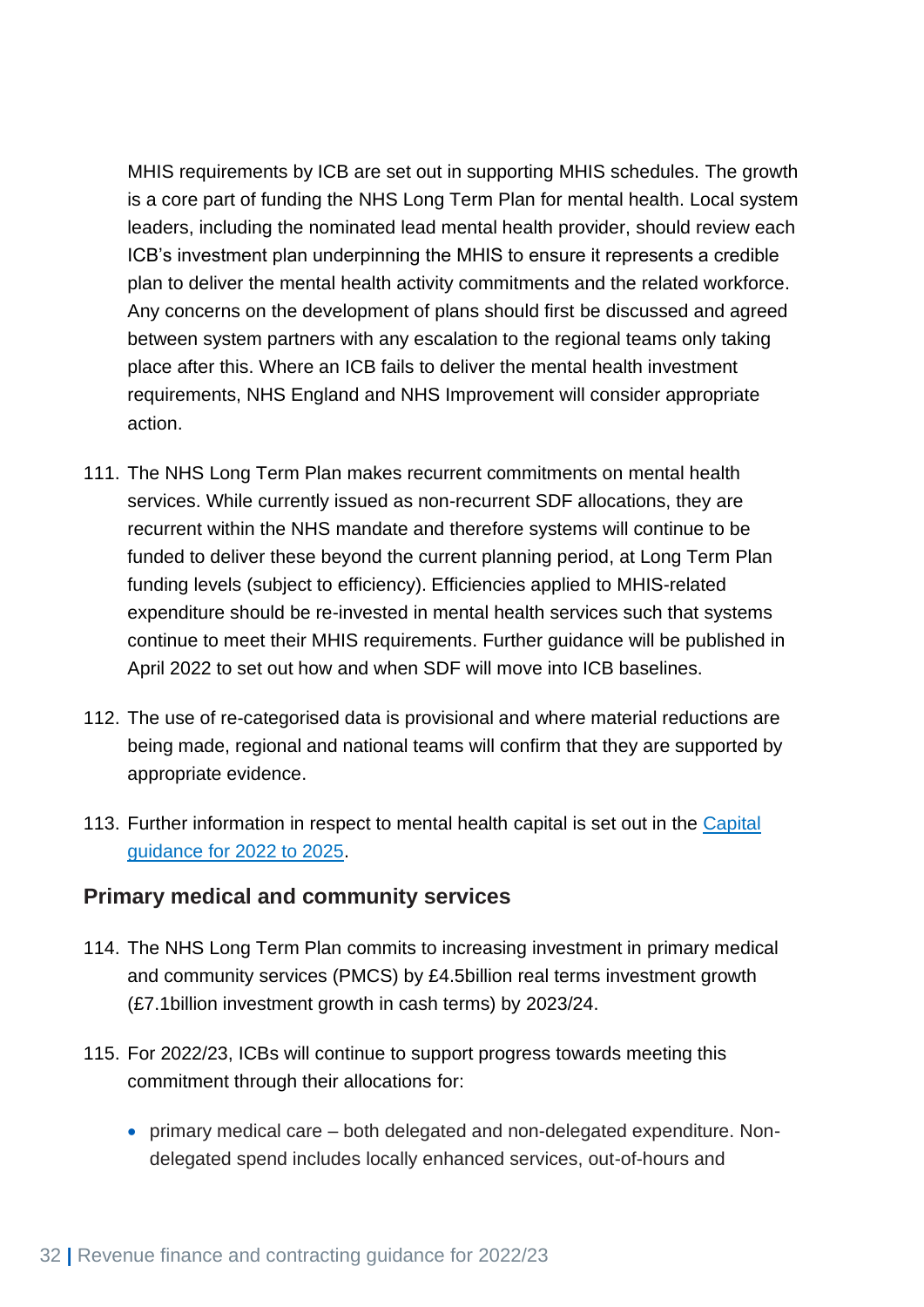extended access schemes but excludes general practice prescribing costs. Investment and Impact Funding (IIF) should be included

- community services
- continuing healthcare (CHC) including funded nursing care (FNC)
- regional and national expenditure delivering or supporting the above.

116. In addition, plans should take account of forecast SDF spend, including:

- funding to support workforce initiatives in primary care (including GP) fellowship, New to Partnership payments, GP retention, flexible staffing pools and the Supporting Mentors Scheme)
- Extended Access and Improving Access
- digital first initiatives
- Additional Roles Reimbursement Scheme (ARRS)
- funding to support ageing well.
- 117. As part of the plan assurance process, there will be a review of planned investment in PMCS at system level.

#### *Transforming community services*

118. In 2021/22, £200m of funding for transforming community services was issued via the SDF on a fair share basis. For 2022/23, this funding has been issued on a recurrent basis through an adjustment to the 2021/22 ICB programme allocation baseline.

#### *Implementation of virtual wards*

119. To support the implementation of virtual wards in 2022/23, £200m of funding will be made available to systems on a 'fair shares' basis, through the SDF, to deliver the national ambition of 40 to 50 virtual ward beds per 100,000 population by December 2023. For 2022/23, the funding will be subject to local in-year progress and systems will be asked for monthly reporting on year-to-date and forecast outturn spend. System-level plans must be established on the delivery of virtual ward bed coverage and where plans demonstrate a shortfall in delivery, excess funding will be recovered. Further information on accessing 'fair shares' funding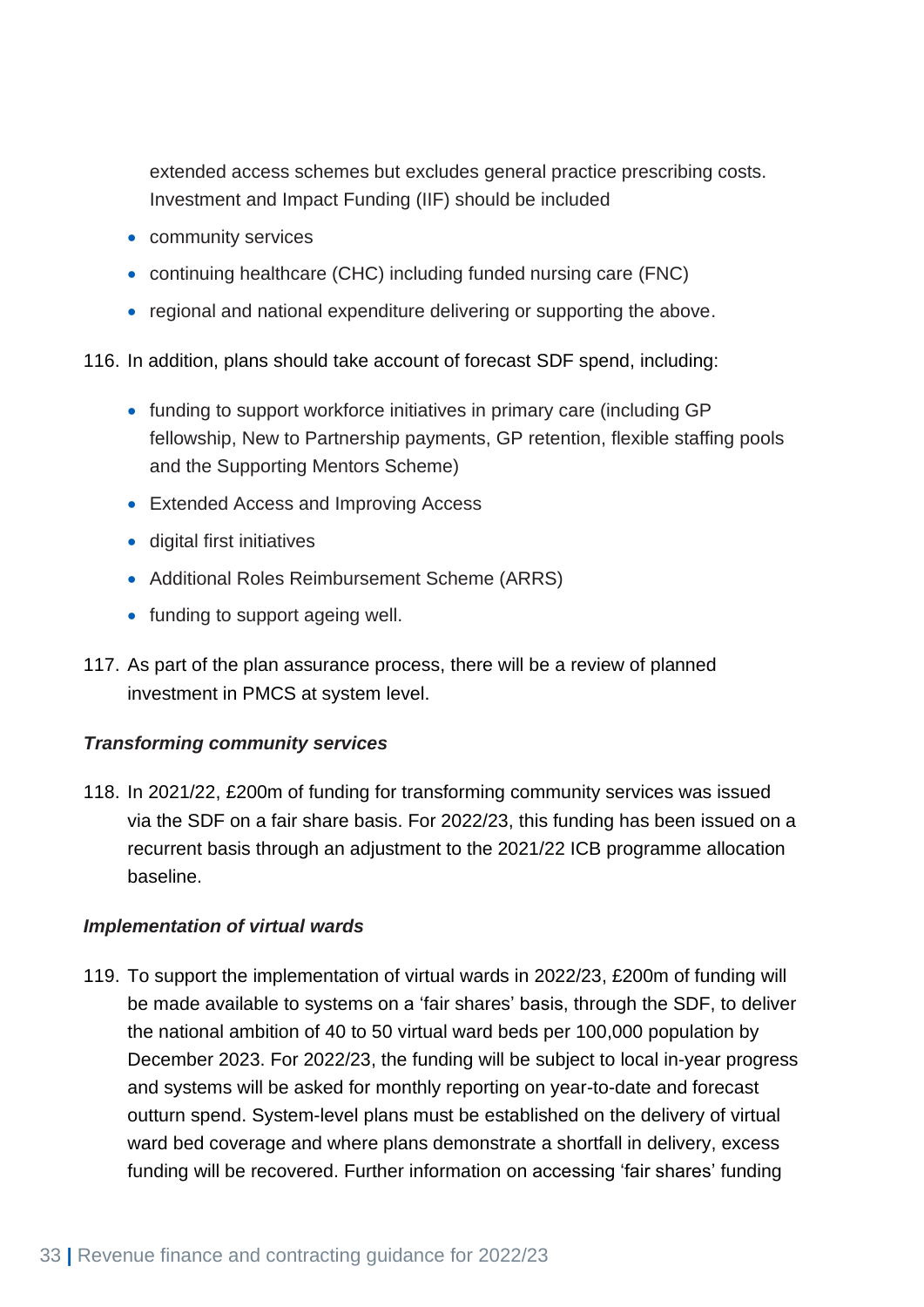for 2022/23 for the implementation of technology enabled remote monitoring is available in the [technology funding section.](#page-42-0)

120. After this initial period, the expectation is that funding will move to a matchfunding basis (ie SDF to match local spend up to an agreed limit) in 2023/24, with virtual wards expected to be embedded in baseline provision from 2024/25.

#### <span id="page-33-0"></span>**Better Care Fund**

121. The Better Care Fund (BCF) will continue in 2022/23. Government will publish a policy framework in due course. For the purposes of final plans, ICBs should assume a minimum contribution to the BCF and the minimum BCF contribution to social care will rise by 5.66%<sup>1</sup> on average. Further communications on this will be issued following government guidance, after which the detailed allocations showing the contributions required from each ICB will be published.

## <span id="page-33-1"></span>Other planning assumptions

#### <span id="page-33-2"></span>**Inflation**

- 122. The NTPS guidance sets out the basis for the inflation assumptions included in the cost uplift factor applied to tariff prices and allocations, including relevant pay and non-pay assumptions.
- 123. Government has committed to fund the direct cost impact to the NHS relating to the employer costs of the [Health and Social Care Levy.](https://www.gov.uk/government/publications/health-and-social-care-levy/health-and-social-care-levy) Allocations and tariff prices will be uplifted to reflect this additional funding. Further detail on the construction of the inflation calculations will be available through regional teams.

#### <span id="page-33-3"></span>**NHS pension employer contribution rate**

124. The transitional approach that has operated since 2019/20 for employer contributions will continue in 2022/23. For 2022/23 an employer rate of 20.6% (20.68% inclusive of the administration charge) will apply; the NHS Business Service Authority will continue to only collect 14.38% from employers and is the basis on which organisations should plan. Employers should ensure that their

<sup>1</sup> This rate has increased from the original assumption shared for draft plans (from 5.3% to 5.66%)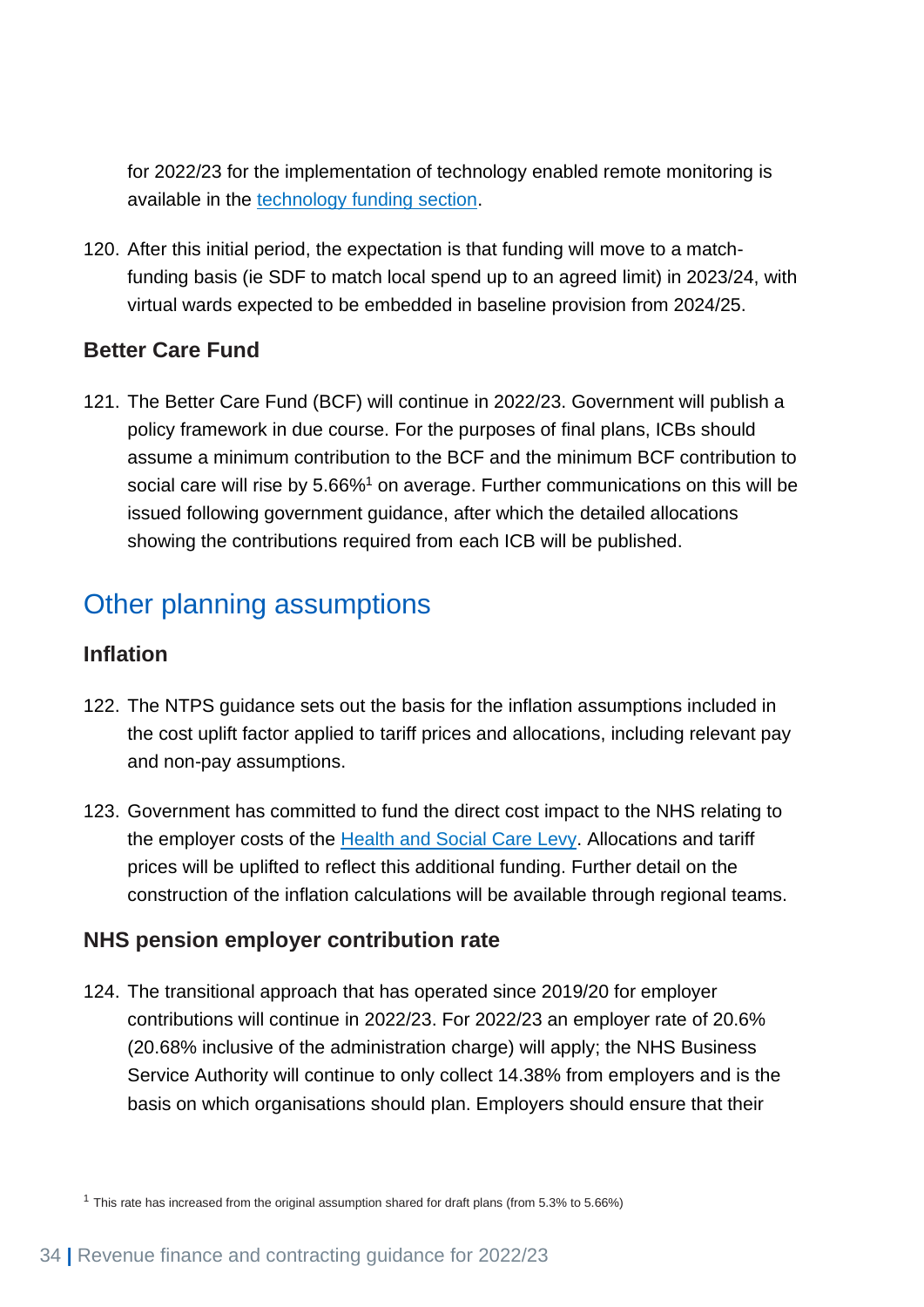payroll provider continues to apply an employer contribution rate of 14.38% from 1 April 2022. Central payments will again be made for the remaining 6.3%.

#### <span id="page-34-0"></span>**NHS 111**

- 125. Systems must continue to have regard for all providers of urgent and emergency care (UEC) when agreeing appropriate allocations of funding. For services that cover wide geographical areas, such as providers of NHS 111 services and ambulance trusts, systems must work together to develop a shared understanding of pressures and appropriate utilisation of resources.
- 126. In line with the letter, dated 23 November 2021 and titled 'NHS 111 single virtual contact centre', systems should move to a regionally networked model of NHS 111 call handling, using the single virtual contact centre model, to improve productivity and resilience in the NHS 111 service. The required cloud telephony technology has been made available to support this development. Regional teams will work with systems and NHS 111 providers to implement the model and support demand and capacity planning across each region. A lead ICS (or lead CCG) must ensure these arrangements are in place from April 2022 onwards.
- 127. In H2 2021/22 additional SDF funding was issued to CCGs to support capacity in NHS 111 call handling and clinical services. In view of continued increased demand for NHS 111 services during the pandemic, £50m of funding will be made available in 2022/23 as SDF, to continue to support additional NHS 111 capacity. Funding will be allocated to lead commissioning ICBs for each NHS 111 area. Drawing on this and existing ICB funding, systems must fund NHS 111/integrated urgent care providers (call handling and clinical services) appropriately in the context of their overall UEC systems, and in co-ordination with regional teams and other systems in their regions as part of the move to regionally networked call handling.

#### <span id="page-34-1"></span>**Diagnostics**

128. Subject to government approval, we expect systems with community diagnostic centre (CDC) programmes of work or capital business cases will, once these have been agreed, be able to access additional revenue funding to support the set up and running of CDCs. Funding should not be assumed in plans until confirmed by NHS England and NHS Improvement. Where confirmed, revenue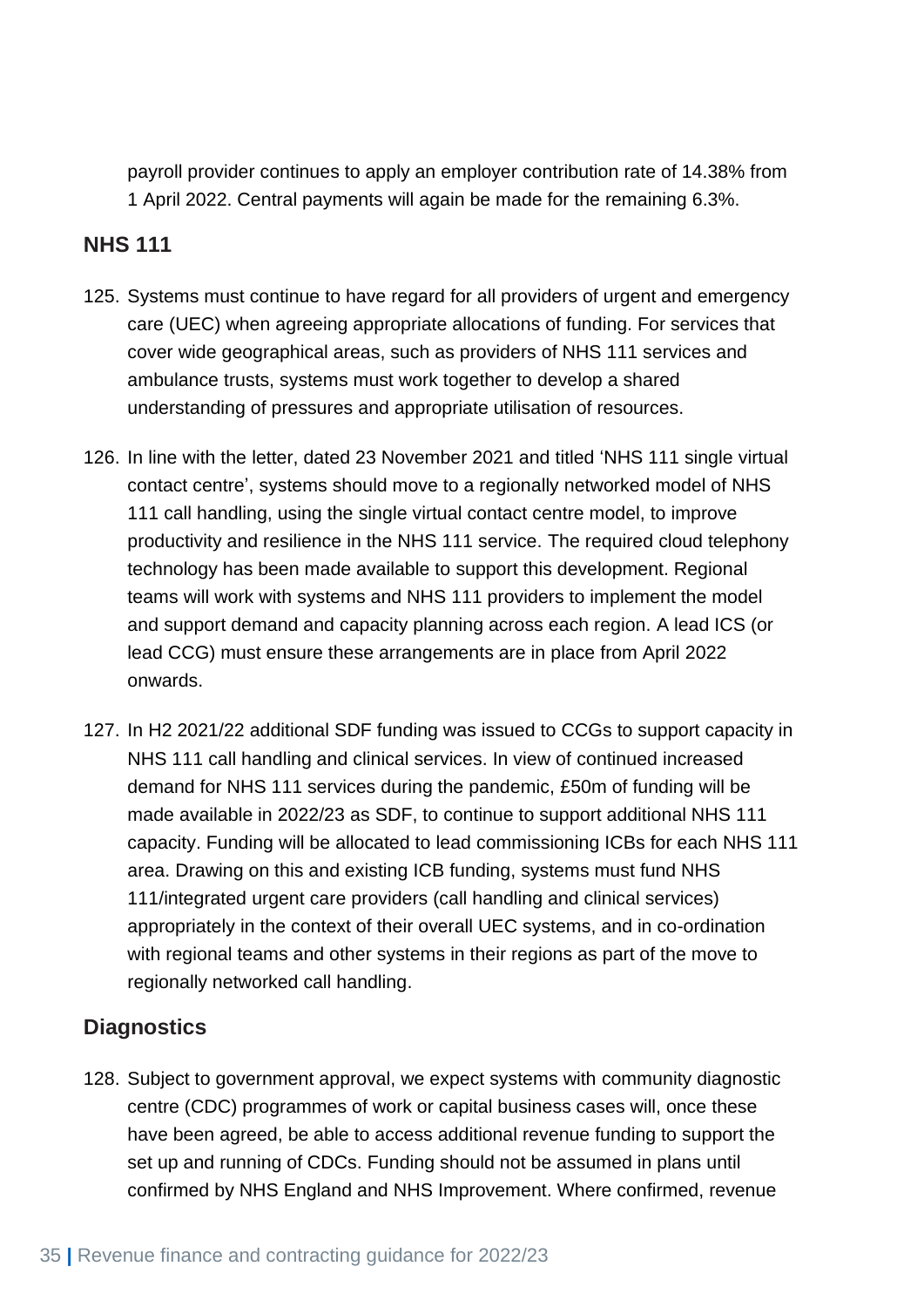will be separately allocated and align with the programmes of work or capital business cases.

#### <span id="page-35-0"></span>**All-age continuing care**

- 129. A sustainable social care provider market is essential to support hospital discharge and maintain services for individuals receiving care. ICBs should locally, and in conjunction with their integrated care partnership (ICP), consider the sustainability of the local social care provider market and the challenges faced by these providers. To support sustainability of the social care provider market, ICBs should negotiate and agree reasonable contract uplifts that considers general price inflation.
- 130. The ICB and social care providers must together engage constructively with the 'local prices' approach for all-age continuing care. CQUIN no longer applies to contractual relationships outside the scope of API. This means that it no longer applies to smaller providers of NHS-funded services like those that deliver care home and or domiciliary care services (social care providers) to all-age continuing care.
- 131. ICBs should have CHC management systems in place that comply with the Information Standard and Data Set Specification in advance of the conformance date of April 2022, to ensure full preparation for the new data collection.
- 132. We expect Government will announce the FNC rate for 2022/23 shortly.

#### <span id="page-35-1"></span>**Car parking**

- 133. As part of government's manifesto commitment, NHS hospitals are required to provide free car parking for disabled people, frequent outpatient attenders, parents of sick children staying overnight and staff working night shifts. Funding for this policy is included recurrently in ICB programme allocations.
- 134. As part of the COVID-19 emergency response during 2021/22, trusts were funded to provide free car parking at their sites for NHS staff, in line with Government policy. Government has announced that, from 1 April 2022, free car parking for NHS staff will end and that trusts should re-introduce charging in line with their local policies. Although free hospital car parking for all NHS staff will end on 31 March 2022, NHS staff working night shifts will still be able to access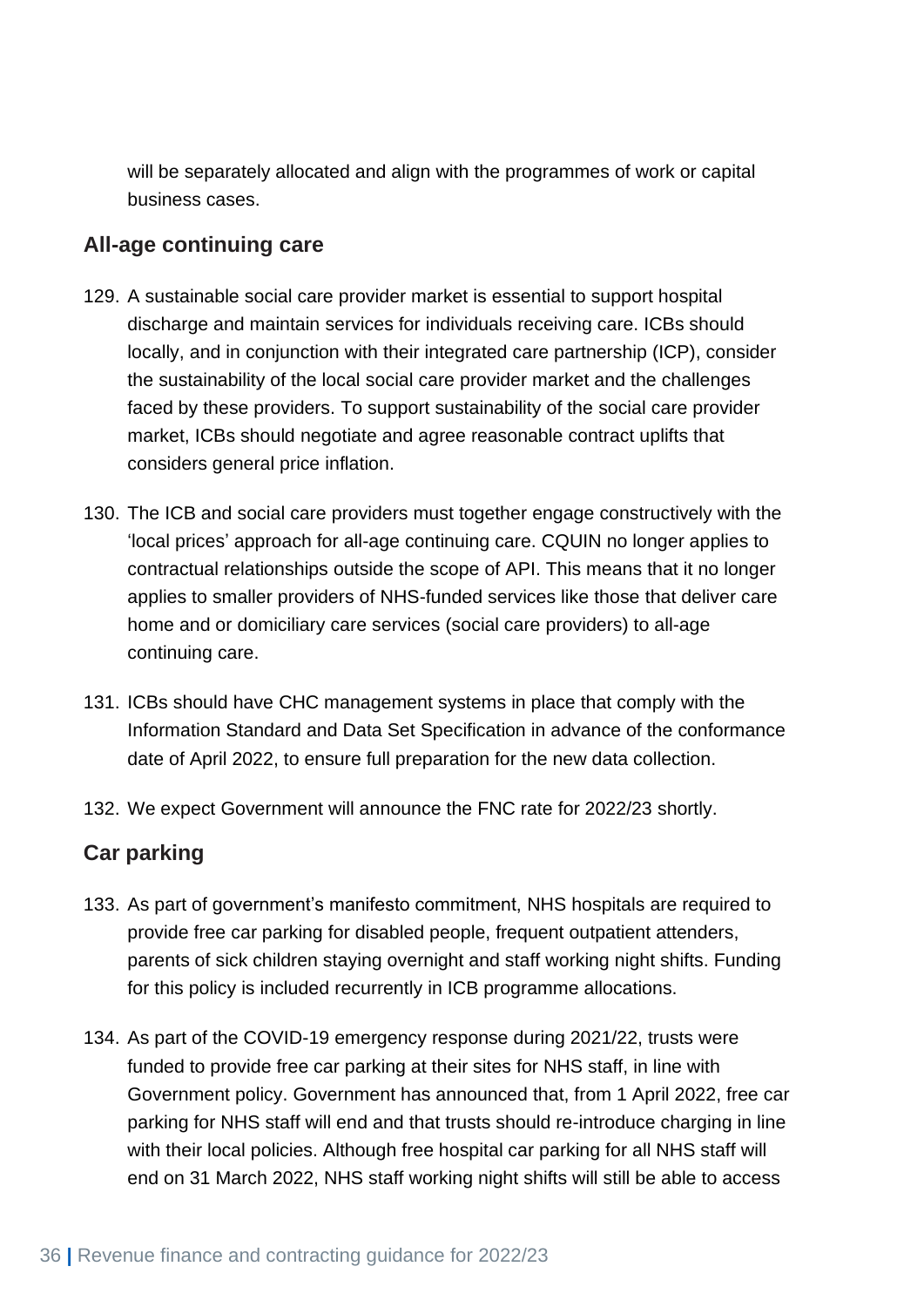free hospital car parking as part of the Government's commitment to providing this for those in greatest need.

135. The car parking guidance for trusts has been amended and is available on the [DHSC website.](https://www.gov.uk/government/publications/nhs-patient-visitor-and-staff-car-parking-principles/nhs-patient-visitor-and-staff-car-parking-principles)

#### <span id="page-36-0"></span>**MedTech funding mandate**

- 136. The [MedTech funding mandate \(MTFM\) policy](https://www.england.nhs.uk/aac/what-we-do/how-can-the-aac-help-me/the-medtech-funding-mandate/) published in January 2021 became effective on 1 April 2021. The policy requires trusts to make the technologies supported by the policy available to patients. Technologies included in the policy are supported by NICE guidance. The final list of technologies to be included in the MTFM 2022/23 policy guidance will be published later this winter.
- 137. Technologies should deliver cost savings within three years, and reduce hospital visits and clinical interventions, which is vital to recovery from the pandemic. Details on the technologies that meet these criteria can be found on the [MTFM](https://www.england.nhs.uk/aac/what-we-do/how-can-the-aac-help-me/the-medtech-funding-mandate/)  [webpage.](https://www.england.nhs.uk/aac/what-we-do/how-can-the-aac-help-me/the-medtech-funding-mandate/) It is important that eligible patients can access the technologies to ensure equity in healthcare provision and tackle health inequalities.
- 138. Following consultation with clinicians, providers and commissioners, it was determined that payment for eligible technologies should be excluded from the API arrangements until they are fully established at system level, when they will be added to the fixed element of the API. Therefore, for 2022/23, MFTM will remain a 'pass-through' payment approach, where commissioners are required to pay for the cost of MTFM technologies from existing allocations on a 'cost and volume' basis. The MTFM technologies will be excluded from national prices.
- 139. Work is ongoing with [NHS Supply Chain](https://www.supplychain.nhs.uk/programmes/medtech-funding-mandate/) to make these technologies available without the need for individual contracts. The Academic Health Science Networks (AHSNs) and the technology suppliers will assist systems to adopt these technologies.

#### <span id="page-36-1"></span>**Medical examiners**

140. The [medical examiner system](https://www.england.nhs.uk/establishing-medical-examiner-system-nhs/) is currently being rolled out across England. Since June 2021, medical examiner offices have started putting measures in place to extend medical examiner scrutiny to non-coronial deaths across all non-acute sectors.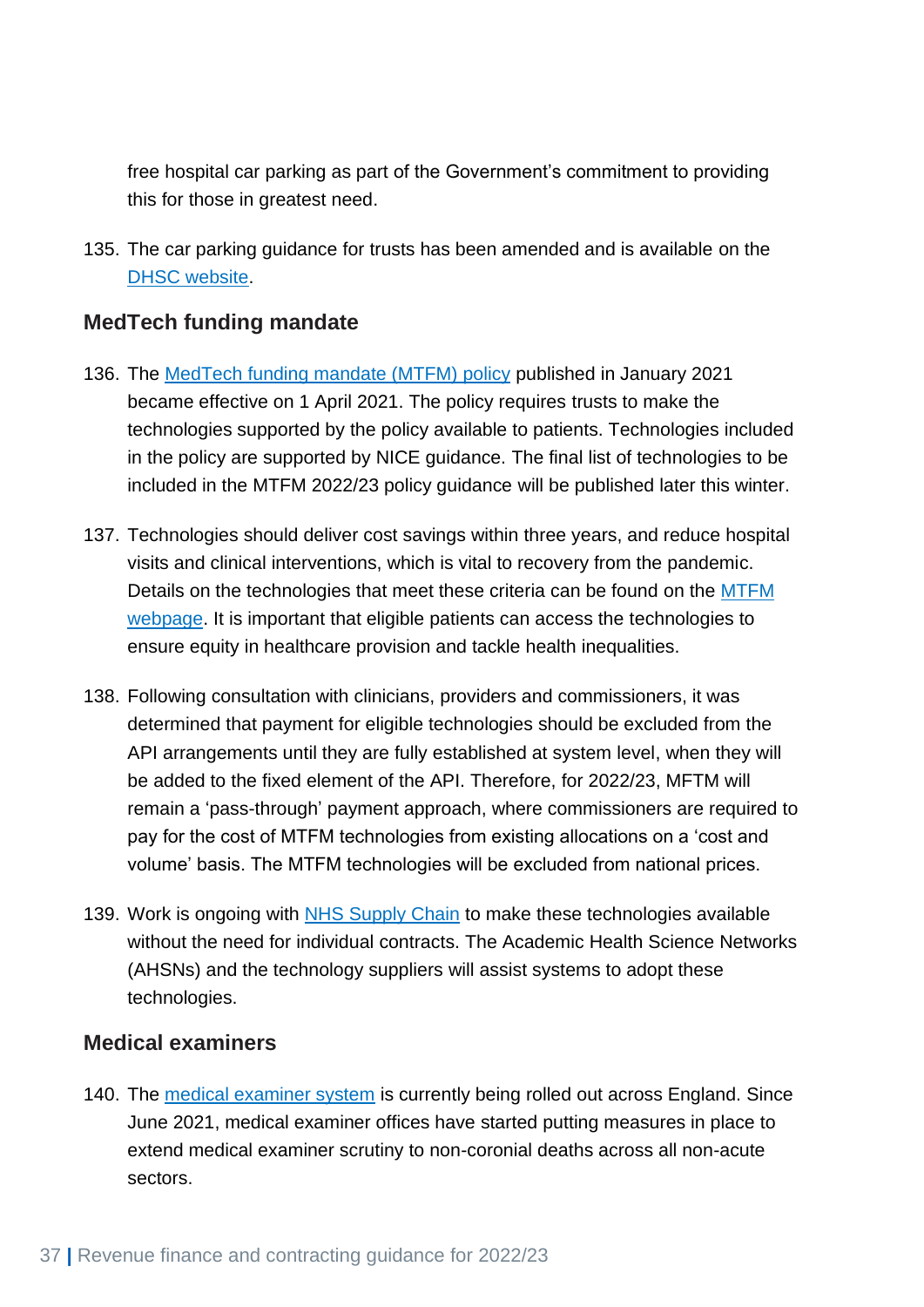- 141. The Health and Care Bill includes provisions for medical examiners to be put on a statutory footing. Subject to the parliamentary process, we do not expect the statutory system to be introduced before summer 2022. Further guidance will be made available when the statutory system is confirmed. Until this point, trusts with medical examiner offices should continue to plan based on the current [guidance.](https://www.england.nhs.uk/publication/system-letter-extending-medical-examiner-scrutiny-to-non-acute-settings/)
- 142. During the COVID-19 pandemic, the requirement for completion of the form Cremation 5 was suspended along with the associated fee income by the emergency Coronavirus Act, which expired on 24 March 2022. The Ministry of Justice have confirmed that the form [Cremation 5 will not be re-introduced,](https://www.legislation.gov.uk/uksi/2022/218/made) so medical examiner offices will not have income from these forms. NHS England and NHS Improvement recently published [information for medical practitioners](https://www.england.nhs.uk/coronavirus/publication/information-for-medical-practitioners-after-the-coronavirus-act-2020-expires/) confirming this.
- 143. NHS England and NHS Improvement will write to trusts to confirm the funding arrangements for medical examiner services in 2022/23. Trusts with medical examiner offices should continue to work in partnership across systems to optimise capacity within the total funding available.

#### <span id="page-37-0"></span>**Initial healthcare services for asylum seekers**

144. NHS England and NHS Improvement will continue to provide SDF funding to ICBs providing initial health assessment services for destitute asylum seekers in Home Office commissioned initial accommodation centres, with further detail of funding arrangements to be made available in the SDF technical guidance. In addition, we will continue to reimburse ICBs for additional costs that are incurred in supporting access to primary care services, including initial health assessments, for destitute asylum seekers in other initial temporary accommodation used by the Home Office. These arrangements will continue to be reviewed during the financial period and organisations should refer to the latest cost reporting guidance during the year.

#### <span id="page-37-1"></span>**ICB Clinical Negligence Scheme for Trusts (CNST) contributions**

145. NHS Resolution has notified CCGs, and will contact designate ICBs in due course, of the confirmed 2022/23 [CNST](https://resolution.nhs.uk/services/claims-management/clinical-schemes/clinical-negligence-scheme-for-trusts/) contributions, which are intended to be charged to newly established ICBs. ICBs will be charged a £1,000 administrative fee, as has been the case with CCGs. The costs of claims raised against ICBs in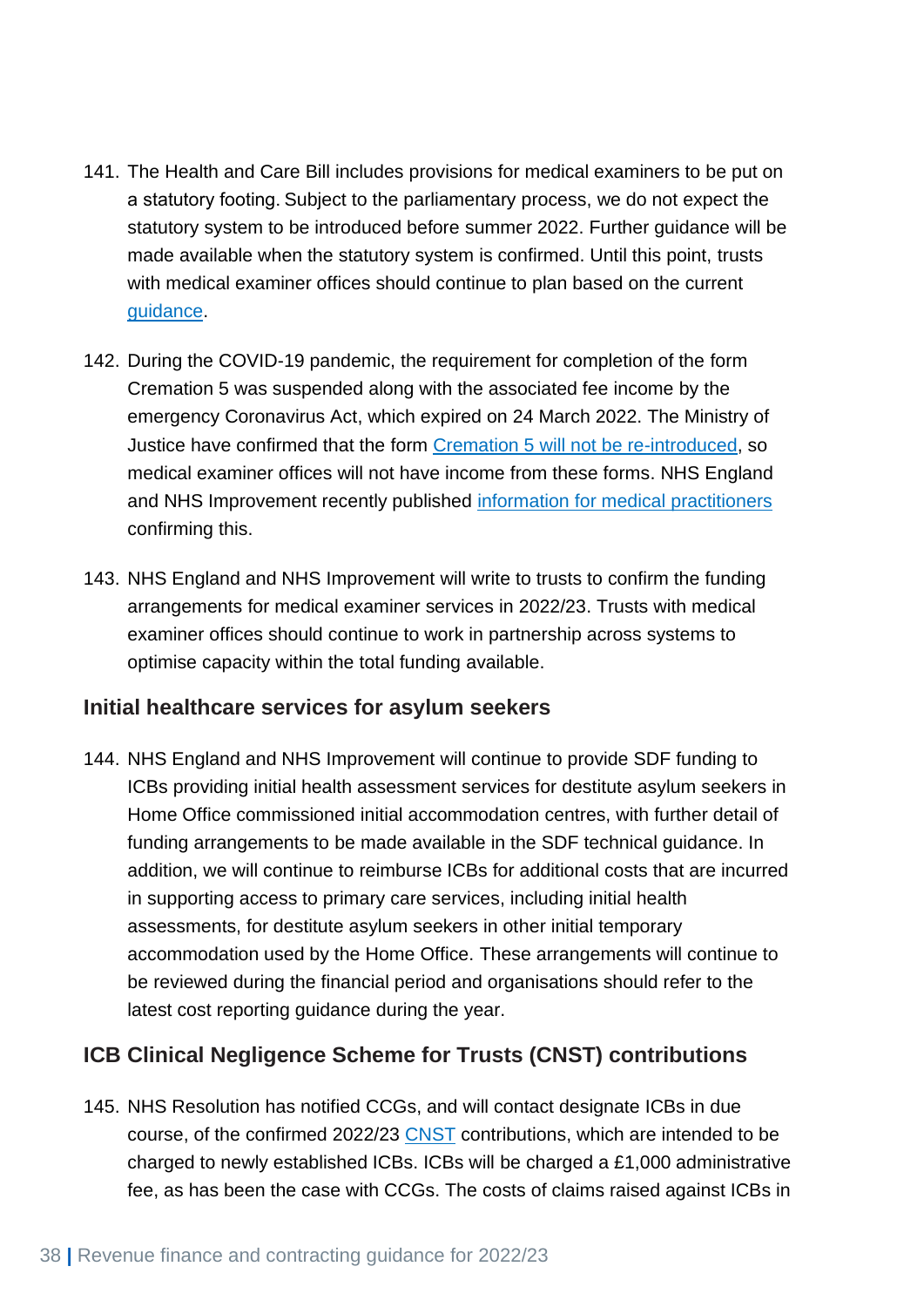future, or falling back on ICBs through their commissioning contracts, will however be charged to them in future CNST contributions. While we do not expect this to cause a financial pressure in the current planning round, ICBs should ensure they are undertaking necessary due diligence when agreeing contracts, ensuring that providers have appropriate indemnity cover in place, in line with the requirements of the [NHS Standard Contract.](https://www.england.nhs.uk/nhs-standard-contract/)

#### <span id="page-38-0"></span>**Revenue support for capital investments**

146. Pressures created by depreciation, PDC dividend charges or other short-term revenue costs can sometimes inhibit necessary capital investment. This is especially the case where associated efficiency or productivity gains accrue over a longer time period. National capital programmes will therefore be allocated a specific revenue support fund to assist with some of the short-term costs of capital.

#### <span id="page-38-1"></span>**External income**

#### *Other government income*

- 147. Training placements will continue to be funded by Health Education England (HEE) on an activity basis by reference to the healthcare education and training tariffs. The [education and training tariff arrangements for 2022/23](https://www.gov.uk/government/publications/healthcare-education-and-training-tariff-2022-to-2023) have been published separately by the Department of Health and Social Care (DHSC).
- 148. Trusts should agree contracts with non-NHS commissioners, eg local authorities (LAs), based on the appropriate funding for services, including inflationary uplifts. Once the government's response to the recommendations of the pay review bodies is announced during 2022/23, contracts should be updated accordingly. The non-recurrent funding provided in H2 2021/22 to fund the 2021/22 inflationary pay pressures on LA contracts has been recurrently included within ICB allocations; locally agreed contract values should reflect that this is included within NHS funding streams.
- 149. Government has confirmed arrangements for the [Local Authority Public Health](https://www.gov.uk/government/publications/public-health-grants-to-local-authorities-2022-to-2023/public-health-ringfenced-grant-2022-to-2023-local-authority-circular)  [Grant \(LAPHG\).](https://www.gov.uk/government/publications/public-health-grants-to-local-authorities-2022-to-2023/public-health-ringfenced-grant-2022-to-2023-local-authority-circular) Providers should ensure these costs are reflected in local contracts as appropriate.
- 150. Under the previous emergency arrangements, contracts between NHS Wales and English trusts were on block payment arrangements. From 1 April 2022,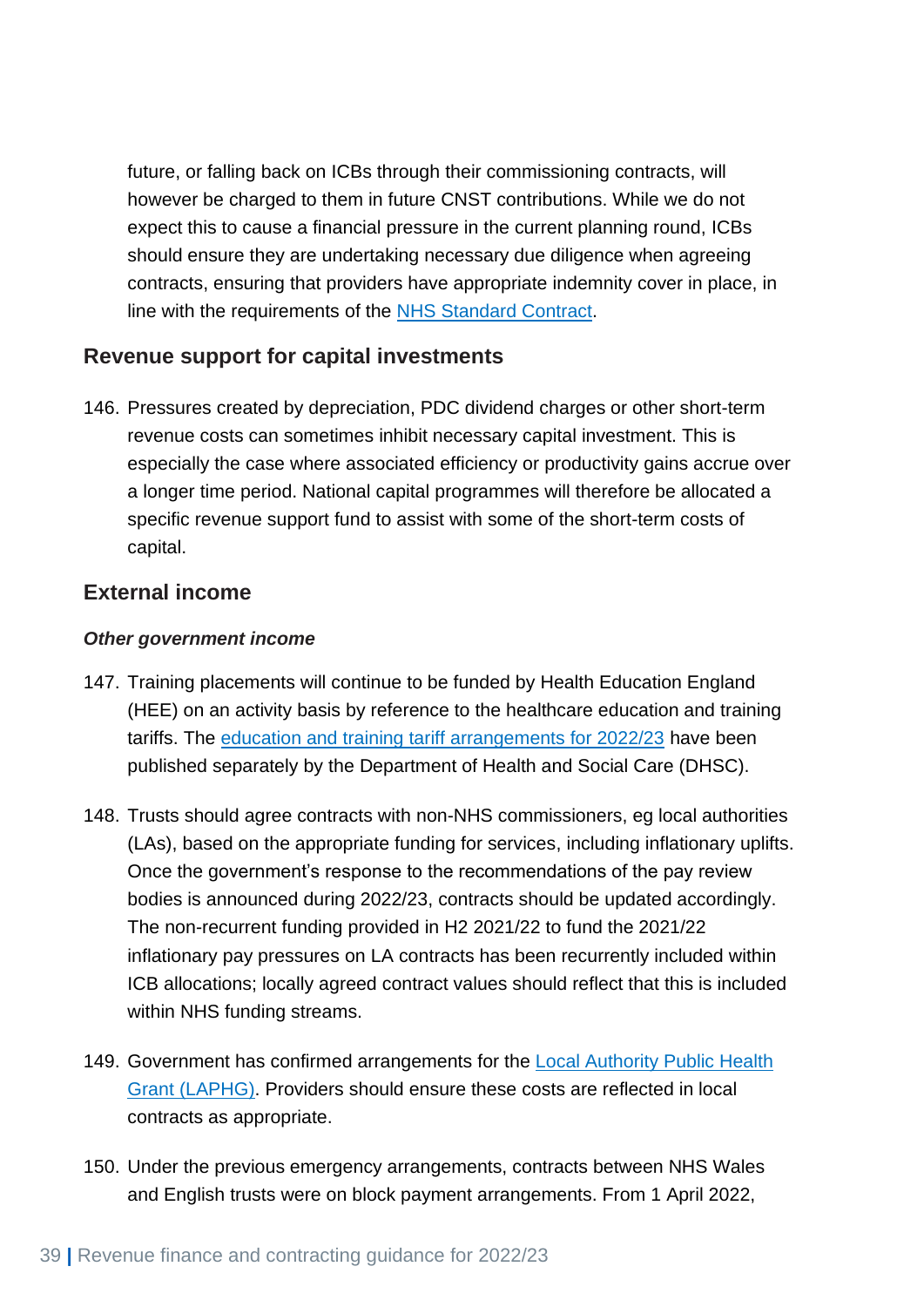contract terms will revert back to 'locally determined' arrangements, comprising either payment by results (based on national tariff prices) or establishing API contracts. It is important that waiting list parity is maintained between English and Welsh patients. Due to the variation in the monetary value of the cross border agreements and the services commissioned, agreeing contracting baselines for 2022/23 and additional elective recovery activity will therefore be locally determined on an individual commissioner and trust basis.

#### *Commercial and overseas visitor income*

- 151. Trusts should continue to actively explore and develop opportunities to recover and, where appropriate, grow their external (non-NHS) income. Whilst continuing the focus and priority on core NHS service delivery, it is expected that the NHS will return to working towards securing the benchmarked potential for commercial income growth, overseas visitor cost recovery and private patient services. In developing such income opportunities, trusts should ensure that processes are continually refined and focus also placed on the recovery of such non-NHS income ('making sure the NHS gets paid'). Following the launch of the NHS Export Collaborative in 2021, throughout 2022/23 NHS England and NHS Improvement (along with partners [HCUK\)](https://www.gov.uk/government/organisations/healthcare-uk/about) will also work with trusts to identify and scale-up NHS export opportunities and support appropriate development of opportunities to generate revenue and provide benefits for NHS staff and local patients and services.
- 152. Since 2020/21, the CCG allocations adjustment for charge exempt overseas visitors (CEOV) activity and the risk-share arrangements between trusts and CCGs for chargeable overseas visitors (COV) activity have been suspended. These arrangements will continue to be suspended in 2022/23. There will be further engagement with ICBs and trusts during 2022/23 to develop the arrangements for 2023/24 and beyond.

#### <span id="page-39-0"></span>**COVID-19 separately reimbursable services**

153. A summary of key changes from 2021/22 (H2) (at the time of publishing this document) and updates on key programmes is set out below. Where funding is provided through central cost reimbursement, it should be reported in line with the relevant COVID-19 cost reporting guidance, to be published for the start of 2022/23. The following services will continue to be eligible for separate reimbursement: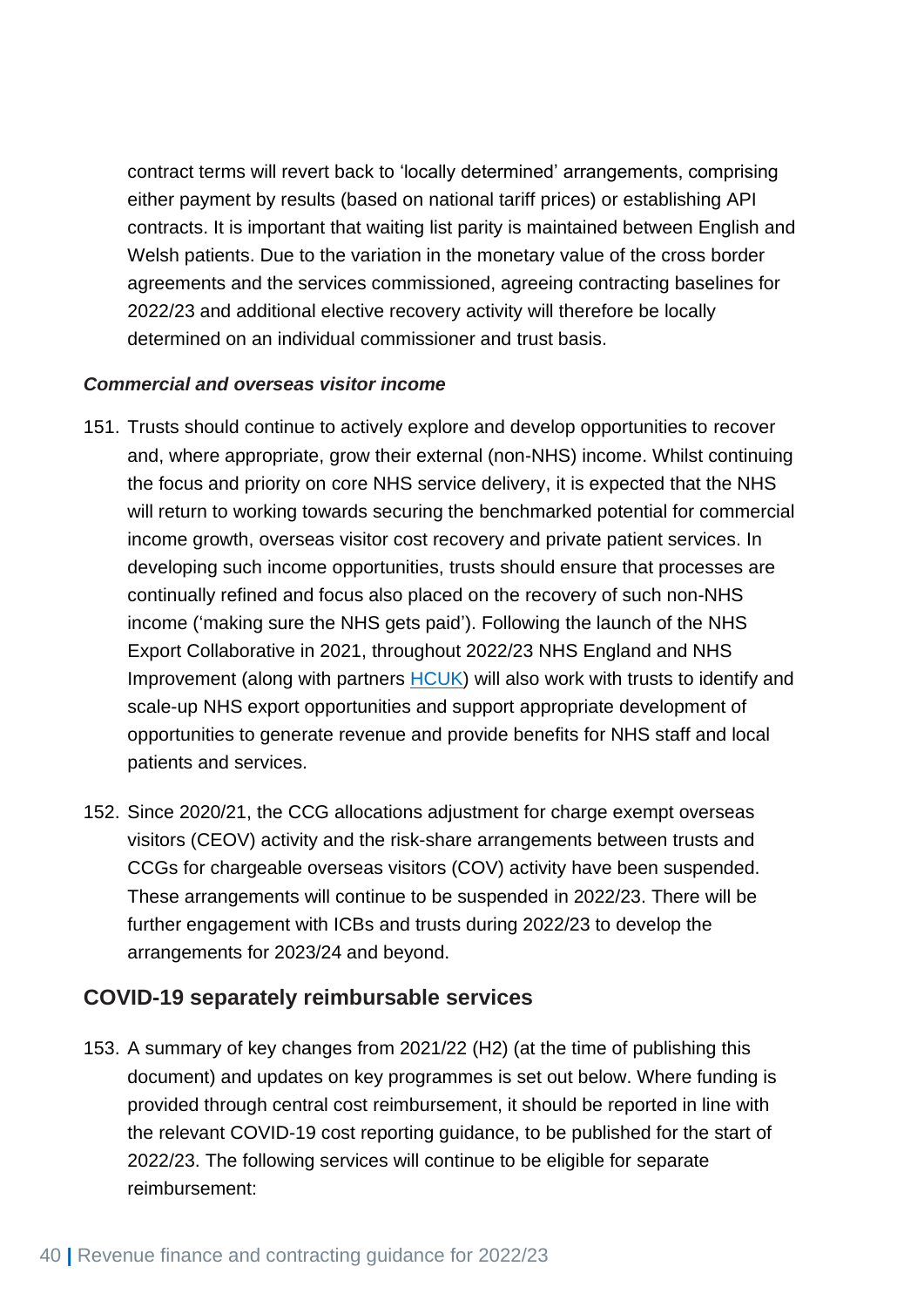- **COVID-19 testing services**  the Government has announced the revised staff and patient testing regime for NHS services from 1 April 2022; the detail of which is set out in the NHS England and NHS Improvement communication ['Living with COVID-19 –](https://www.england.nhs.uk/coronavirus/wp-content/uploads/sites/52/2022/03/C1621-living-with-COVID-19-testing-update-letter-30-march-2022.pdf) testing update' dated 30 March 2022. 2022/23 plans should reflect the revised testing regime requirements. For the purposes of developing 2022/23 plans, delivery organisations should assume that the current reimbursement mechanism remains in place, that the guidelines for reimbursable costs remain as-is and that procurement responsibilities are unchanged. For example, Lateral Flow Devices (LFDs) should be assumed to be centrally procured by UKHSA and no costs should be included in NHS plans in relation to these items. Any potential decommissioning costs arising from the changes to the NHS testing regime should be identified separately. Further guidance will be issued in due course confirming the funding arrangements.
- **COVID-19 vaccination programme**  a separate NHS England and NHS Improvement communication ['Next steps for the NHS COVID-19 vaccination](https://www.england.nhs.uk/coronavirus/documents/next-steps-for-the-nhs-covid-19-vaccination-programme-planning-and-delivery/)  [programme planning and delivery'](https://www.england.nhs.uk/coronavirus/documents/next-steps-for-the-nhs-covid-19-vaccination-programme-planning-and-delivery/) was issued on 23 February 2022, alongside a document setting out 'Planning parameters for 2022/23'. These communications set out the basis on which systems should develop detailed operational plans for the next six months, and provisional plans to provide autumn boosters should the NHS be instructed to do so. 2022/23 financial and operational plans should be updated to reflect the requirements for the first 6 months of the year only and should not include the provisional arrangements for the second half of the year. Current financial and contractual processes and principles, for the initial planning period, remain in place up to the end of September 2022.
- 154. For additional clarity, the following items have been removed from separate reimbursement:
	- **Hospital Discharge Programme** as outlined in the H2 2021/22 planning guidance, the Hospital Discharge Programme will end in March 2022, and funding for related costs will not continue into 2022/23.
	- **Dental support**  commissioners should assume a normal level of dental income in their planning returns, and should not assume a benefit from variable cost adjustment. NHS England and NHS Improvement will write to commissioners if this changes. Commissioners are reminded that clawback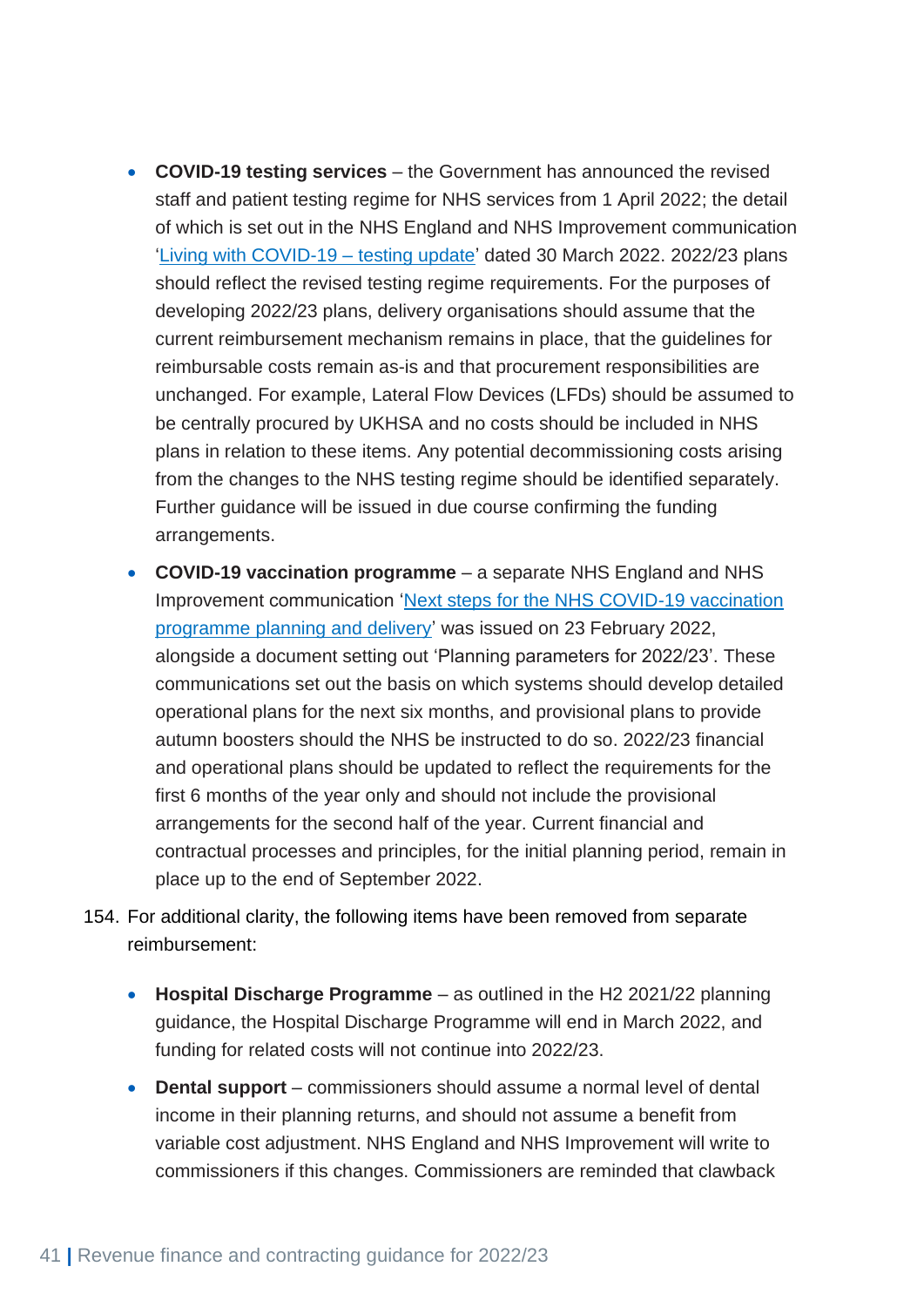should be accounted for in the year to which it relates by including an accrual, and not accounted for on a cash basis.

• **International quarantine** – the central funding for international quarantine costs for staff will not continue into 2022/23. This will be reviewed in-year should there be a significant change in international travel measures and quarantine costs.

#### <span id="page-41-0"></span>**Personal protective equipment**

155. Personal protective equipment (PPE) will continue to be procured centrally, funded by DHSC and delivered by SCCL until the end of March 2023 or until IPC guidance is either withdrawn or significantly amended, whichever is sooner. During the financial period, if PPE requirements change, for example if IPC requirements are adapted, then the arrangements will be reviewed and therefore may be subject to change. The operating model for 2023/24 and beyond is being reviewed.

## <span id="page-41-1"></span>Cash regime

- 156. NHS England and NHS Improvement will issue ICBs with an annual cash drawdown limit as part of the overall commissioning group cash mandate. This will be reviewed during the course of the year with a view to ensuring each ICB receives its fair share of the cash mandate allocation. This is similar to the current arrangements with CCGs.
- 157. It is anticipated that trusts will continue to have sufficient cash resource during 2022/23 to meet working capital requirements without the need for further borrowing. This will support prompt payment for goods and services received. In the very few instances where trusts may need revenue cash support, the principles remain as set out in the [Reforms to the NHS Cash Regime effective](https://www.england.nhs.uk/publication/guidance-on-the-cash-and-capital-regime-for-2020-21/)  [from 1 April 2020.](https://www.england.nhs.uk/publication/guidance-on-the-cash-and-capital-regime-for-2020-21/) The guidance confirms that revenue support is available in exceptional circumstances via the issue of PDC. However, efficient transacting with systems should ensure that requirements are kept to a minimum.
- 158. There will be a continued focus throughout 2022/23 on ensuring that prompt payment targets are achieved for both ICBs and trusts. Payment performance for organisations will be monitored on a monthly basis and late paying NHS organisations will be contacted to agree a rectification plan.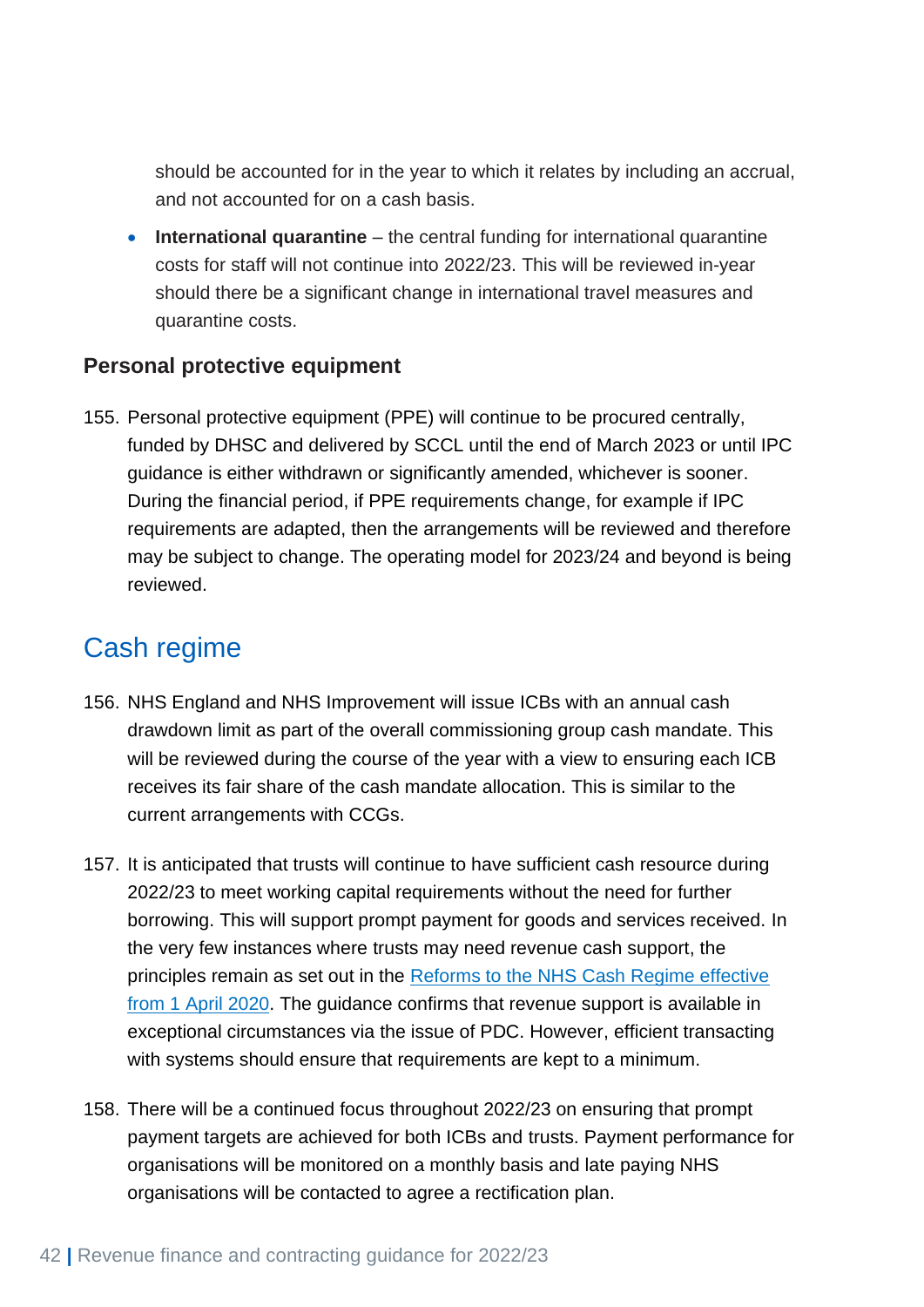- 159. Commissioners will continue to pay providers on the 15th of the month (or closest working day), which will maintain the efficient flow of cash.
- 160. The primary method of payment for transactions from NHS commissioners to providers will remain invoice payment file (IPF), with limited use of invoices and payment requests. Further detailed transacting guidance will be issued in due course, based on the best practice protocols currently in use.

## <span id="page-42-0"></span>Technology funding

- 161. [Who pays for what](https://www.nhsx.nhs.uk/digitise-connect-transform/who-pays-for-what/) sets out that from 2022/23 technology funding will begin to be allocated directly to systems before the start of the financial year rather than asking organisations to bid for it. This will allow systems to plan technology spending and investments alongside their wider planning activity. Systems will need to agree how technology funding is to be allocated between their partners and this should be reflected in the relevant section of the financial planning template.
- 162. Although systems will agree how funding is allocated, the existing funding flows and mechanisms will remain; capital funding will flow from DHSC to trusts and revenue funding will flow to ICBs, which will then be able to pass it to trusts and other organisations.
- 163. Central funding for 2022/23 will be prioritised for creating a minimum level of digital maturity across the NHS, and digital transformation to help with elective recovery. Systems should plan using the initial allocation of central funding summarised in the table below, with further details in the 'technology funding frequently asked questions' available through [FutureNHS.](https://future.nhs.uk/)

| <b>Priority area</b>                                                                                                   | <b>Allocation method</b>                             | <b>Funding</b><br>value (£m) |
|------------------------------------------------------------------------------------------------------------------------|------------------------------------------------------|------------------------------|
| <b>Existing Frontline Digitisation</b><br>commitments                                                                  | Existing funding agreements,<br>as previously agreed | £68m capital                 |
| <b>Critical cybersecurity</b><br>infrastructure risks                                                                  | Trust operating expenditure                          | £12m capital                 |
| Funding for digital<br>implementation teams, based in<br>systems, to support digital<br>transformation (details below) | Weighted capitation                                  | £20m revenue                 |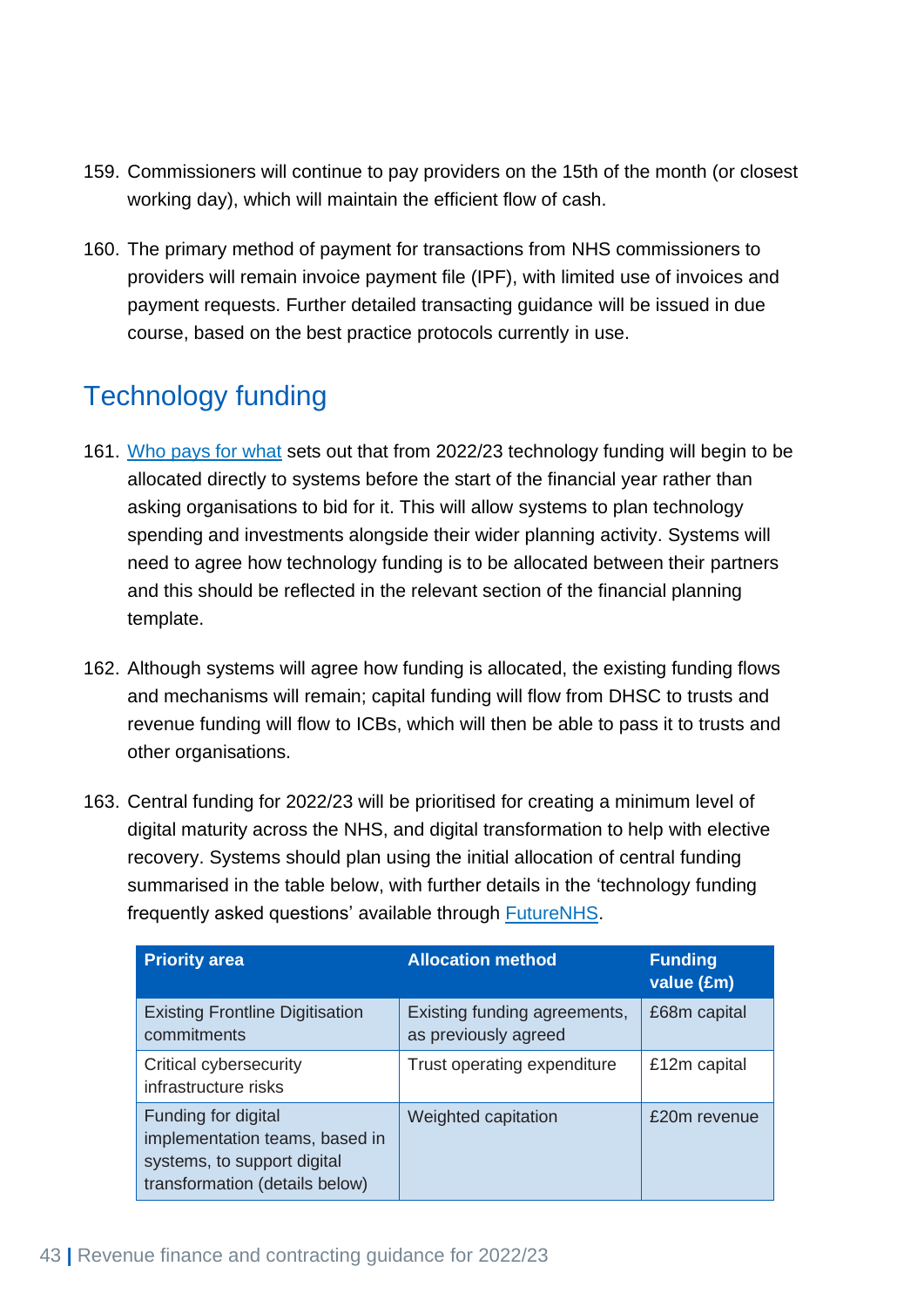- 164. Digital implementation teams should focus on the implementation of technology enabled remote monitoring to support people at home in one or more of the following areas:
	- virtual wards (not subject to match funding). [Further information on virtual](#page-31-0)  [ward implementation funding is here.](#page-31-0)
	- mental health care e.g. annual physical health checks
	- care sector remote monitoring
	- long term condition management
- 165. Further funding for 2022/23 and indicative allocations for 2023/24 and 2024/25 will be provided later in 2022 to inform the finalisation of digital investment plans. Additional revenue and capital for 2022/23 is expected to be available to:
	- level-up digital maturity, ensuring all systems have a core level of digital maturity
	- allow data to flow appropriately and safely (platforms for population health, planning)
	- support the adoption of digital social care records and acoustic monitoring or equivalent 'falls prevention' technologies
	- support the adoption of digital pathways in cancer, cardiology, dermatology, perioperative services and ENT.

At this stage, ICBs and trusts should not include any technology PDC relating to this additional funding in their 2022/23 operational plans.

- 166. Unless otherwise agreed, systems must provide 50:50 match funding (either revenue or capital, cash or in-kind) for all central technology funding. This does not necessarily need to be provided in the same year as the investment. Trusts and systems must plan for the revenue consequences of any capital funding they receive.
- 167. Systems should discuss their planned investments with their regional director for digital transformation, regional directors of finance and NHS Digital security lead (where relevant) at an early stage and ahead of the submission of draft plans.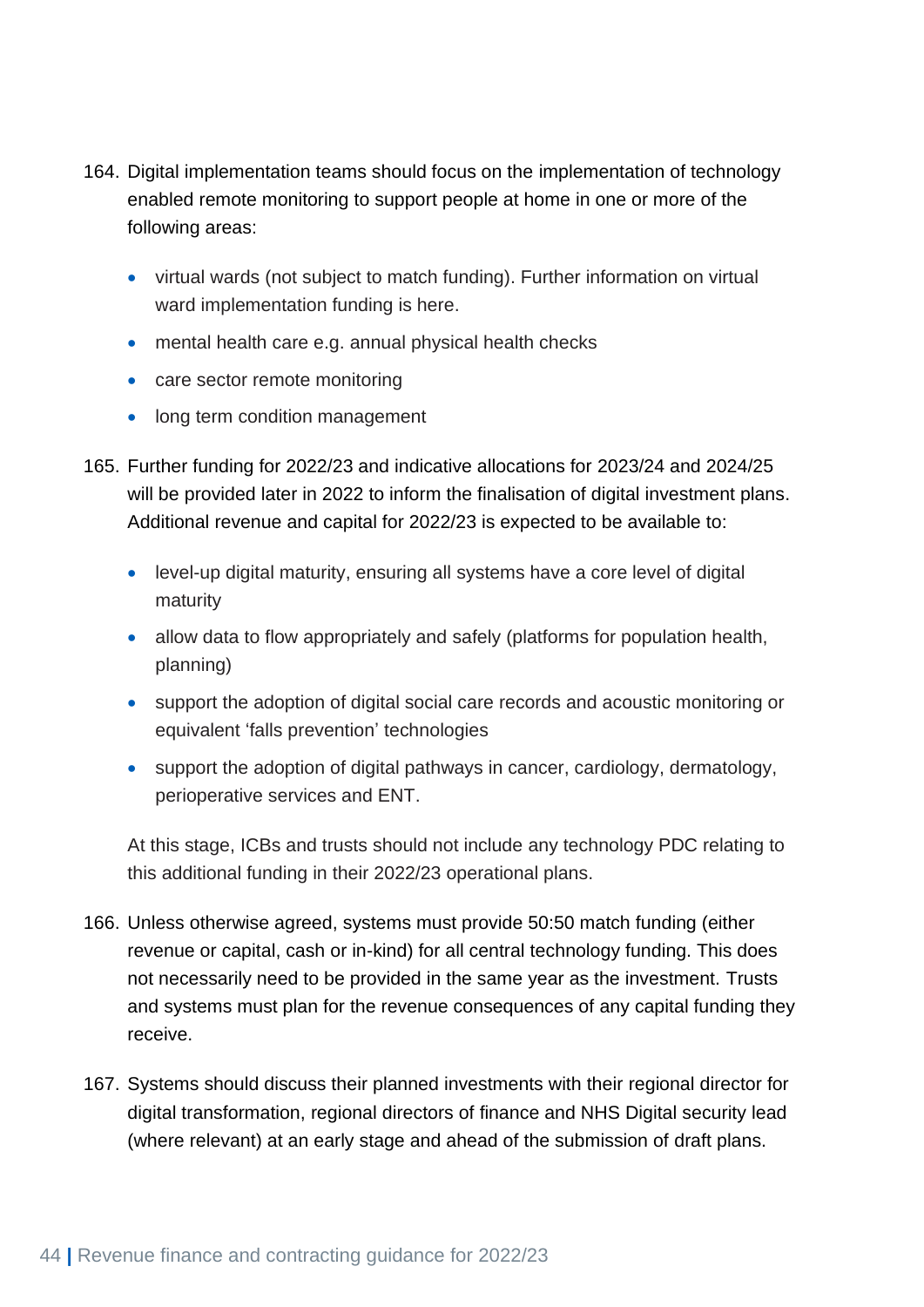- 168. ICBs may retain funding if they intend to implement a solution at a system level. Any funding not allocated to trusts or retained by ICBs without a specific purpose may be re-allocated centrally to other systems in spring 2022 and funding may be reallocated in-year if investment is off-plan and not expected to recover.
- 169. All of the technology funding (as described above) is subject to HM Treasury approval of programme business cases (PBCs), which will be managed centrally. Individual organisations that receive central technology funding will be required to follow the appropriate digital business case approvals process. ICBs and trusts should speak to their regional teams before developing a business case for digital investment to ensure the correct processes are followed.
- 170. Funding is also subject to letters of agreement with the receiving ICB or trust, which will set out the terms and conditions of payment. Relevant ICBs and trusts will be contacted following the submission of draft operational plans to make arrangements for letters of agreement.

## <span id="page-44-0"></span>Queries and FAQs

171. For queries on the financial arrangements relating to:

- revenue funding and template completion: [england.finplan@nhs.net](mailto:england.finplan@nhs.net)
- capital funding: [nhsi.capitalcashqueries@nhs.net](mailto:NHSI.CapitalCashQueries@nhs.net)
- technology funding: [feedback.wpfw@nhsx.nhs.uk.](mailto:feedback.wpfw@nhsx.nhs.uk)
- 172. FAQs will be issued on a regular basis to ICBs and trusts (through [FutureNHS](https://future.nhs.uk/) and the PFMS portal).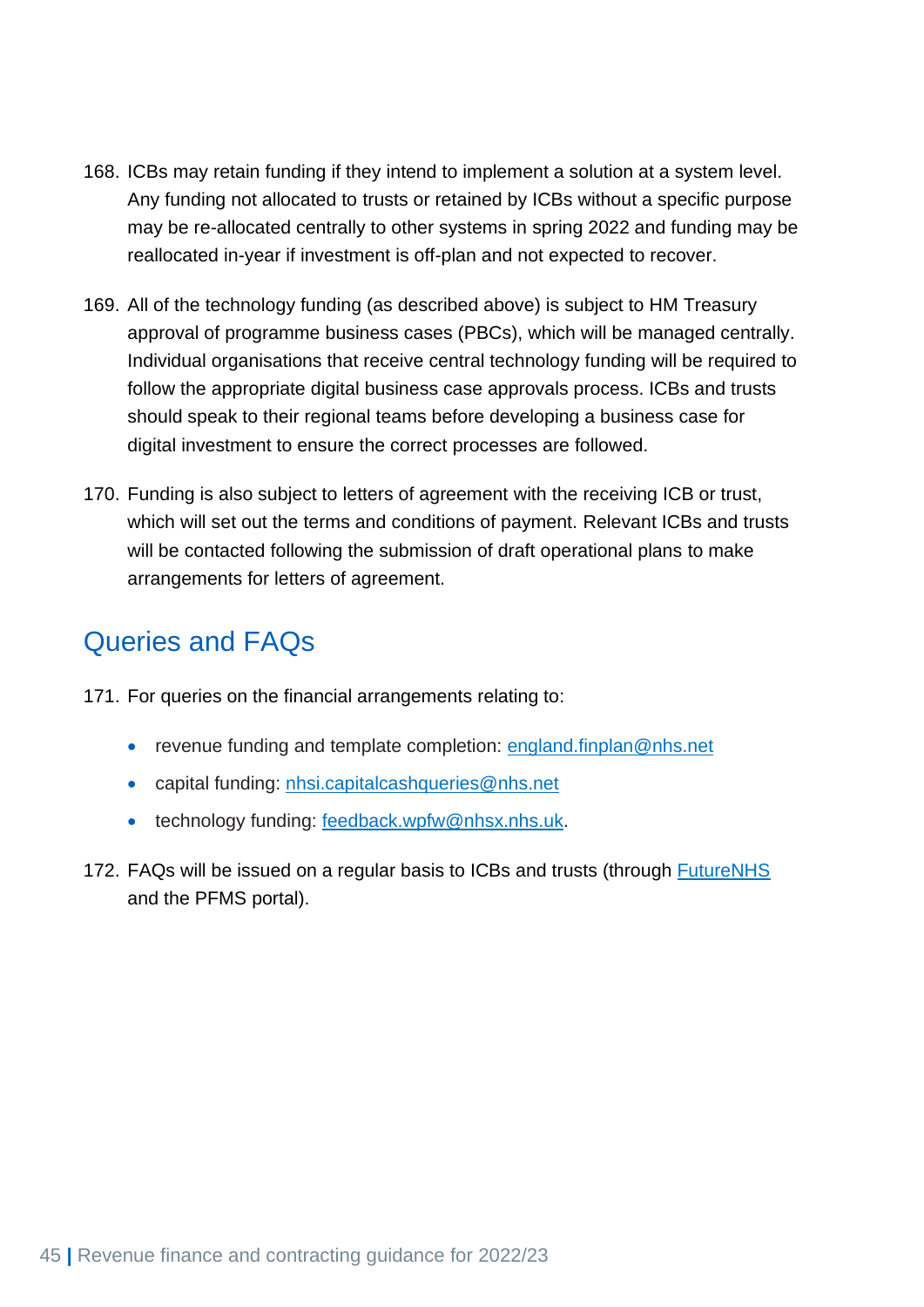## <span id="page-45-0"></span>Appendix A: Financial arrangements for the new target of July 2022 for establishing integrated care boards

#### <span id="page-45-1"></span>**Financial framework and allocations**

- 1. NHS England and NHS Improvement are responsible for determining allocations of financial resources to clinical commissioning groups (CCGs) and will be responsible for the same duties for ICBs, subject to the passage of the Health and Care Bill. To meet these obligations, full year financial allocations will be produced for both CCGs and ICBs in 2022/23. The CCG schedules will be a disaggregation of the ICB values to ensure that system-level funding remains the primary focus.
- 2. Systems (on ICB footprints) will be required to plan and deliver a net financial balance in 2022/23, which is based on aggregating relevant CCG and ICB positions over the period.
- 3. CCGs will receive an allocation from 1 April 2022 and ICBs will be established with the remaining amounts for the financial year. In practice this means the aggregate full-year ICB allocations will be reduced by the amount of resources the relevant CCGs have consumed. NHS England and NHS Improvement will issue CCG-level allocations where relevant to do so. As part of the planning process, CCGs will have the opportunity to request amendments to these allocations on a net neutral basis within their overall ICB allocation.

| <b>Revenue allocation</b>               | <b>CCG distribution</b><br>method | <b>CCG distribution</b><br>methodology                                                                                                                                                                                               |
|-----------------------------------------|-----------------------------------|--------------------------------------------------------------------------------------------------------------------------------------------------------------------------------------------------------------------------------------|
| <b>Programme allocations</b>            | Distributed to all CCGs           | CCGs proportion of the<br>system's H2*2 baseline<br>applied to the final 2022/23<br>ICB allocation.<br>Lead CCGs will have a<br>higher proportion of H2<br>funding and therefore<br>receive a larger share of the<br>ICB allocation. |
| <b>Primary medical care</b><br>services | Distributed to all CCGs           | 2021/22 H2 proportions<br>applied to the final 2022/23                                                                                                                                                                               |

4. The CCG disaggregation methodology is summarised in the table below: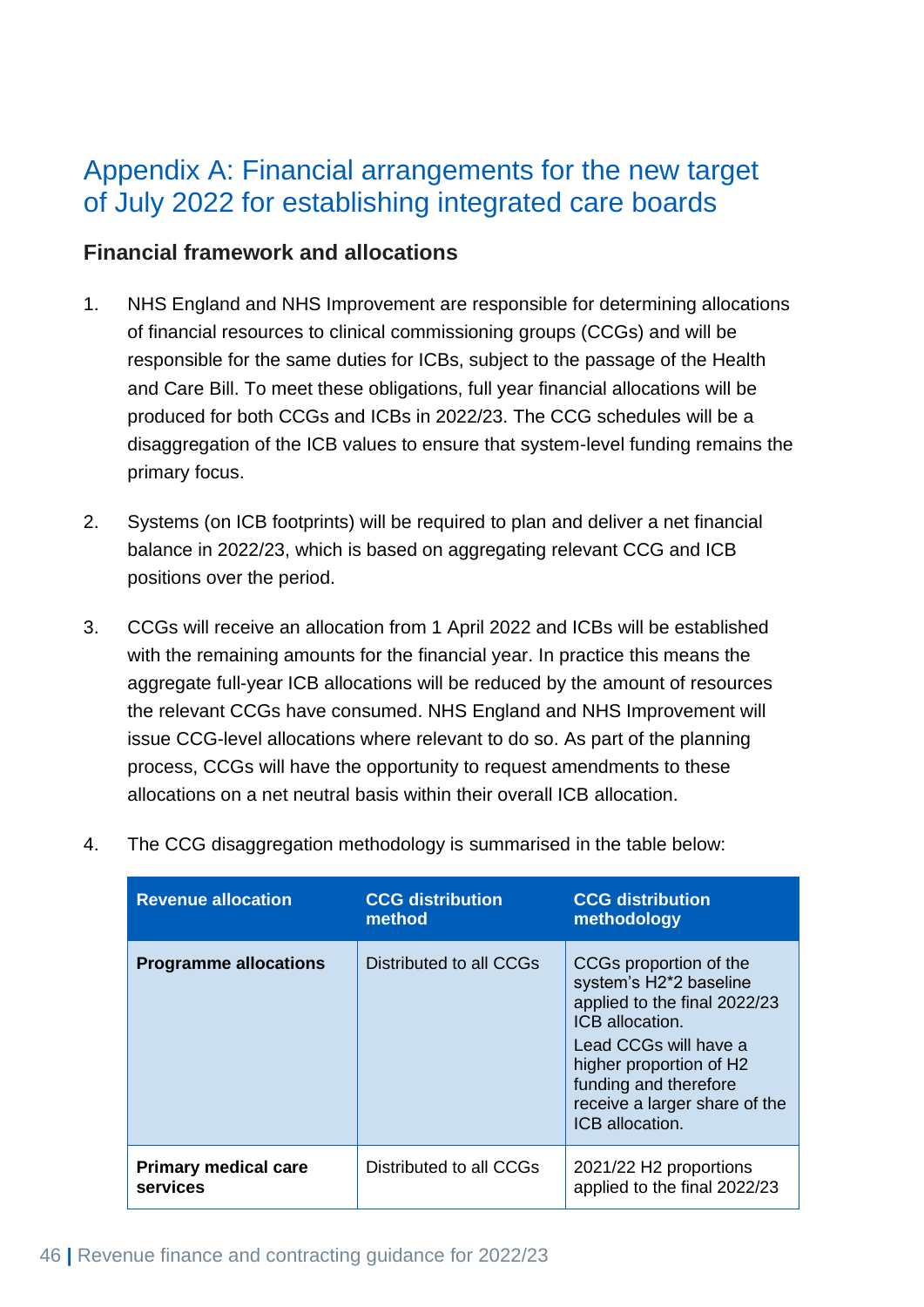|                                      |                                       | ICB allocation.                                                                |
|--------------------------------------|---------------------------------------|--------------------------------------------------------------------------------|
| <b>Running cost allocation</b>       | Distributed to all CCGs               | 2021/22 H2 proportions<br>applied to the final 2022/23<br>ICB allocation.      |
| Service development fund<br>(SDF)    | Distributed to the lead<br>CCG        | 100% to the lead CCG, or<br>distributed based on local<br>planning submissions |
| <b>COVID-19 system</b><br>allocation | Distributed to the lead<br>CCG        | 100% to the lead CCG                                                           |
| <b>Elective recovery funding</b>     | Distributed to the lead<br><b>CCG</b> | 100% to the lead CCG                                                           |

- 5. Financial commitments on the Mental Health Investment Standard (MHIS) and minimum contributions to the Better Care Fund (BCF) will be required and monitored at the ICB level on a full year basis.
- 6. A few CCGs have planned changes to their boundaries and these will also be implemented on 1 July 2022. Support and guidance is being provided directly to those systems affected by this, to help them understand and manage any potential risks and issues.
- 7. On 1 July 2022 NHS England and NHS Improvement intends to delegate pharmacy, general ophthalmic and dental services to ICBs who are willing and able to take on this delegation, and to remaining ICBs in April 2023. This will be underpinned by a delegation agreement signed by NHS England and NHS Improvement and the ICB. For the delegation occurring on ICB establishment, as with other programme budgets, ICBs will receive their full-year allocation minus resources already consumed in relation to these functions prior to their establishment.
- 8. NHS England and NHS Improvement regional commissioners will maintain ownership of the commissioning allocation and functions for specialised services in 2022/23. Contracts will continue to be hosted on a regional basis with providers and commissioners as per historical arrangements. We will seek to strengthen joint working during 2022/23 to support readiness for the potential future delegation of specialised services to ICBs, planned from 2023/24 onwards. This includes issuing shadow population-based ICB-level allocations, and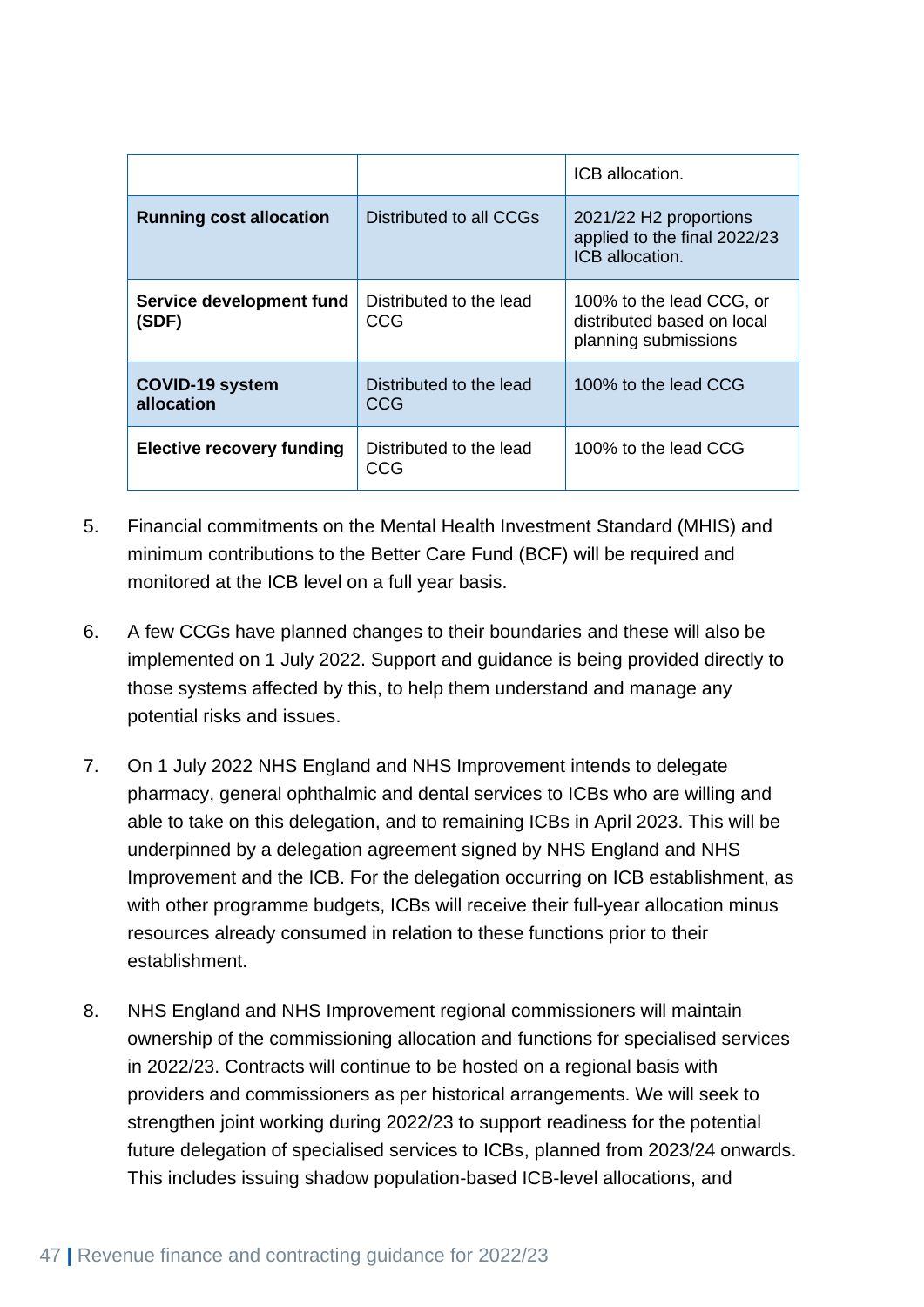developing system-level financial reporting and joint collaboration arrangements between regions and systems.

- 9. Running cost allowances will be set for CCGs and their spending against these limits will reduce the remaining allowances for ICBs on their establishment. The delays in establishing ICBs may cause an unintended pressure on CCG administrative budgets in Q1 2022, for example where ICBs being formed from multiple CCGs are required to run additional shadow arrangements (from 1 April 2022). CCGs at risk of exceeding their administrative limits due to delayed ICB establishment should notify their regional team.
- 10. Capital allocations and planning will continue as planned, as these are not impacted by any ICB delay. New proposed duties and powers in the Health and Care Bill related to capital will not come into force until ICBs have been established. Further information is set out in the [Capital guidance 2022 to 2025.](https://www.england.nhs.uk/publication/planning-guidance-capital-guidance-for-2022-25/)

#### <span id="page-47-0"></span>**Planning and reporting**

- 11. System planning continues to be the primary planning requirement. Financial system-level plans in the published templates will be collected for the full 2022/23 financial year. These templates include extra sheets to capture CCG-level information that shows how ICB plans are split between individual CCG plans for the full year and Q1.
- 12. The required CCG-level planning data will be minimal and restricted to that required to assure CCG ledger budget uploads and allocations.

#### <span id="page-47-1"></span>**Contracts and payment approach**

- 13. Contracts will need to be agreed between CCGs and providers. When ICBs are established, these contracts will transfer to the relevant ICB through a nationally agreed transfer scheme. For ICBs established from multiple CCGs, consistent local contractual terms are needed to ease the transition to a single ICB contract.
- 14. We advise CCGs and trusts to establish aligned payment and incentive (API) terms for all relationships (between an NHS commissioner and a trust), other than for low volume activity (LVA). Fixed payments covering full-year LVA flows will be set nationally, to reduce the number of separate invoices and transactions. These should be actioned by each ICB, once established, during in Q2.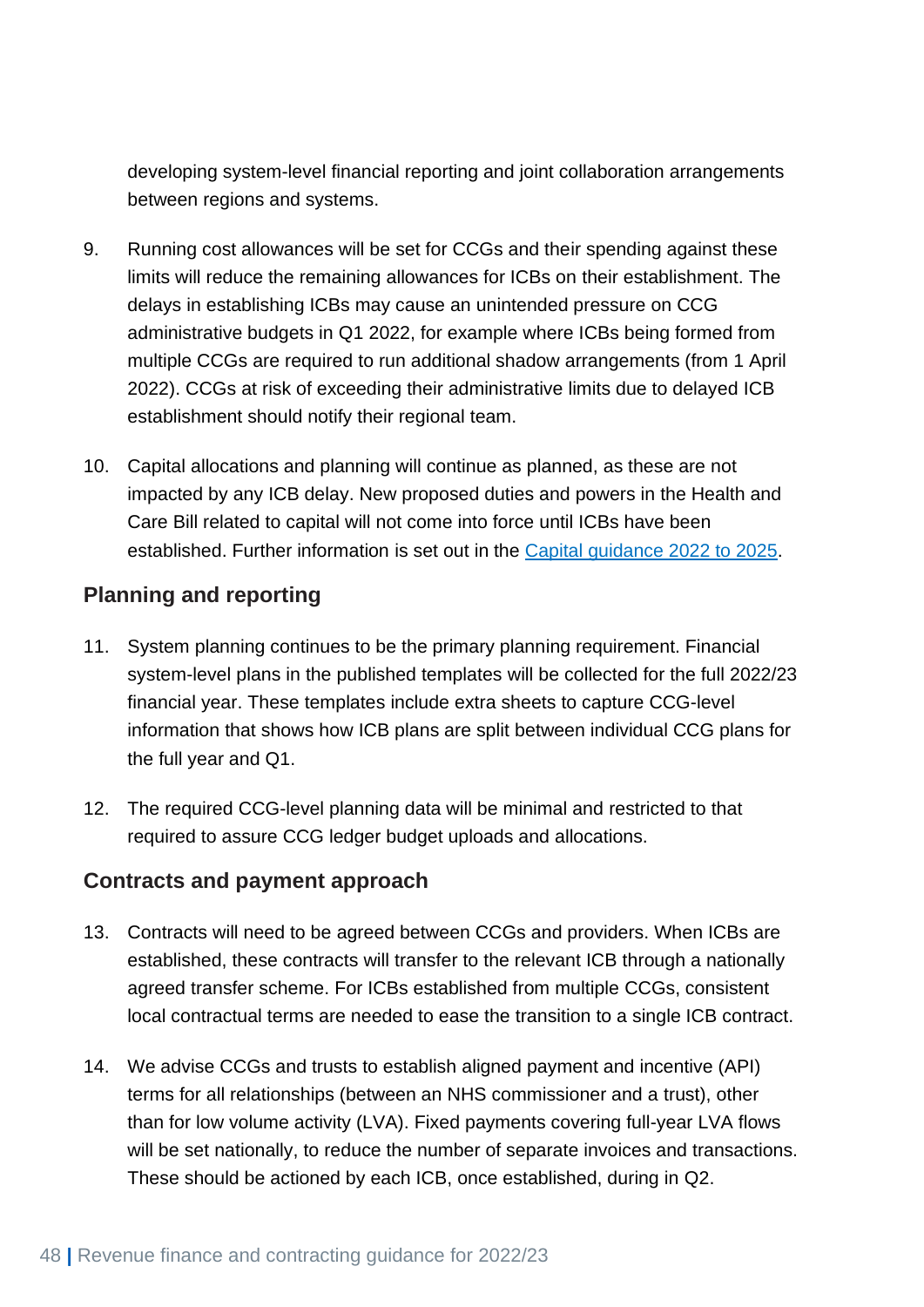15. We strongly recommend that collaborative contracting arrangements are reestablished and therefore trusts sign a single contract with all relevant CCGs (excluding those covered through LVA arrangements). The finance schedule in the contract should set out the value to be paid by each CCG and how these aggregate to ICB level.

#### <span id="page-48-0"></span>**Financial accounts**

- 16. CCGs should complete annual accounts for 2021/22 as planned and financial audits will need to be undertaken for the 12 months to 31 March 2022. Accounting arrangements continue as currently from 1 April 2022 and until ICBs are established.
- 17. Financial ledgers will not be created to transact system plans during the extension period and should continue to operate through individual CCGs, even where multiple organisations are due to merge into one ICB. Financial accounts will be required for CCGs for the period up to ICB establishment, however the arrangements for this are still to be confirmed, and subject to discussion with audit firms and agreement with the National Audit Office (NAO). This will cover both CCG and ICB accounts during the financial year and be completed formally by ICBs.
- 18. Further detail on how financial accounts should be prepared will be provided in due course.

#### <span id="page-48-1"></span>**Cash drawdown**

- 19. Cash drawdown should be for payments required while a CCG continues to operate and will continue to be monitored against the annual cash drawdown requirement (ACDR).
- 20. Prior to ICB establishment, CCG drawdown will be paid into current CCG bank accounts. On ICB establishment, drawdown will then be paid into the relevant ICB bank accounts (namely the identified lead CCG bank account).
- 21. CCGs are encouraged to keep cash balances low but sufficient to cover committed outflows, to ensure opening consolidated ICB cash balances are at acceptable levels. Accurate cash forecasting remains important.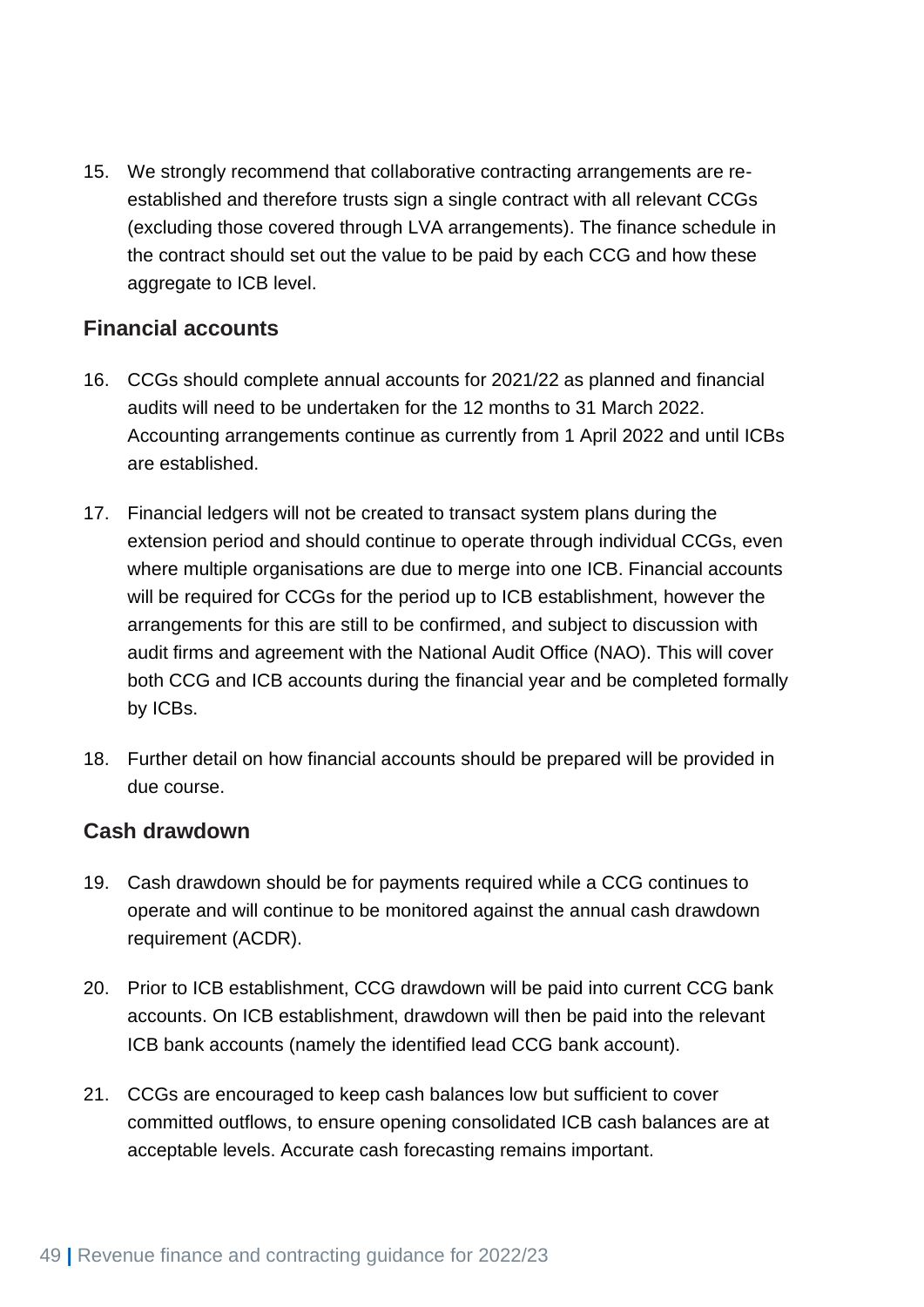22. The focus on ensuring that prompt payment targets are achieved will continue. CCGs are encouraged to promptly review and pay historical and current invoices to limit the liabilities transferring from CCGs to ICBs.